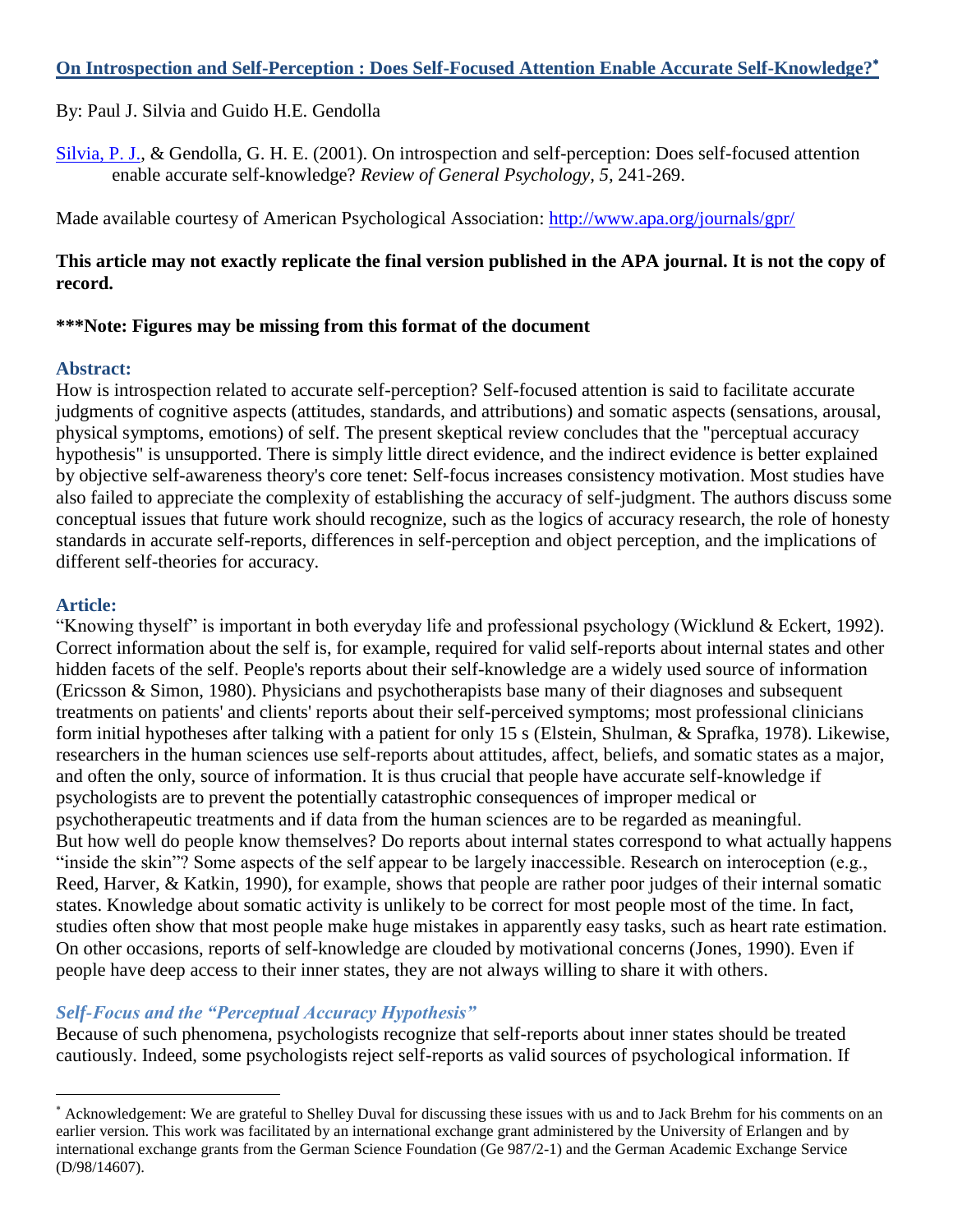people are clueless, disingenuous, or both when it comes to judging and reporting the self, as some have argued [\(Bem, 1972;](http://web.ebscohost.com/ehost/detail?vid=5&hid=5&sid=74c256d9-b1e5-48dd-af8e-d73e1e227db6%40sessionmgr11&bdata=JnNpdGU9ZWhvc3QtbGl2ZQ%3d%3d#c6) [Nisbett & Wilson, 1977\)](http://web.ebscohost.com/ehost/detail?vid=5&hid=5&sid=74c256d9-b1e5-48dd-af8e-d73e1e227db6%40sessionmgr11&bdata=JnNpdGU9ZWhvc3QtbGl2ZQ%3d%3d#c85), can we ever know whether people are capable of accurate selfknowledge? Some psychologists adopt an intermediate position, arguing that certain psychological processes can moderate whether or not self-perception is accurate. Primary among these variables is self-focused attention.

Attention allows selective and detailed information about stimuli. When attention is guided to an object, the object becomes figural against the background of the perceptual field. Knowledge of the object thus becomes more detailed and clarified, and perception of the object is consequently more accurate. This becomes evident in more detailed and accurate memory for stimuli that receive the focus of attention [\(Anderson, 1990\)](http://web.ebscohost.com/ehost/detail?vid=5&hid=5&sid=74c256d9-b1e5-48dd-af8e-d73e1e227db6%40sessionmgr11&bdata=JnNpdGU9ZWhvc3QtbGl2ZQ%3d%3d#c2). The attention–accuracy link forms the cornerstone of what we call here the "perceptual accuracy hypothesis." In this view, self-focused attention is the fundamental mechanism that allows accurate and detailed information about the self. Self-perception and object perception are assumed to be dynamically identical. By introspecting, people can sharpen their awareness of self-knowledge and thus make more accurate self-judgments.

The perceptual accuracy hypothesis is very intuitive. What could the term self-awareness possibly mean if it did not involve heightened self-knowledge? If introspection does not facilitate self-knowing, the search for moderators of accurate self-reports seems hopeless. There is also a vast literature concerned with self-focus and the accuracy of self-knowledge. Researchers have argued that self-focus makes people more aware of their attitudes; less suggestible regarding internal states; more resistant to placebo effects; more attuned to arousal, physical symptoms, and physiological processes; more aware of emotional states; and more likely to make accurate causal attributions [\(Gibbons, 1983,](http://web.ebscohost.com/ehost/detail?vid=5&hid=5&sid=74c256d9-b1e5-48dd-af8e-d73e1e227db6%40sessionmgr11&bdata=JnNpdGU9ZWhvc3QtbGl2ZQ%3d%3d#c50) [1990\)](http://web.ebscohost.com/ehost/detail?vid=5&hid=5&sid=74c256d9-b1e5-48dd-af8e-d73e1e227db6%40sessionmgr11&bdata=JnNpdGU9ZWhvc3QtbGl2ZQ%3d%3d#c51). Indeed, this is probably the least controversial issue in contemporary self-awareness research.

Our goal, however, is to present a contrarian view of the perceptual accuracy hypothesis. We believe that a skeptical look at the evidence reveals serious and previously unrecognized problems. There is very little direct evidence; nearly all studies infer perceptual accuracy from a specific pattern of results. We contend that this pattern can be explained by alternative processes that are considerably simpler and directly supported by numerous studies. Some studies have produced equivocal findings and are less relevant to the hypothesis than previously thought, other studies contradict the hypothesis, and still other studies have failed to establish the basic procedures needed for demonstrating accuracy or inaccuracy. We conclude that there is essentially no evidence for the perceptual accuracy hypothesis. In the final section of this article, we discuss the logic of establishing accuracy, speculate about the role of "honesty standards" in accurate self-knowing, consider why consciously apprehending the self might fundamentally differ from apprehending an object, and note the role of self-theories in theories of self-judgments.

# *[Locating Perceptual Accuracy in Self-Awareness Theories](http://web.ebscohost.com/ehost/detail?vid=5&hid=5&sid=74c256d9-b1e5-48dd-af8e-d73e1e227db6%40sessionmgr11&bdata=JnNpdGU9ZWhvc3QtbGl2ZQ%3d%3d#toc)*

The psychology of self-awareness is actually a class of distinct theories concerned with the nature of selffocused attention. Although their differences are often subtle and technical, these theories make very different assumptions about the foundations and consequences of self-awareness. The perceptual accuracy hypothesis is one of the assumptions on which the theories disagree. Some theories require it to be true, others are agnostic, and still others would not predict greater accuracy. Several applications of self-awareness to clinical and health psychology also rely heavily on the perceptual accuracy assumption. The validity of this hypothesis, then, carries serious implications for the relative standing of these theories.

# **Objective Self-Awareness Theory**

The experimental study of self-awareness is traceable to early research by [Wolff \(1932\),](http://web.ebscohost.com/ehost/detail?vid=5&hid=5&sid=74c256d9-b1e5-48dd-af8e-d73e1e227db6%40sessionmgr11&bdata=JnNpdGU9ZWhvc3QtbGl2ZQ%3d%3d#c135) who studied reactions to physical features of the self, such as one's voice and body parts. The first modern theory was [Duval and](http://web.ebscohost.com/ehost/detail?vid=5&hid=5&sid=74c256d9-b1e5-48dd-af8e-d73e1e227db6%40sessionmgr11&bdata=JnNpdGU9ZWhvc3QtbGl2ZQ%3d%3d#c36)  [Wicklund's \(1972\)](http://web.ebscohost.com/ehost/detail?vid=5&hid=5&sid=74c256d9-b1e5-48dd-af8e-d73e1e227db6%40sessionmgr11&bdata=JnNpdGU9ZWhvc3QtbGl2ZQ%3d%3d#c36) original formulation of objective self-awareness theory (OSA theory), which was concerned with the self-reflexive quality of consciousness. People could become aware of the self's existence as an object in the world "when attention is directed inward and the individual's consciousness is focused on himself, he is the object of his own consciousness—hence 'objective' self awareness'' [\(Duval & Wicklund, 1972,](http://web.ebscohost.com/ehost/detail?vid=5&hid=5&sid=74c256d9-b1e5-48dd-af8e-d73e1e227db6%40sessionmgr11&bdata=JnNpdGU9ZWhvc3QtbGl2ZQ%3d%3d#c36) p. 2).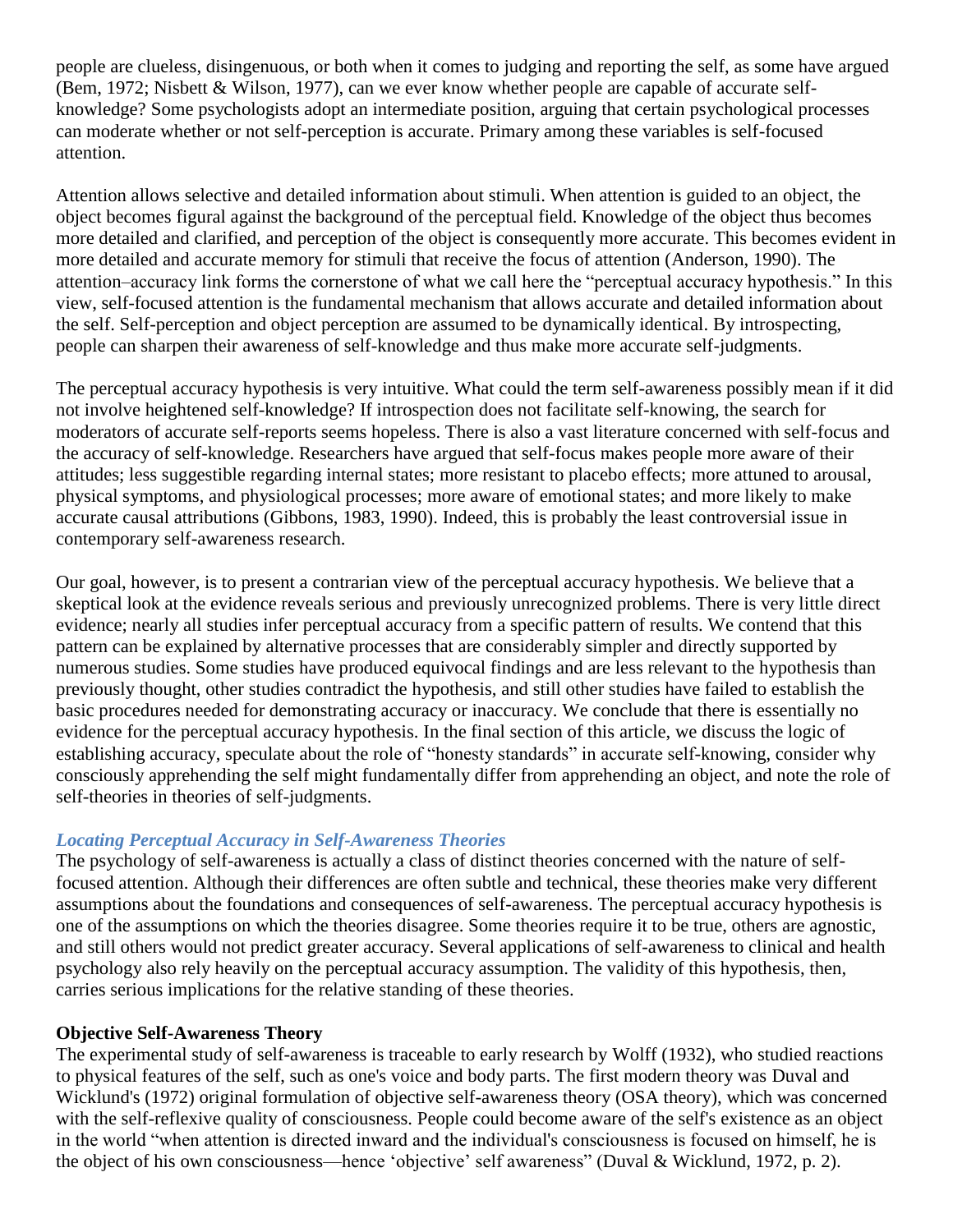Objective self-awareness is a state in which the person engages in reflexive role taking; the self is viewed from the perspective of an actual, hypothetical, or generalized other [\(Baldwin & Holmes, 1987;](http://web.ebscohost.com/ehost/detail?vid=5&hid=5&sid=74c256d9-b1e5-48dd-af8e-d73e1e227db6%40sessionmgr11&bdata=JnNpdGU9ZWhvc3QtbGl2ZQ%3d%3d#c3) [Mead, 1934;](http://web.ebscohost.com/ehost/detail?vid=5&hid=5&sid=74c256d9-b1e5-48dd-af8e-d73e1e227db6%40sessionmgr11&bdata=JnNpdGU9ZWhvc3QtbGl2ZQ%3d%3d#c81) [Shibutani, 1961\)](http://web.ebscohost.com/ehost/detail?vid=5&hid=5&sid=74c256d9-b1e5-48dd-af8e-d73e1e227db6%40sessionmgr11&bdata=JnNpdGU9ZWhvc3QtbGl2ZQ%3d%3d#c111). The objective state is thus a self-critical state. The self is seen as an object in the world distinct from others, an object with boundaries, fixed properties, and the capacity to be controlled [\(Silvia, 2001\)](http://web.ebscohost.com/ehost/detail?vid=5&hid=5&sid=74c256d9-b1e5-48dd-af8e-d73e1e227db6%40sessionmgr11&bdata=JnNpdGU9ZWhvc3QtbGl2ZQ%3d%3d#c113).

This form of experience is contrasted with "subjective self-awareness," which occurs when attention is focused away from the self and the person "experiences himself as the source of perception and action" (Duval  $\&$ [Wicklund, 1972,](http://web.ebscohost.com/ehost/detail?vid=5&hid=5&sid=74c256d9-b1e5-48dd-af8e-d73e1e227db6%40sessionmgr11&bdata=JnNpdGU9ZWhvc3QtbGl2ZQ%3d%3d#c36) p. 3). The person in this state feels active and agentic, experiential, and unified with the environment through the medium of activity. It is not simply an absence of self-awareness; subjective selfawareness is clearly relevant to understanding the deindividuated state, but they are not the same. This is a common misunderstanding that is not generally supported by research [\(Postmes & Spears, 1998\)](http://web.ebscohost.com/ehost/detail?vid=5&hid=5&sid=74c256d9-b1e5-48dd-af8e-d73e1e227db6%40sessionmgr11&bdata=JnNpdGU9ZWhvc3QtbGl2ZQ%3d%3d#c93). OSA theory relates self-focus to activity through the concept of self–standard comparison. Self-directed attention initiates a comparison between the self and salient standards that specify states the self "ought to have." Self and standards compose a consistency-seeking system with a preferred state of maximal similarity. Negative affect arises if a discrepancy is found. Like other consistency theories, OSA theory assumes that negative affect motivates consistency restoration, which in turn reduces negative affect. The specific route of discrepancy reduction is apparently determined by causal attributions for the discrepancy [\(Duval & Lalwani,](http://web.ebscohost.com/ehost/detail?vid=5&hid=5&sid=74c256d9-b1e5-48dd-af8e-d73e1e227db6%40sessionmgr11&bdata=JnNpdGU9ZWhvc3QtbGl2ZQ%3d%3d#c32)  [1999\)](http://web.ebscohost.com/ehost/detail?vid=5&hid=5&sid=74c256d9-b1e5-48dd-af8e-d73e1e227db6%40sessionmgr11&bdata=JnNpdGU9ZWhvc3QtbGl2ZQ%3d%3d#c32). If the self is seen as responsible, people will change the self to match their standards. If people attribute failure to their standards, they will perceive them as unreasonably high and change them to be consistent with the self.

A large literature supports the link between objective self-awareness and self-evaluation against standards [\(Silvia & Duval, 2001\)](http://web.ebscohost.com/ehost/detail?vid=5&hid=5&sid=74c256d9-b1e5-48dd-af8e-d73e1e227db6%40sessionmgr11&bdata=JnNpdGU9ZWhvc3QtbGl2ZQ%3d%3d#c116). Objectively self-aware individuals seek information that would allow self-assessment [\(Scheier & Carver, 1983\)](http://web.ebscohost.com/ehost/detail?vid=5&hid=5&sid=74c256d9-b1e5-48dd-af8e-d73e1e227db6%40sessionmgr11&bdata=JnNpdGU9ZWhvc3QtbGl2ZQ%3d%3d#c105) and correct decisions [\(Wicklund & Ickes, 1972\)](http://web.ebscohost.com/ehost/detail?vid=5&hid=5&sid=74c256d9-b1e5-48dd-af8e-d73e1e227db6%40sessionmgr11&bdata=JnNpdGU9ZWhvc3QtbGl2ZQ%3d%3d#c132), as well as make behavioral efforts to conform to standards. This latter effect has been found in many areas; recent examples include adhering to standards regarding stereotyping [\(Macrae, Bodenhausen, & Milne, 1998\)](http://web.ebscohost.com/ehost/detail?vid=5&hid=5&sid=74c256d9-b1e5-48dd-af8e-d73e1e227db6%40sessionmgr11&bdata=JnNpdGU9ZWhvc3QtbGl2ZQ%3d%3d#c76), consuming fatty foods [\(Sentyrz &](http://web.ebscohost.com/ehost/detail?vid=5&hid=5&sid=74c256d9-b1e5-48dd-af8e-d73e1e227db6%40sessionmgr11&bdata=JnNpdGU9ZWhvc3QtbGl2ZQ%3d%3d#c110)  [Bushman, 1998\)](http://web.ebscohost.com/ehost/detail?vid=5&hid=5&sid=74c256d9-b1e5-48dd-af8e-d73e1e227db6%40sessionmgr11&bdata=JnNpdGU9ZWhvc3QtbGl2ZQ%3d%3d#c110), treating others morally [\(Batson, Thompson, Seuferling, Whitney, & Strongman, 1999\)](http://web.ebscohost.com/ehost/detail?vid=5&hid=5&sid=74c256d9-b1e5-48dd-af8e-d73e1e227db6%40sessionmgr11&bdata=JnNpdGU9ZWhvc3QtbGl2ZQ%3d%3d#c4), and emotional experience [\(Silvia, in press-b\)](http://web.ebscohost.com/ehost/detail?vid=5&hid=5&sid=74c256d9-b1e5-48dd-af8e-d73e1e227db6%40sessionmgr11&bdata=JnNpdGU9ZWhvc3QtbGl2ZQ%3d%3d#c115). Additional evidence for the consistency motive comes from studies showing that meeting standards leads to positive affect [\(Ickes, Wicklund, & Ferris, 1973,](http://web.ebscohost.com/ehost/detail?vid=5&hid=5&sid=74c256d9-b1e5-48dd-af8e-d73e1e227db6%40sessionmgr11&bdata=JnNpdGU9ZWhvc3QtbGl2ZQ%3d%3d#c63) Study 3), whereas failing to meet standards leads to negative affect [\(Ickes et al., 1973;](http://web.ebscohost.com/ehost/detail?vid=5&hid=5&sid=74c256d9-b1e5-48dd-af8e-d73e1e227db6%40sessionmgr11&bdata=JnNpdGU9ZWhvc3QtbGl2ZQ%3d%3d#c63) [Sedikides, 1992\)](http://web.ebscohost.com/ehost/detail?vid=5&hid=5&sid=74c256d9-b1e5-48dd-af8e-d73e1e227db6%40sessionmgr11&bdata=JnNpdGU9ZWhvc3QtbGl2ZQ%3d%3d#c109).

The original theory made no claims about perceptual accuracy [\(Duval & Wicklund, 1972\)](http://web.ebscohost.com/ehost/detail?vid=5&hid=5&sid=74c256d9-b1e5-48dd-af8e-d73e1e227db6%40sessionmgr11&bdata=JnNpdGU9ZWhvc3QtbGl2ZQ%3d%3d#c36). Yet, many aspects of the theory show that increased accuracy is not something it would have predicted. Several experiments discussed in the original monograph show how objective self-awareness influences perception in nonaccurate ways. Experiments on causal attribution revealed that objectively self-aware people ascribe more causality for hypothetical events to the self [\(Duval & Wicklund, 1973\)](http://web.ebscohost.com/ehost/detail?vid=5&hid=5&sid=74c256d9-b1e5-48dd-af8e-d73e1e227db6%40sessionmgr11&bdata=JnNpdGU9ZWhvc3QtbGl2ZQ%3d%3d#c37). Other studies showed that objective self-awareness attenuated perceptions of personal control [\(Duval & Ritz, 1972\)](http://web.ebscohost.com/ehost/detail?vid=5&hid=5&sid=74c256d9-b1e5-48dd-af8e-d73e1e227db6%40sessionmgr11&bdata=JnNpdGU9ZWhvc3QtbGl2ZQ%3d%3d#c33) and that objectively self-aware people were more likely to form consistent impressions based on contradictory person descriptors [\(Davis & Wicklund,](http://web.ebscohost.com/ehost/detail?vid=5&hid=5&sid=74c256d9-b1e5-48dd-af8e-d73e1e227db6%40sessionmgr11&bdata=JnNpdGU9ZWhvc3QtbGl2ZQ%3d%3d#c29)  [1972\)](http://web.ebscohost.com/ehost/detail?vid=5&hid=5&sid=74c256d9-b1e5-48dd-af8e-d73e1e227db6%40sessionmgr11&bdata=JnNpdGU9ZWhvc3QtbGl2ZQ%3d%3d#c29). Later statements of OSA theory [\(Duval & Silvia, 2001;](http://web.ebscohost.com/ehost/detail?vid=5&hid=5&sid=74c256d9-b1e5-48dd-af8e-d73e1e227db6%40sessionmgr11&bdata=JnNpdGU9ZWhvc3QtbGl2ZQ%3d%3d#c34) [Silvia & Duval, 2001;](http://web.ebscohost.com/ehost/detail?vid=5&hid=5&sid=74c256d9-b1e5-48dd-af8e-d73e1e227db6%40sessionmgr11&bdata=JnNpdGU9ZWhvc3QtbGl2ZQ%3d%3d#c116) [Wicklund, 1975\)](http://web.ebscohost.com/ehost/detail?vid=5&hid=5&sid=74c256d9-b1e5-48dd-af8e-d73e1e227db6%40sessionmgr11&bdata=JnNpdGU9ZWhvc3QtbGl2ZQ%3d%3d#c128) have continued to avoid claims of accuracy and inaccuracy.

The flavor of these findings implies altered perception of self and others; it does not imply more accurate perceptions. Indeed, underestimating one's personal control and viewing contradictory traits as consistent seem inhospitable to a simple self-focus–accuracy relationship. This theme of altered perception continued throughout later self-awareness research. Objective self-awareness has been found to lead to less differentiated impressions of other people [\(Vallacher, 1978\)](http://web.ebscohost.com/ehost/detail?vid=5&hid=5&sid=74c256d9-b1e5-48dd-af8e-d73e1e227db6%40sessionmgr11&bdata=JnNpdGU9ZWhvc3QtbGl2ZQ%3d%3d#c120), complex effects on perceptions of causality [\(Duval & Duval,](http://web.ebscohost.com/ehost/detail?vid=5&hid=5&sid=74c256d9-b1e5-48dd-af8e-d73e1e227db6%40sessionmgr11&bdata=JnNpdGU9ZWhvc3QtbGl2ZQ%3d%3d#c31)  [1983\)](http://web.ebscohost.com/ehost/detail?vid=5&hid=5&sid=74c256d9-b1e5-48dd-af8e-d73e1e227db6%40sessionmgr11&bdata=JnNpdGU9ZWhvc3QtbGl2ZQ%3d%3d#c31), a greater sensitivity to the perspectives of others [\(Hass, 1984;](http://web.ebscohost.com/ehost/detail?vid=5&hid=5&sid=74c256d9-b1e5-48dd-af8e-d73e1e227db6%40sessionmgr11&bdata=JnNpdGU9ZWhvc3QtbGl2ZQ%3d%3d#c58) [Stephenson & Wicklund, 1983\)](http://web.ebscohost.com/ehost/detail?vid=5&hid=5&sid=74c256d9-b1e5-48dd-af8e-d73e1e227db6%40sessionmgr11&bdata=JnNpdGU9ZWhvc3QtbGl2ZQ%3d%3d#c118), exaggerated feelings of transparency [\(Vorauer & Ross, 1999\)](http://web.ebscohost.com/ehost/detail?vid=5&hid=5&sid=74c256d9-b1e5-48dd-af8e-d73e1e227db6%40sessionmgr11&bdata=JnNpdGU9ZWhvc3QtbGl2ZQ%3d%3d#c122), dialectical self-perceptions [\(Silvia, 2001\)](http://web.ebscohost.com/ehost/detail?vid=5&hid=5&sid=74c256d9-b1e5-48dd-af8e-d73e1e227db6%40sessionmgr11&bdata=JnNpdGU9ZWhvc3QtbGl2ZQ%3d%3d#c113), and the perception of one's behavior in light of internalized others (Baldwin  $&$  Holmes, 1987). The "altered, not accurate" theme recurs throughout the empirical literature on accuracy.

# **Hull and Levy's Encoding Theory**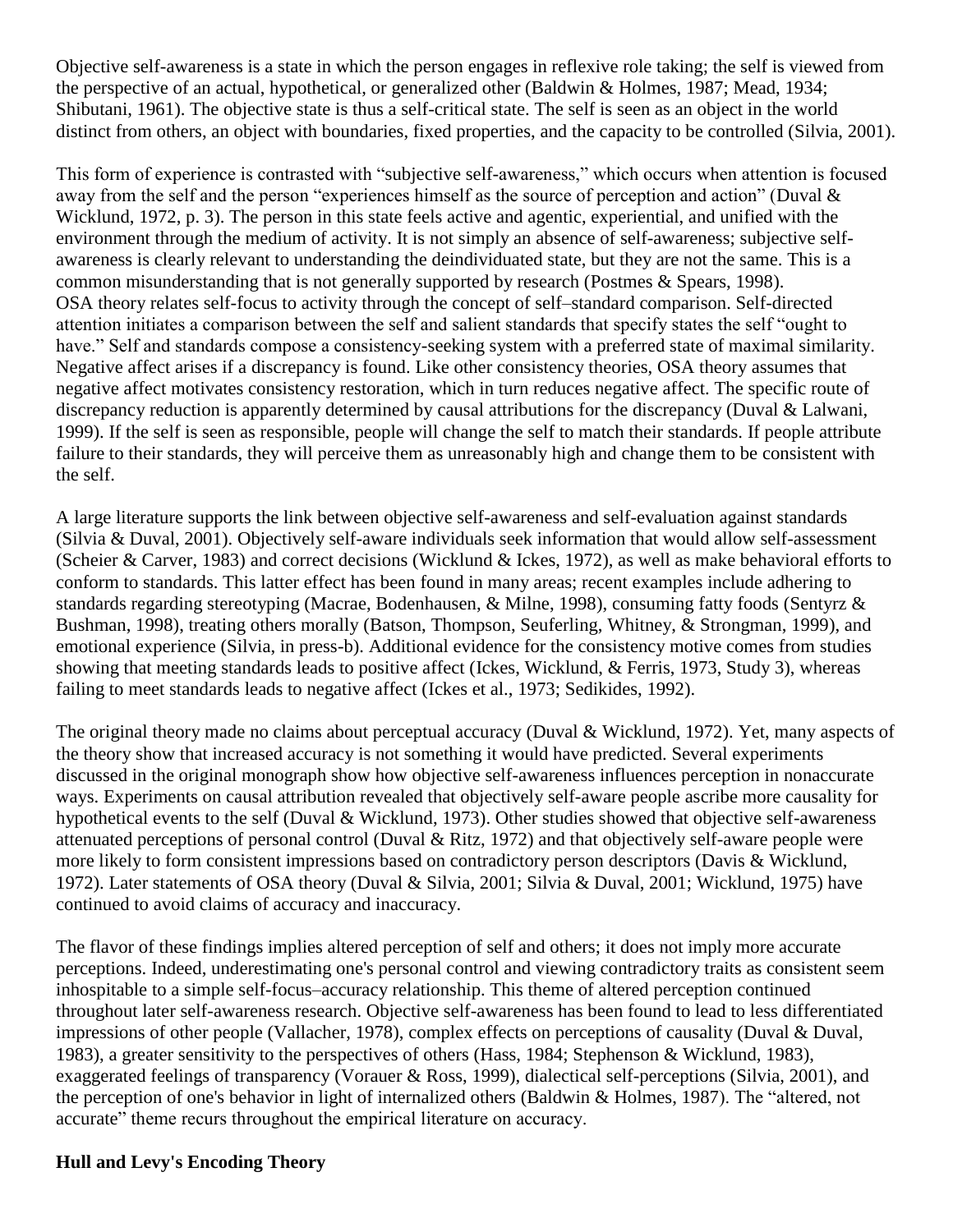The first alternative to OSA theory was proposed by [Hull and Levy \(1979\).](http://web.ebscohost.com/ehost/detail?vid=5&hid=5&sid=74c256d9-b1e5-48dd-af8e-d73e1e227db6%40sessionmgr11&bdata=JnNpdGU9ZWhvc3QtbGl2ZQ%3d%3d#c62) They argued that self-awareness effects do not require a concept of attentional focus. Instead, "self-awareness corresponds to a particular form of encoding process that has its effects on behavior independent of focal attention and comparison processes by rendering the individual sensitive to those aspects of the environment that are potentially self-relevant" (Hull  $\&$ [Levy, 1979,](http://web.ebscohost.com/ehost/detail?vid=5&hid=5&sid=74c256d9-b1e5-48dd-af8e-d73e1e227db6%40sessionmgr11&bdata=JnNpdGU9ZWhvc3QtbGl2ZQ%3d%3d#c62) p. 757). Perceptual accuracy is predicted by this theory because physiological states specify "particular kinds of relationships between self and environment" (p. 758). Because bodily states represent selfrelevant information, they will receive this "particular form of encoding" and, as a result, be experienced with greater clarity and influence behavior more strongly. Strictly speaking, however, this theory would not agree that self-focused attention per se has anything to do with increased accuracy.

History has not been kind to Hull and Levy's theory. Their model never expanded to address some of its conceptual limitations, such as how information can be categorized according to its self-relevance without accessing and collating—that is, attending to—features of the self. Indeed, the core concept of a "form of encoding" that operates independently of the direction and intensity of attention seems vague at best and mysterious at worst [\(Wicklund & Hormuth, 1981\)](http://web.ebscohost.com/ehost/detail?vid=5&hid=5&sid=74c256d9-b1e5-48dd-af8e-d73e1e227db6%40sessionmgr11&bdata=JnNpdGU9ZWhvc3QtbGl2ZQ%3d%3d#c131). Nevertheless, it is worth noting that the encoding approach distinguishes itself from OSA theory and aligns itself with later theories by offering reasons why self-focus would make self-judgments more accurate.

## **Self-Regulation Theory**

[Carver and Scheier \(1981,](http://web.ebscohost.com/ehost/detail?vid=5&hid=5&sid=74c256d9-b1e5-48dd-af8e-d73e1e227db6%40sessionmgr11&bdata=JnNpdGU9ZWhvc3QtbGl2ZQ%3d%3d#c21) [1998\)](http://web.ebscohost.com/ehost/detail?vid=5&hid=5&sid=74c256d9-b1e5-48dd-af8e-d73e1e227db6%40sessionmgr11&bdata=JnNpdGU9ZWhvc3QtbGl2ZQ%3d%3d#c22) developed a theory of self-focused attention based on principles of selfregulating feedback systems [\(G. A. Miller, Galantner, & Pribram, 1960\)](http://web.ebscohost.com/ehost/detail?vid=5&hid=5&sid=74c256d9-b1e5-48dd-af8e-d73e1e227db6%40sessionmgr11&bdata=JnNpdGU9ZWhvc3QtbGl2ZQ%3d%3d#c82). In this model, self-focused attention simply refers to the direction of attention, which can be oriented externally toward the environment or internally toward the self. Unlike OSA theory, no experiential distinction between "objective" and "subjective" is invoked. This model also departs from earlier work by arguing that self-focus can be directed toward "public" and "private" aspects of the self. When self-focus is high, people compare current activity with a representation of behavior that is located within a hierarchy of representations. If people have difficulties in meeting the standard, they might disengage or shift activity to a lower level in the hierarchy [\(Carver & Scheier, 1981\)](http://web.ebscohost.com/ehost/detail?vid=5&hid=5&sid=74c256d9-b1e5-48dd-af8e-d73e1e227db6%40sessionmgr11&bdata=JnNpdGU9ZWhvc3QtbGl2ZQ%3d%3d#c21).

The perceptual accuracy hypothesis played an important part in the early model of self-regulation [\(Carver,](http://web.ebscohost.com/ehost/detail?vid=5&hid=5&sid=74c256d9-b1e5-48dd-af8e-d73e1e227db6%40sessionmgr11&bdata=JnNpdGU9ZWhvc3QtbGl2ZQ%3d%3d#c18)  [1979;](http://web.ebscohost.com/ehost/detail?vid=5&hid=5&sid=74c256d9-b1e5-48dd-af8e-d73e1e227db6%40sessionmgr11&bdata=JnNpdGU9ZWhvc3QtbGl2ZQ%3d%3d#c18) [Carver & Scheier, 1981\)](http://web.ebscohost.com/ehost/detail?vid=5&hid=5&sid=74c256d9-b1e5-48dd-af8e-d73e1e227db6%40sessionmgr11&bdata=JnNpdGU9ZWhvc3QtbGl2ZQ%3d%3d#c21). Without the heightened clarity produced by self-focus, it would be difficult for people to efficiently self-regulate against internalized goal states. Inaccurate self-perceptions of an attitude or emotion, for example, would lead to an improper choice of standards. In fact, the perceptual accuracy hypothesis was first introduced as a part of this theory's empirical program [\(Gibbons, Carver, Scheier, &](http://web.ebscohost.com/ehost/detail?vid=5&hid=5&sid=74c256d9-b1e5-48dd-af8e-d73e1e227db6%40sessionmgr11&bdata=JnNpdGU9ZWhvc3QtbGl2ZQ%3d%3d#c52)  [Hormuth, 1979;](http://web.ebscohost.com/ehost/detail?vid=5&hid=5&sid=74c256d9-b1e5-48dd-af8e-d73e1e227db6%40sessionmgr11&bdata=JnNpdGU9ZWhvc3QtbGl2ZQ%3d%3d#c52) [Scheier, Carver, & Gibbons, 1979\)](http://web.ebscohost.com/ehost/detail?vid=5&hid=5&sid=74c256d9-b1e5-48dd-af8e-d73e1e227db6%40sessionmgr11&bdata=JnNpdGU9ZWhvc3QtbGl2ZQ%3d%3d#c106). In the latest version of the theory [\(Carver & Scheier, 1998\)](http://web.ebscohost.com/ehost/detail?vid=5&hid=5&sid=74c256d9-b1e5-48dd-af8e-d73e1e227db6%40sessionmgr11&bdata=JnNpdGU9ZWhvc3QtbGl2ZQ%3d%3d#c22), self-focus is much less central, and, as a result, notions of perceptual accuracy are less pivotal.

# **Gibbons's Multilevel Model**

Gibbons's multilevel model of self-focus relies most heavily on notions of perceptual accuracy. This theory proposes, like past theories, that self-focused attention causes a spontaneous self-assessment process. Unlike past theories, however, it differentiates this evaluative process into three levels. When self-focused on the experiential level, the person will have a heightened awareness of emotions, arousal, and bodily sensations; interoception will be more accurate. Self-assessment on the behavioral level will lead to a consideration of standards that specify correct activities; this is the sort of regulation described by [Carver and Scheier \(1981\).](http://web.ebscohost.com/ehost/detail?vid=5&hid=5&sid=74c256d9-b1e5-48dd-af8e-d73e1e227db6%40sessionmgr11&bdata=JnNpdGU9ZWhvc3QtbGl2ZQ%3d%3d#c21) Self-focus can also lead to global and abstract assessments at the evaluative level. Here the self-focused person considers how he or she is faring in relation to an ideal self. The concern is beyond simple motor activity and extends into morals and values. At this level, attitudes, standards, and values are perceived more accurately. In this model, then, increased accuracy is a key way in which self-focus is connected to different outcomes. Indeed, Gibbons claimed widespread effects of self-focus on accuracy, ranging from the effects just noted to cognitive processes such as causal attribution.

# **Models of Psychopathology**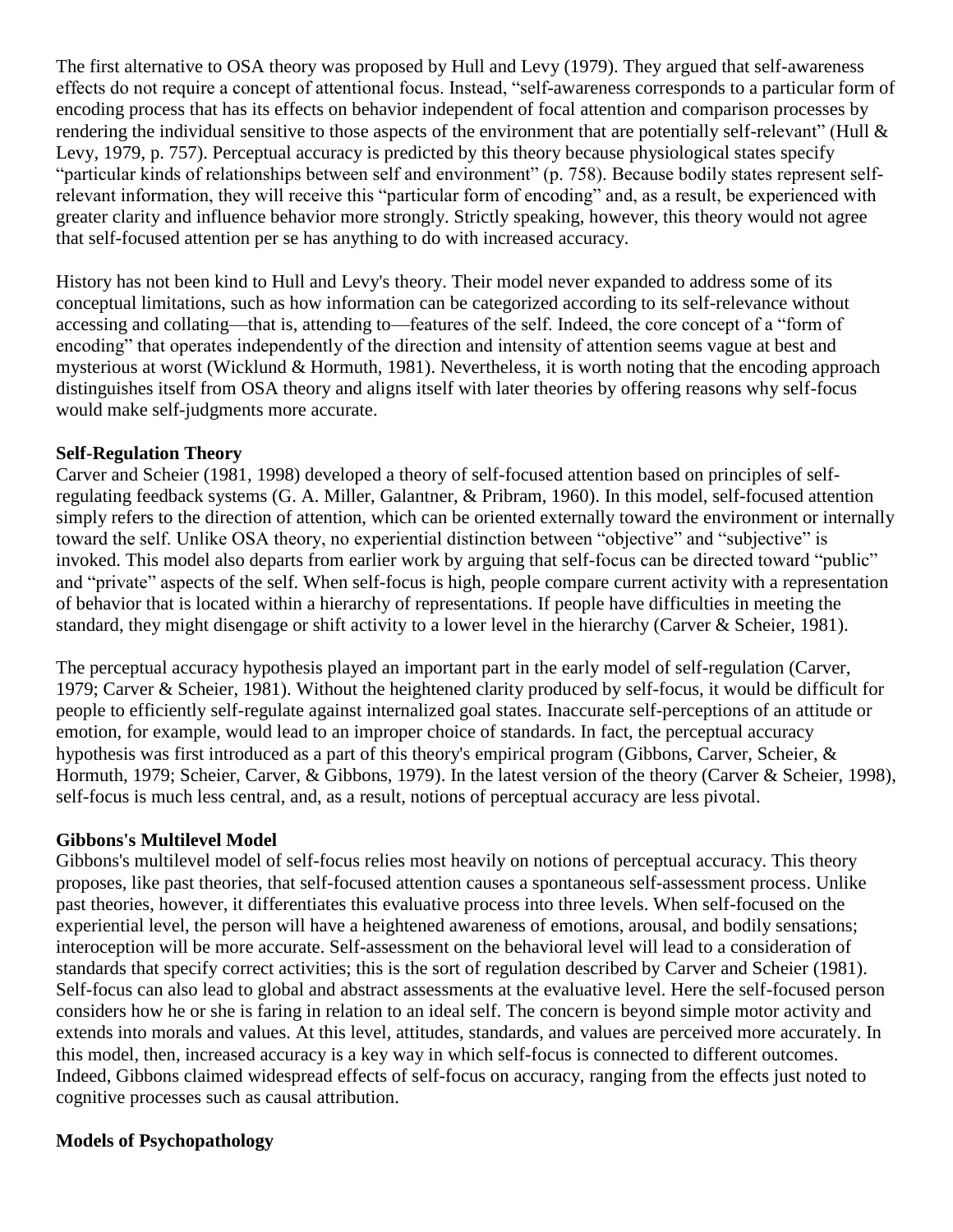Self-focused attention influences a vast range of clinical and health concerns [\(Pyszczynski, Hamilton,](http://web.ebscohost.com/ehost/detail?vid=5&hid=5&sid=74c256d9-b1e5-48dd-af8e-d73e1e227db6%40sessionmgr11&bdata=JnNpdGU9ZWhvc3QtbGl2ZQ%3d%3d#c97)  [Greenberg, & Becker, 1991\)](http://web.ebscohost.com/ehost/detail?vid=5&hid=5&sid=74c256d9-b1e5-48dd-af8e-d73e1e227db6%40sessionmgr11&bdata=JnNpdGU9ZWhvc3QtbGl2ZQ%3d%3d#c97). Several mini-theories of self-awareness specify how self-focus is implicated in different problems, particularly depression [\(Pyszczynski & Greenberg, 1987\)](http://web.ebscohost.com/ehost/detail?vid=5&hid=5&sid=74c256d9-b1e5-48dd-af8e-d73e1e227db6%40sessionmgr11&bdata=JnNpdGU9ZWhvc3QtbGl2ZQ%3d%3d#c96), test anxiety [\(Wine, 1971\)](http://web.ebscohost.com/ehost/detail?vid=5&hid=5&sid=74c256d9-b1e5-48dd-af8e-d73e1e227db6%40sessionmgr11&bdata=JnNpdGU9ZWhvc3QtbGl2ZQ%3d%3d#c133), and suicide [\(Baumeister, 1990\)](http://web.ebscohost.com/ehost/detail?vid=5&hid=5&sid=74c256d9-b1e5-48dd-af8e-d73e1e227db6%40sessionmgr11&bdata=JnNpdGU9ZWhvc3QtbGl2ZQ%3d%3d#c5). Other models try to cast an integrative theoretical net over many different disorders [\(Ingram, 1990;](http://web.ebscohost.com/ehost/detail?vid=5&hid=5&sid=74c256d9-b1e5-48dd-af8e-d73e1e227db6%40sessionmgr11&bdata=JnNpdGU9ZWhvc3QtbGl2ZQ%3d%3d#c65) [Wells & Matthews, 1994\)](http://web.ebscohost.com/ehost/detail?vid=5&hid=5&sid=74c256d9-b1e5-48dd-af8e-d73e1e227db6%40sessionmgr11&bdata=JnNpdGU9ZWhvc3QtbGl2ZQ%3d%3d#c126). Here is not the place to review these models' many subtle and significant differences. In general, though, perceptual accuracy is an important bridge between self-focused attention and psychopathology. The typical structure of these models assumes that some event occurs and then high self-focus heightens one's awareness of the event's consequences (e.g., negative affect, physical symptoms, or appraisals of one's ability or of a task's level of difficulty). These effects of self-focus then provide feedback or interact with other processes (e.g., catastrophic thought or attributional style), which contributes to developing problems. Some theories, for example, assume that self-focused attention enhances awareness of physical symptoms, which is a foundation of panic attacks and various phobias (see [Wells & Matthews, 1994\)](http://web.ebscohost.com/ehost/detail?vid=5&hid=5&sid=74c256d9-b1e5-48dd-af8e-d73e1e227db6%40sessionmgr11&bdata=JnNpdGU9ZWhvc3QtbGl2ZQ%3d%3d#c126). But perhaps self-focus might itself exaggerate physical symptoms apart from additional mechanisms such as catastrophic thought. Without heightened accuracy, some of these models would need revision; it matters whether self-focus accurately informs or inaccurately distorts the experience of symptoms and affect.

## *[Reviewing the Evidence](http://web.ebscohost.com/ehost/detail?vid=5&hid=5&sid=74c256d9-b1e5-48dd-af8e-d73e1e227db6%40sessionmgr11&bdata=JnNpdGU9ZWhvc3QtbGl2ZQ%3d%3d#toc)*

With this backdrop, we now turn to the evidence for the perceptual accuracy hypothesis. Self-focus has been said to enable accurate judgments of attitudes, somatic states, emotions, and causal attributions. We discuss these in turn and consider alternative explanations and possibilities for future research. We chose a conventional rather than a meta-analytic review because we are questioning the prevailing interpretation, not the existence or magnitude, of an effect. Many of the studies reviewed also have methodological problems, such as inappropriate comparison groups or uninformative measures, that make an aggregated meta-analytic review uninformative. [1](http://web.ebscohost.com/ehost/detail?vid=5&hid=5&sid=74c256d9-b1e5-48dd-af8e-d73e1e227db6%40sessionmgr11&bdata=JnNpdGU9ZWhvc3QtbGl2ZQ%3d%3d#fn1)

# *[Knowledge of Attitudes](http://web.ebscohost.com/ehost/detail?vid=5&hid=5&sid=74c256d9-b1e5-48dd-af8e-d73e1e227db6%40sessionmgr11&bdata=JnNpdGU9ZWhvc3QtbGl2ZQ%3d%3d#toc)*

Research on self-awareness and perceptual accuracy emerged from early studies on attitude–behavior consistency conducted by [Pryor, Gibbons, Wicklund, Fazio, and Hood \(1977\).](http://web.ebscohost.com/ehost/detail?vid=5&hid=5&sid=74c256d9-b1e5-48dd-af8e-d73e1e227db6%40sessionmgr11&bdata=JnNpdGU9ZWhvc3QtbGl2ZQ%3d%3d#c94) These studies are often improperly described as tests of the perceptual accuracy hypothesis. They were actually intended to demonstrate that self-focus leads to higher attitude–behavior consistency because self-focus amplifies consistency motivations, not because of more accurately perceived attitudes. Nevertheless, these studies launched the interest in perceptual accuracy as a concomitant of self-focus. The reason for this may be that behavior in accordance with one's attitudes implies that the respective attitudes have to be highly accessible to result in consonant behavior.

In Experiment 1, participants first completed a self-report measure of sociability and then interacted with a confederate of the experimenter. Half of the encounters took place in front of a large mirror, and the other half occurred without the mirror. The dependent measure was participants' behavior during the encounter. Both behavior observations and counts of the number of words spoken by the actual participants were more strongly related to the self-report measure of sociability when the encounter took place in front of the mirror, which reliably increased self-focus [\(Carver & Scheier, 1978\)](http://web.ebscohost.com/ehost/detail?vid=5&hid=5&sid=74c256d9-b1e5-48dd-af8e-d73e1e227db6%40sessionmgr11&bdata=JnNpdGU9ZWhvc3QtbGl2ZQ%3d%3d#c20).

Experiment 2 dealt with how honestly people reported self-relevant, and potentially threatening, information: Scholastic Aptitude Test (SAT) scores. Participants were asked to report their SAT scores on a questionnaire with their name on it. The actual SAT scores, which were accessible to the experimenters, served as the objective standard for assessing the accuracy of the self-reports. Participants gave more honest responses when they faced a mirror. Hence, they more accurately reported their SAT scores. This was especially true for those individuals whose scores were below the median and were presumably the most threatened by being honest. Given that it was possible to compare participants' self-reports with their actual scores, the results may suggest that self-focus does increase the accuracy of self-perception. As we argue later, however, it is more likely that self-awareness simply made the standard of honesty salient and that perceptual accuracy did not differ between the conditions.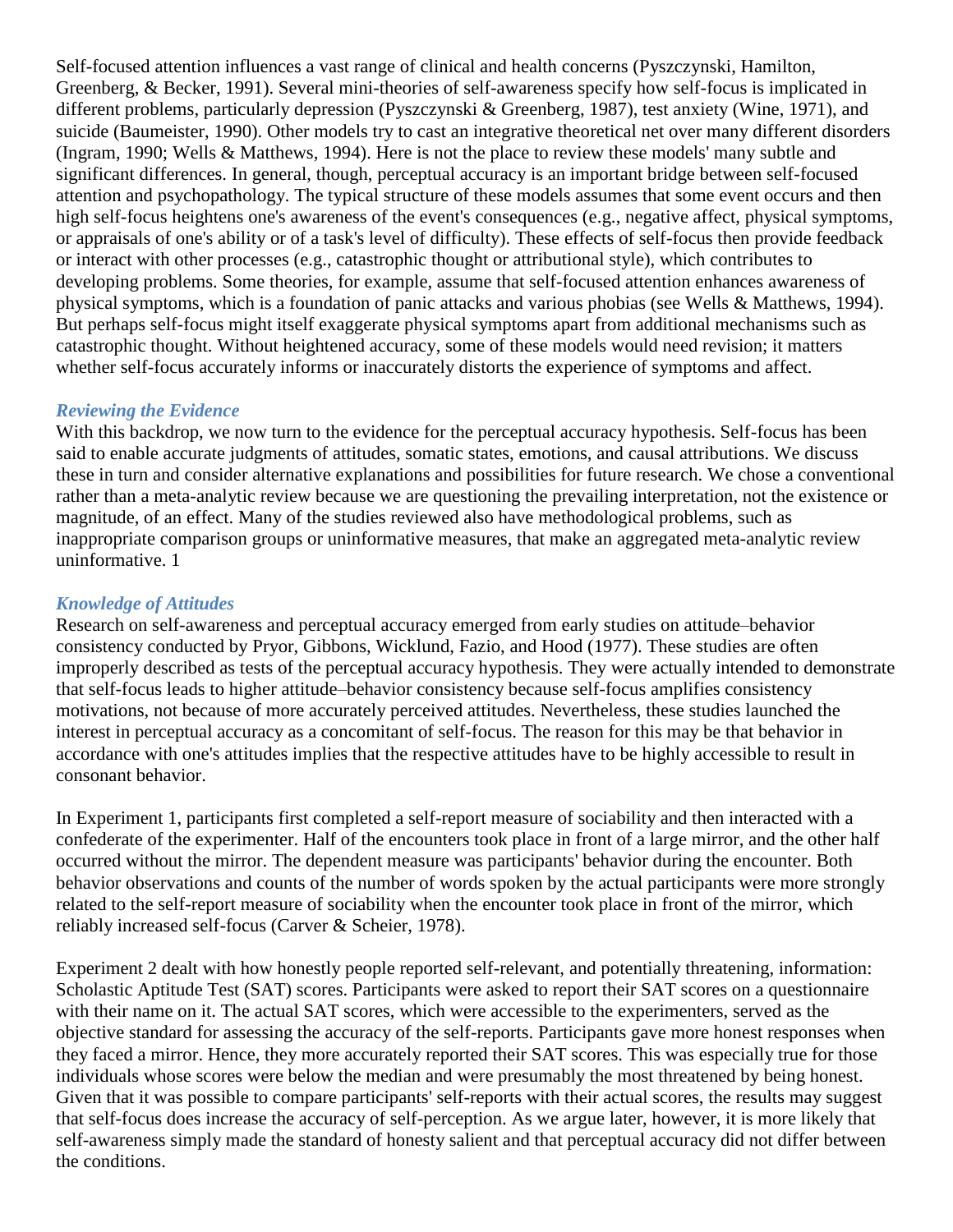In Experiment 3, participants first formed attitudes toward different types of tasks. Next they were allowed to choose among five tasks and to work on them for 10 min. Participants then rated each task's attractiveness while either facing a mirror or not. The correlation between self-reported task attractiveness and time spent working on the task was significantly higher in the mirror condition than in the no-mirror condition. That is, selfawareness increased attitude–behavior consistency.

[Gibbons \(1978\)](http://web.ebscohost.com/ehost/detail?vid=5&hid=5&sid=74c256d9-b1e5-48dd-af8e-d73e1e227db6%40sessionmgr11&bdata=JnNpdGU9ZWhvc3QtbGl2ZQ%3d%3d#c49) extended this research by looking at "sex guilt," a preexisting and personally significant standard. In the first study, men who held positive or negative views toward pornography were asked to evaluate pictures of nude women. Self-awareness was induced by having half of the men face a mirror when viewing the pictures and making the judgments. The correlation between pornography attitudes and evaluations was high for the high self-focus group ( $r = .60$ ) but significantly lower for the low self-focus group ( $r = -.21$ ). The second study asked women high and low in sex guilt to read erotic and bland literary passages. Sex guilt strongly influenced liking for the erotic passage when self-focus was high ( $r = -71$ ), but it had no effect when self-focus was low  $(r = .02)$ . [2](http://web.ebscohost.com/ehost/detail?vid=5&hid=5&sid=74c256d9-b1e5-48dd-af8e-d73e1e227db6%40sessionmgr11&bdata=JnNpdGU9ZWhvc3QtbGl2ZQ%3d%3d#fn2)

These studies collectively show that attitudes more accurately predict behavior when people are self-focused. They do not show, however, that self-focused people have richer or deeper access to their attitudes, nor were they intended to test this hypothesis. Both [Pryor and colleagues \(1977\)](http://web.ebscohost.com/ehost/detail?vid=5&hid=5&sid=74c256d9-b1e5-48dd-af8e-d73e1e227db6%40sessionmgr11&bdata=JnNpdGU9ZWhvc3QtbGl2ZQ%3d%3d#c94) and [Gibbons \(1978\)](http://web.ebscohost.com/ehost/detail?vid=5&hid=5&sid=74c256d9-b1e5-48dd-af8e-d73e1e227db6%40sessionmgr11&bdata=JnNpdGU9ZWhvc3QtbGl2ZQ%3d%3d#c49) argued that the increased attitude–behavior consistency resulted from a greater motivation to be self-consistent. This is quite a different claim from the perceptual accuracy view: Two people may be equally aware of their attitudes, yet only the self-focused person is concerned about being consistent. These early studies are often misrepresented, and it is important to realize what they are actually claiming. The perceptual accuracy hypothesis was explicitly formulated in later research, which we now consider.

# *[Knowledge of the Physical Self, I: Resistance to External Information About Internal States](http://web.ebscohost.com/ehost/detail?vid=5&hid=5&sid=74c256d9-b1e5-48dd-af8e-d73e1e227db6%40sessionmgr11&bdata=JnNpdGU9ZWhvc3QtbGl2ZQ%3d%3d#toc)* **Suggestibility and Judgments of Internal States**

The perceptual accuracy hypothesis was first explicitly formulated in a set of articles on judgments of internal states [\(Gibbons et al., 1979;](http://web.ebscohost.com/ehost/detail?vid=5&hid=5&sid=74c256d9-b1e5-48dd-af8e-d73e1e227db6%40sessionmgr11&bdata=JnNpdGU9ZWhvc3QtbGl2ZQ%3d%3d#c52) [Scheier et al., 1979\)](http://web.ebscohost.com/ehost/detail?vid=5&hid=5&sid=74c256d9-b1e5-48dd-af8e-d73e1e227db6%40sessionmgr11&bdata=JnNpdGU9ZWhvc3QtbGl2ZQ%3d%3d#c106). These studies and the research that followed attempted to demonstrate perceptual accuracy indirectly by showing that highly self-focused people are less influenced by external information about internal states. If increased self-focus heightens access to internal information, then self-focused individuals should base judgments about internal states on internal information. Self-focused persons should thus be less easily deceived by bogus information about internal states.

It is critical to note that increased accuracy is not directly demonstrated; it is inferred from an attenuated or null effect of external information. This opens the door for several alternative explanations that, we believe, are at least as plausible as the perceptual accuracy hypothesis.

# Sexual excitement

[Scheier et al. \(1979\)](http://web.ebscohost.com/ehost/detail?vid=5&hid=5&sid=74c256d9-b1e5-48dd-af8e-d73e1e227db6%40sessionmgr11&bdata=JnNpdGU9ZWhvc3QtbGl2ZQ%3d%3d#c106) conducted two studies in which self-focus was expected to reduce suggestibility, which was defined as an attenuated impact of external information on self-judgments. The first study investigated effects on ratings of sexual arousal. Male participants viewed slides of nude women and evaluated them with regard to their sexually arousing effects. Immediately before the slide presentation, half of the participants were casually told by the experimenter that other participants had judged the slides as completely nonarousing. The other participants were casually told that others had said the slides were very exciting. Self-awareness was also manipulated. In the high self-awareness conditions, the slides were presented through 50% reflecting glass. Participants saw themselves reflected in this glass between the presentations of the seven single slides while they made their excitement ratings. In the low self-awareness condition, the glass was nonreflective, and participants did not see their images between slide presentations.

The mean arousal ratings of the slides showed a strong main effect for the excitement information. The ostensibly arousing slides were rated as more exciting than the ostensibly nonarousing ones; all participants'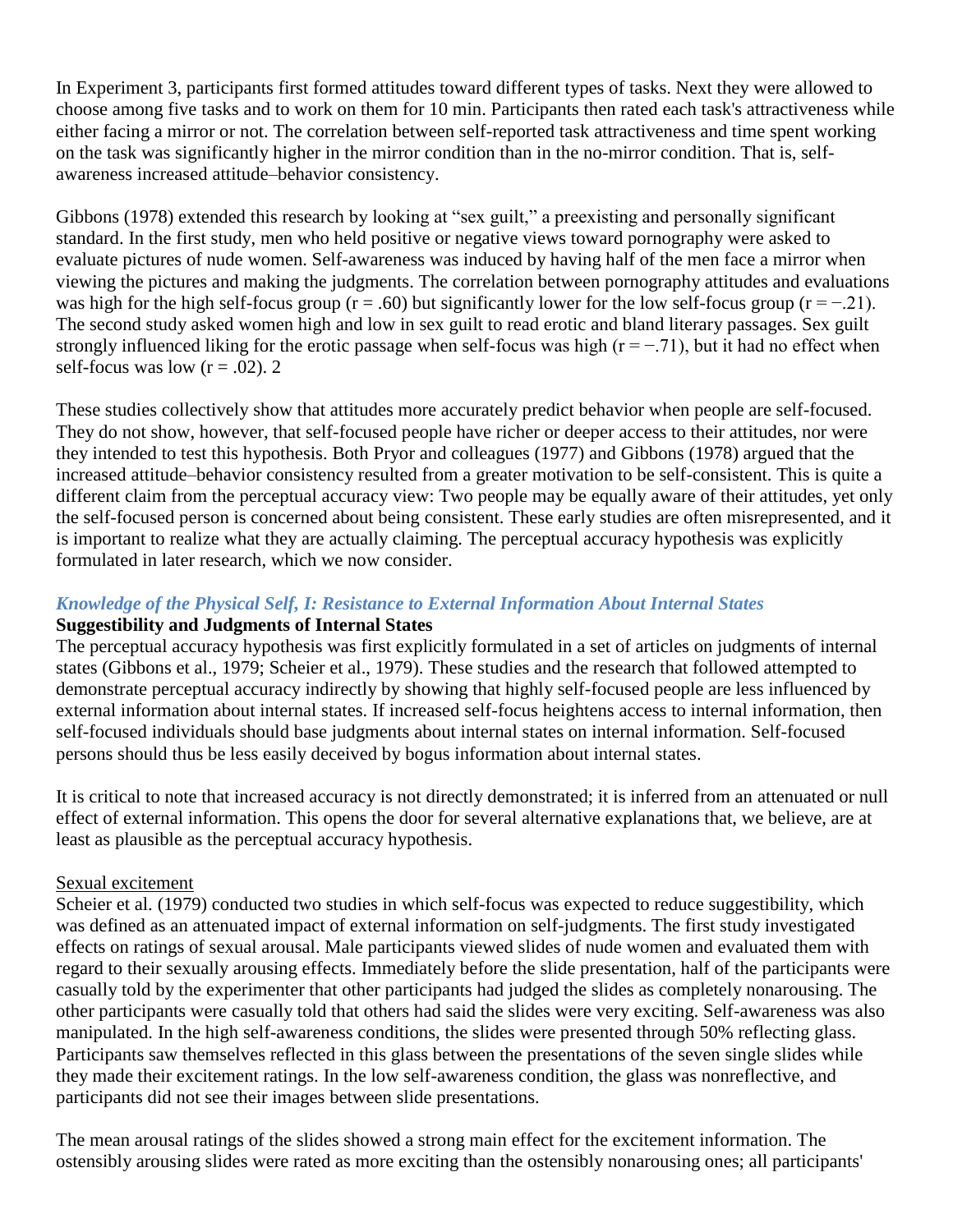judgments were vulnerable to the external information. This effect, however, was moderated by self-awareness. The external information effect was reduced—though still present—in the mirror condition relative to the nomirror condition.

## Taste

In [Scheier et al.'s \(1979\)](http://web.ebscohost.com/ehost/detail?vid=5&hid=5&sid=74c256d9-b1e5-48dd-af8e-d73e1e227db6%40sessionmgr11&bdata=JnNpdGU9ZWhvc3QtbGl2ZQ%3d%3d#c106) second study, participants rated the taste of beverages. Unlike the first study, this experiment manipulated both external information and the actual internal state. To provide a taste baseline, all participants first tasted and rated a 1.4:100 peppermint–water solution. The critical trial followed. Some participants were informed that the next drink would be stronger in taste, whereas others were informed that it would be weaker. This information was crossed with actual taste intensity. In the strong condition, participants tasted a 1.9:100 peppermint–water solution; the solution in the weak taste condition was 0.9:100. Self-focus was operationalized as individual differences in private self-consciousness, which often (but not always; [Duval &](http://web.ebscohost.com/ehost/detail?vid=5&hid=5&sid=74c256d9-b1e5-48dd-af8e-d73e1e227db6%40sessionmgr11&bdata=JnNpdGU9ZWhvc3QtbGl2ZQ%3d%3d#c34)  [Silvia, 2001\)](http://web.ebscohost.com/ehost/detail?vid=5&hid=5&sid=74c256d9-b1e5-48dd-af8e-d73e1e227db6%40sessionmgr11&bdata=JnNpdGU9ZWhvc3QtbGl2ZQ%3d%3d#c34) replicates manipulations of situational self-awareness [\(Carver & Scheier, 1978;](http://web.ebscohost.com/ehost/detail?vid=5&hid=5&sid=74c256d9-b1e5-48dd-af8e-d73e1e227db6%40sessionmgr11&bdata=JnNpdGU9ZWhvc3QtbGl2ZQ%3d%3d#c20) [Wicklund &](http://web.ebscohost.com/ehost/detail?vid=5&hid=5&sid=74c256d9-b1e5-48dd-af8e-d73e1e227db6%40sessionmgr11&bdata=JnNpdGU9ZWhvc3QtbGl2ZQ%3d%3d#c130)  [Gollwitzer, 1987\)](http://web.ebscohost.com/ehost/detail?vid=5&hid=5&sid=74c256d9-b1e5-48dd-af8e-d73e1e227db6%40sessionmgr11&bdata=JnNpdGU9ZWhvc3QtbGl2ZQ%3d%3d#c130). A median split divided participants into low and high scoring groups. The dependent variable was the taste change score from the first trial (serving as baseline and taste anchor) to the critical second drink.

The results showed a main effect for solution in the expected direction: stronger taste ratings for the stronger solution. The main effect for taste expectancy was also significant and reflected stronger taste ratings for stronger expectancies. As expected, however, this latter main effect was further qualified by a significant interaction between expectancy and private self-consciousness. Participants scoring high in terms of private self-consciousness were less vulnerable to the external taste information than participants scoring low on this measure. The three-way interaction was not significant.

In summary, the two experiments showed the same effect: Self-focus attenuates the impact of external information on judgments about internal states. According to [Scheier et al. \(1979\),](http://web.ebscohost.com/ehost/detail?vid=5&hid=5&sid=74c256d9-b1e5-48dd-af8e-d73e1e227db6%40sessionmgr11&bdata=JnNpdGU9ZWhvc3QtbGl2ZQ%3d%3d#c106) the decreased suggestibility stemmed from a richer awareness of internal states. Yet, this is only one possible explanation. We propose some alternatives after considering the related body of work on placebo effects.

#### Detecting placebo effects

If self-awareness enables richer access to internal experiences, then self-focused people should be more resistant to placebo effects. They should know, after all, whether or not a drug is actually influencing their internal states. [Gibbons et al. \(1979\)](http://web.ebscohost.com/ehost/detail?vid=5&hid=5&sid=74c256d9-b1e5-48dd-af8e-d73e1e227db6%40sessionmgr11&bdata=JnNpdGU9ZWhvc3QtbGl2ZQ%3d%3d#c52) tested this hypothesis with a study that ostensibly focused on learning under conditions of manipulated arousal. Two individuals, a confederate of the experimenter and a participant, took part in each experimental session. The confederate played the role of a "learner" and was in the "test condition," whereas the actual participants were told that they would be in a control condition and thus only had to observe the learner. Participants were (high self-awareness) or were not (low self-awareness) exposed to their own mirror image and received 5 g of bicarbonate of soda mixed with water. Half of the participants were misinformed that this "drug" (called "Cavenol") would have an arousing effect similar to caffeine. For the other half, the drug was correctly labeled as "soda" to ensure that no arousal effects would be expected. After observing the learner's performance, participants completed a questionnaire with measures of perceived arousal and physical symptoms.

In addition to a main effect for type of external information—higher arousal ratings in the Cavenol than in the soda conditions—results showed that self-aware participants in the Cavenol condition reported fewer of the specific symptoms that had been ascribed to the drug than did participants low in self-awareness. As in the [Scheier et al. \(1979\)](http://web.ebscohost.com/ehost/detail?vid=5&hid=5&sid=74c256d9-b1e5-48dd-af8e-d73e1e227db6%40sessionmgr11&bdata=JnNpdGU9ZWhvc3QtbGl2ZQ%3d%3d#c106) experiments, self-awareness once again attenuated the impact of external information on self-judgments.

Similar results were obtained in two experiments conducted by [Gibbons and Gaeddert \(1984\).](http://web.ebscohost.com/ehost/detail?vid=5&hid=5&sid=74c256d9-b1e5-48dd-af8e-d73e1e227db6%40sessionmgr11&bdata=JnNpdGU9ZWhvc3QtbGl2ZQ%3d%3d#c53) In the first study, self-awareness was manipulated with a mirror. Participants received a placebo ("Covalan," actually 250 mg of baking soda) and were instructed to perform an evaluative cognitive task (arithmetic problems). Whereas people in the [Gibbons et al. \(1979\)](http://web.ebscohost.com/ehost/detail?vid=5&hid=5&sid=74c256d9-b1e5-48dd-af8e-d73e1e227db6%40sessionmgr11&bdata=JnNpdGU9ZWhvc3QtbGl2ZQ%3d%3d#c52) study only observed performance, people in this experiment actually performed the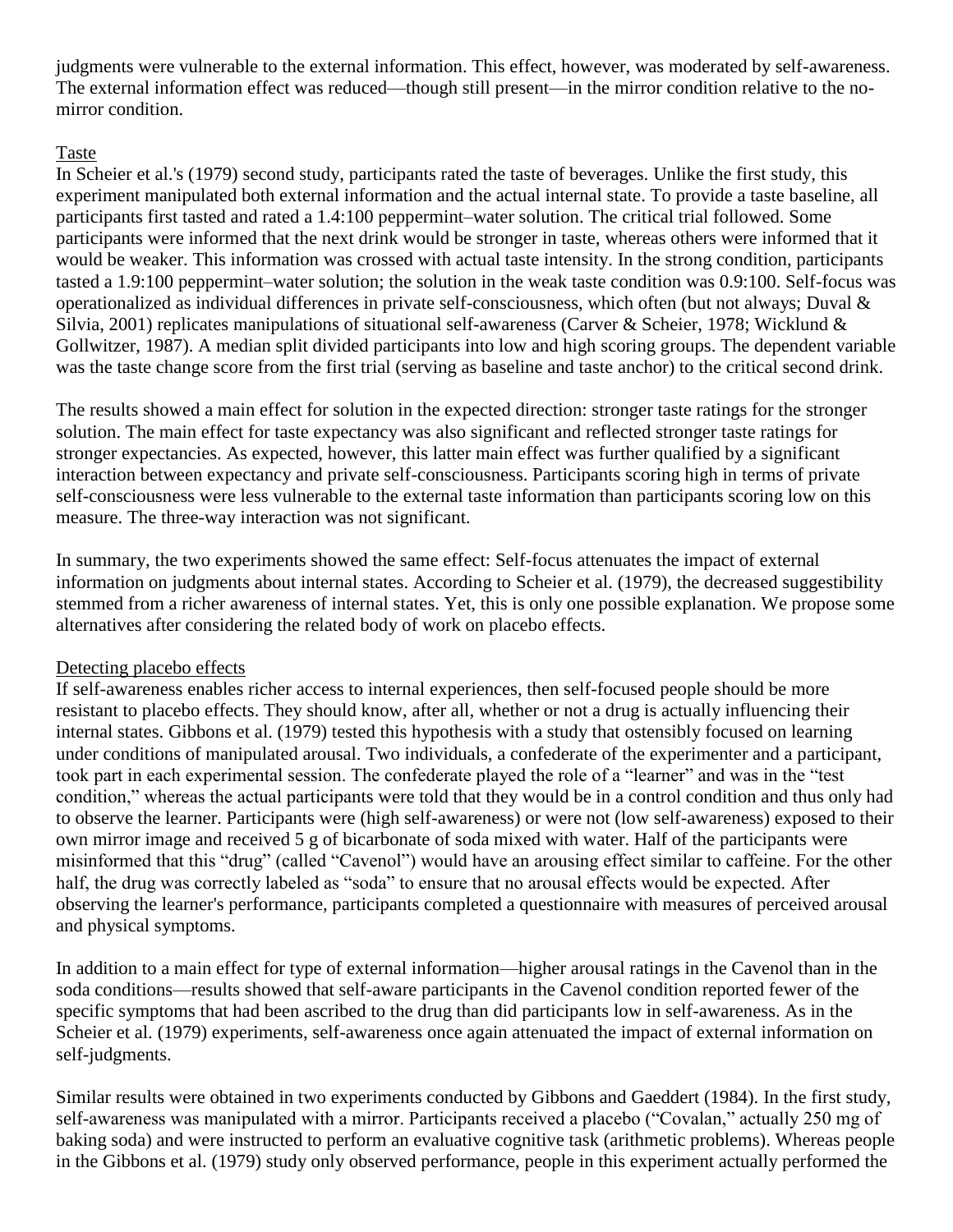task. Half of the participants were told that the drug would interfere with performance, and the other half were told that it would facilitate performance. Dependent measures were ratings of the effectiveness of the drug taken after performance of the math problems.

Participants were expected to show a self-serving bias by attributing more effectiveness to the performanceinhibiting drug. This would reduce accountability for bad performance and increase accountability for good performance. But self-awareness was expected to counteract this tendency because it should increase awareness of the actual arousal state. As predicted, the self-serving bias effect occurred in the conditions without a mirror. The rated effectiveness of the performance-inhibiting drug was higher than that of the performance-facilitating drug, which was rated as very low. But in the conditions with a mirror, participants showed no difference in effectiveness ratings, which reflected relatively high effectiveness regardless of the ostensible performance effect.

In the second study, Gibbons and Gaeddert discarded the math task to reduce arousal due to evaluation apprehension and to minimize the self-serving bias effect. The procedure of this study was thus directly comparable to that of [Gibbons et al. \(1979\),](http://web.ebscohost.com/ehost/detail?vid=5&hid=5&sid=74c256d9-b1e5-48dd-af8e-d73e1e227db6%40sessionmgr11&bdata=JnNpdGU9ZWhvc3QtbGl2ZQ%3d%3d#c52) except that all participants were misinformed. Participants took the drug and observed a yoked participant working on a learning task. Half of the participants were again told that the drug would have performance-facilitating or performance-inhibiting effects, but, given their observer role, not on their own performance. They then rated the drug's effectiveness. Results showed a main effect for the mirror manipulation: Self-aware participants reported weaker drug effects than non-self-aware participants, regardless of the drug's inhibiting or facilitating effect. [3](http://web.ebscohost.com/ehost/detail?vid=5&hid=5&sid=74c256d9-b1e5-48dd-af8e-d73e1e227db6%40sessionmgr11&bdata=JnNpdGU9ZWhvc3QtbGl2ZQ%3d%3d#fn3)

# Contrary findings

[Levine and McDonald \(1981\)](http://web.ebscohost.com/ehost/detail?vid=5&hid=5&sid=74c256d9-b1e5-48dd-af8e-d73e1e227db6%40sessionmgr11&bdata=JnNpdGU9ZWhvc3QtbGl2ZQ%3d%3d#c74) noted the lack of direct evidence and suggested that self-awareness was simply making people more resistant to external demands. If the experimenter's expectancy is clear to the participant, either as a statement of taste intensity or a list of symptoms to be expected, then the participant may be responding on the basis of the experimenter's statements rather than on the basis of internal states. In this view, self-awareness may make people more resistant to external demands (cf. [Carver, 1977\)](http://web.ebscohost.com/ehost/detail?vid=5&hid=5&sid=74c256d9-b1e5-48dd-af8e-d73e1e227db6%40sessionmgr11&bdata=JnNpdGU9ZWhvc3QtbGl2ZQ%3d%3d#c17), not more sensitive to internal information.

To test this possibility, Levine and McDonald designed a study that presumably concerned the effects of certain drugs on visual perception. Participants were given a placebo with ostensibly arousing, tranquilizing, or neutral physiological effects. After completing some filler visual perception tasks designed to bolster the cover story, participants completed a questionnaire; half were seated in front of a mirror. The questionnaire asked about perceived physical symptoms and the drug's overall effectiveness. Participants also estimated the relative dosage level of the drug. A final measure assessed how people assessed the drug's effectiveness. Participants distributed 100 points according to whether they used bodily state changes, behavioral changes, or other factors when judging the drug's overall effectiveness.

As predicted, the three drug groups reported experiencing the expected levels of physiological arousal. Contrary to the perceptual accuracy hypothesis, self-awareness had no effect on reported arousal or the overall effectiveness of the drug. In fact, self-awareness made people less accurate. The high self-awareness group rated the placebo dosage as significantly greater than the low self-awareness group; perceiving a placebo as more intense certainly cannot reflect deeper access to internal states. Even more challenging is the finding that the self-aware group reported relying significantly less on internal bodily states when judging the drug's overall effectiveness. This challenges the very idea that self-focus attunes people to internal information, let alone that it makes the information more accurate.

[Levine and McDonald \(1981\)](http://web.ebscohost.com/ehost/detail?vid=5&hid=5&sid=74c256d9-b1e5-48dd-af8e-d73e1e227db6%40sessionmgr11&bdata=JnNpdGU9ZWhvc3QtbGl2ZQ%3d%3d#c74) interpreted their study as showing "reduced susceptibility to external demands, rather than heightened awareness of internal states, for those made self-aware" (p. 655). The study does not directly support their explanation, and there are good reasons to doubt that self-awareness always reduces susceptibility to external demands. Sometimes high self-focus makes people feel less autonomous and more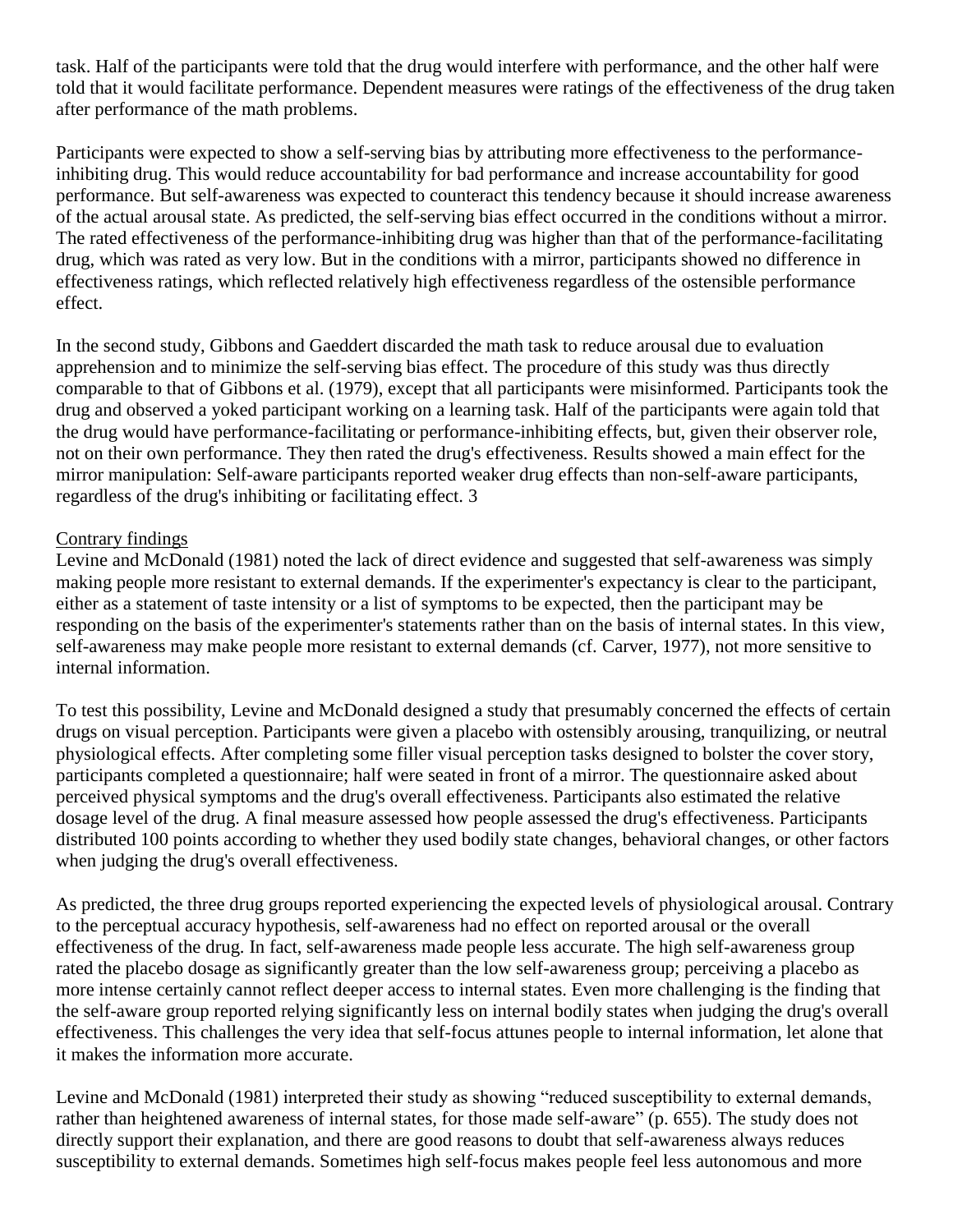controlled [\(Duval, 1976;](http://web.ebscohost.com/ehost/detail?vid=5&hid=5&sid=74c256d9-b1e5-48dd-af8e-d73e1e227db6%40sessionmgr11&bdata=JnNpdGU9ZWhvc3QtbGl2ZQ%3d%3d#c30) [Duval & Ritz, 1972;](http://web.ebscohost.com/ehost/detail?vid=5&hid=5&sid=74c256d9-b1e5-48dd-af8e-d73e1e227db6%40sessionmgr11&bdata=JnNpdGU9ZWhvc3QtbGl2ZQ%3d%3d#c33) [Plant & Ryan, 1985\)](http://web.ebscohost.com/ehost/detail?vid=5&hid=5&sid=74c256d9-b1e5-48dd-af8e-d73e1e227db6%40sessionmgr11&bdata=JnNpdGU9ZWhvc3QtbGl2ZQ%3d%3d#c92). Either way, this study quite clearly shows that self-focus need not make judgments of internal states more accurate or even orient people to internal information when making such judgments.

# **Revisiting Self-Consistency**

The suggestibility and placebo studies form the cornerstone of the perceptual accuracy hypothesis, yet by now it should be clear that the hypothesis has no direct support. What has been reliably shown is that the judgments of self-focused people are less influenced by external information. Is there another explanation for this pattern? We believe that a much simpler possibility can be offered: Self-awareness simply increases the desire for consistency among different aspects of the self. This is nothing more than the core tenet of the original selfawareness theory [\(Duval & Wicklund, 1972;](http://web.ebscohost.com/ehost/detail?vid=5&hid=5&sid=74c256d9-b1e5-48dd-af8e-d73e1e227db6%40sessionmgr11&bdata=JnNpdGU9ZWhvc3QtbGl2ZQ%3d%3d#c36) [Wicklund, 1975\)](http://web.ebscohost.com/ehost/detail?vid=5&hid=5&sid=74c256d9-b1e5-48dd-af8e-d73e1e227db6%40sessionmgr11&bdata=JnNpdGU9ZWhvc3QtbGl2ZQ%3d%3d#c128), and it has received consistent support. As discussed earlier, self-focus leads people to seek out comparison standards [\(Scheier & Carver, 1983\)](http://web.ebscohost.com/ehost/detail?vid=5&hid=5&sid=74c256d9-b1e5-48dd-af8e-d73e1e227db6%40sessionmgr11&bdata=JnNpdGU9ZWhvc3QtbGl2ZQ%3d%3d#c105), promotes greater consistency between actions and standards [\(Silvia, in press-b;](http://web.ebscohost.com/ehost/detail?vid=5&hid=5&sid=74c256d9-b1e5-48dd-af8e-d73e1e227db6%40sessionmgr11&bdata=JnNpdGU9ZWhvc3QtbGl2ZQ%3d%3d#c115) [Silvia & Duval, 2001\)](http://web.ebscohost.com/ehost/detail?vid=5&hid=5&sid=74c256d9-b1e5-48dd-af8e-d73e1e227db6%40sessionmgr11&bdata=JnNpdGU9ZWhvc3QtbGl2ZQ%3d%3d#c116), and causes more extreme emotional reactions to congruity and incongruity [\(Ickes et al., 1973;](http://web.ebscohost.com/ehost/detail?vid=5&hid=5&sid=74c256d9-b1e5-48dd-af8e-d73e1e227db6%40sessionmgr11&bdata=JnNpdGU9ZWhvc3QtbGl2ZQ%3d%3d#c63) [Sedikides, 1992\)](http://web.ebscohost.com/ehost/detail?vid=5&hid=5&sid=74c256d9-b1e5-48dd-af8e-d73e1e227db6%40sessionmgr11&bdata=JnNpdGU9ZWhvc3QtbGl2ZQ%3d%3d#c109).

People high and low in self-awareness can have equal access to their internal states, attitudes, and standards, but only highly self-aware people are concerned with making consistent judgments. All of the people in the sexual arousal study [\(Scheier et al., 1979\)](http://web.ebscohost.com/ehost/detail?vid=5&hid=5&sid=74c256d9-b1e5-48dd-af8e-d73e1e227db6%40sessionmgr11&bdata=JnNpdGU9ZWhvc3QtbGl2ZQ%3d%3d#c106), for example, probably knew that their reactions to nude women differed from the experimenter's suggestion. But only the members of the high self-awareness group would be concerned with consistency between their feelings and their judgments. Going along with the authority figure would be less important than for the low self-awareness group, which had fewer consistency concerns. In fact, many self-awareness studies openly state and enforce a standard, yet only highly self-aware people try to meet it (e.g., [Dana, Lalwani, & Duval, 1997;](http://web.ebscohost.com/ehost/detail?vid=5&hid=5&sid=74c256d9-b1e5-48dd-af8e-d73e1e227db6%40sessionmgr11&bdata=JnNpdGU9ZWhvc3QtbGl2ZQ%3d%3d#c27) [Duval & Lalwani, 1999\)](http://web.ebscohost.com/ehost/detail?vid=5&hid=5&sid=74c256d9-b1e5-48dd-af8e-d73e1e227db6%40sessionmgr11&bdata=JnNpdGU9ZWhvc3QtbGl2ZQ%3d%3d#c32). Salience does not differ here; consistency motivation does.

The SAT study of [Pryor et al. \(1977,](http://web.ebscohost.com/ehost/detail?vid=5&hid=5&sid=74c256d9-b1e5-48dd-af8e-d73e1e227db6%40sessionmgr11&bdata=JnNpdGU9ZWhvc3QtbGl2ZQ%3d%3d#c94) Study 2) supports this explanation. Recall that self-focused people more accurately reported their SAT scores and that the effect was strongest for individuals scoring below the median. If the perceptual accuracy interpretation is correct, then we would have to believe that the low self-awareness group had a harder time recalling their SAT scores from memory. The fact that high and low scorers on the SAT had different responses to self-awareness suggests that this is incorrect. Pryor et al. instead argued that individuals high in self-awareness were compelled to achieve consistency between their self-reports and actual scores, even when it made them look bad, whereas individuals low in self-awareness were less concerned about self-consistency.

Other evidence for a self-consistency explanation comes from recent work on attributions for discrepancies [\(Duval & Silvia, in press,](http://web.ebscohost.com/ehost/detail?vid=5&hid=5&sid=74c256d9-b1e5-48dd-af8e-d73e1e227db6%40sessionmgr11&bdata=JnNpdGU9ZWhvc3QtbGl2ZQ%3d%3d#c35) Study 3). After a self-awareness manipulation, people were told they had passed or failed a cognitive task. Unlike past self-awareness studies, manipulation checks of discrepancy size were included. The manipulation checks showed that all people knew that they had met or failed to meet the standard. But only the high self-awareness group cared; only this group made defensive attributions, showed decreased self-esteem, and so forth. If this effect had been due to perceptual accuracy, then members of the low selfawareness group would have ostensibly been less aware of their poor performance and relation to the standard. Yet, this did not happen; the low self-awareness group showed equal awareness of the discrepancy. They showed none of the consequences because self-consistency concerns are minimal when self-awareness is low. This clearly shows how self-awareness can produce different reactions when people have equivalent knowledge. In short, we do not have to assume that self-focus makes standards salient for one group and not another. The standards could be equally salient, but only the self-focused group would care about meeting the standards.

There is nothing in the suggestibility studies that contradicts this alternative explanation, which is simple and directly supported. The perceptual accuracy hypothesis, in contrast, has no direct support. We are not arguing that consistency motivation and accuracy are necessarily antagonistic, nor have proponents of the accuracy position; it is theoretically possible for both effects to peacefully coexist. Nor are we trying to "disprove" the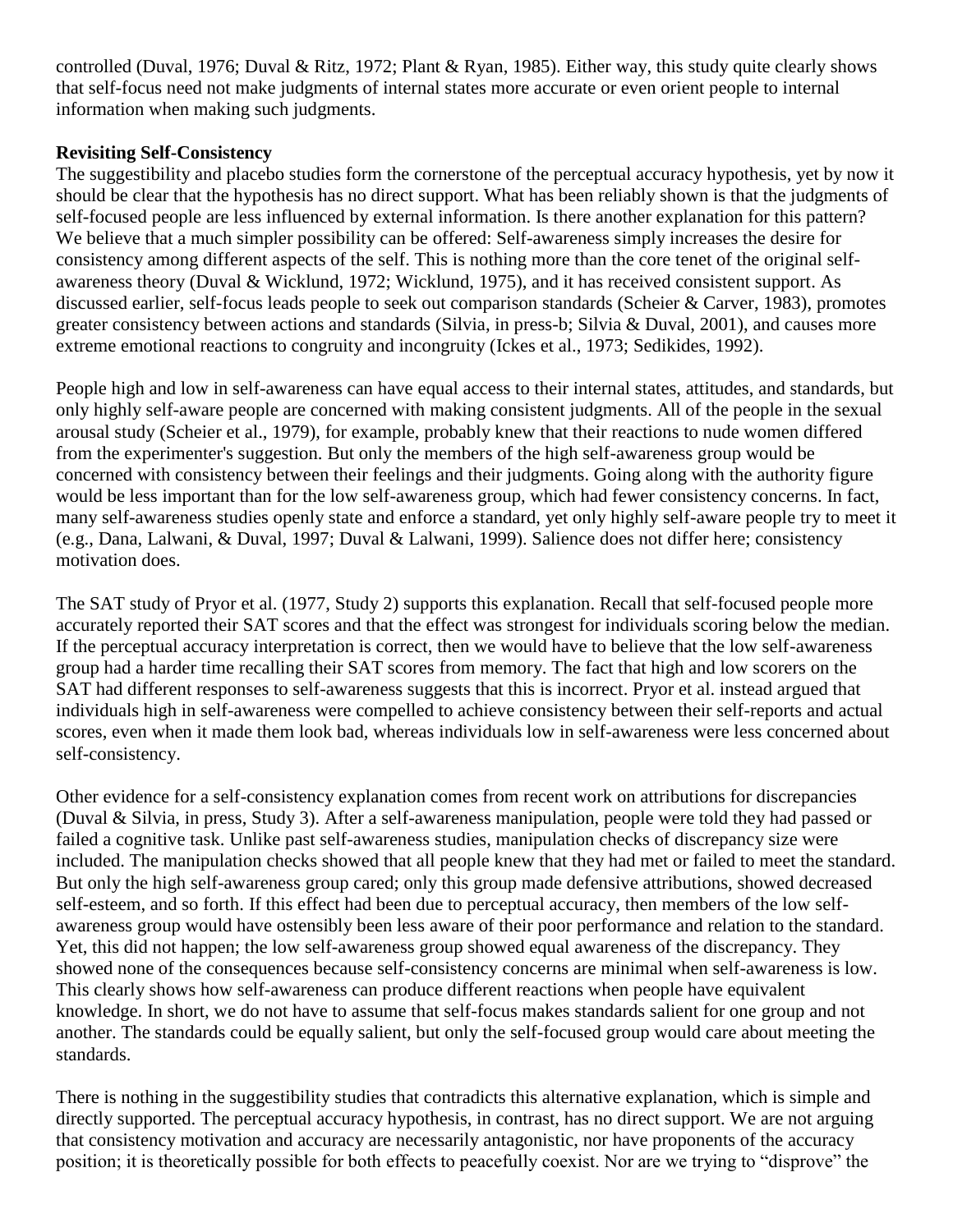hypothesis. To the contrary, we want to show that it has yet to be demonstrated, let alone "proved." We are only claiming that the core mechanism posited by the original OSA theory—consistency motivation—can explain all of these findings. Until there is evidence that compels adding a second mechanism, the original theory is sufficient.

## **Summary**

The core evidence for the perceptual accuracy hypothesis appears to be less compelling than previously believed. The suggestibility and placebo studies offer only indirect support, and they can be accounted for by other explanations that are directly supported. We thus view these studies as suggestive, at best. Later studies attempted to test the perceptual accuracy hypothesis directly. Instead of providing external information about internal states, actual changes in somatic states were induced or measured. This ensured that there was something to be judged. In most of the studies, accuracy was assessed by comparing self-reported selfknowledge against physiological indexes. Including a criterion for accuracy circumvented the primary problem with the suggestibility and placebo studies and enabled a direct test of the hypothesis. Yet, as we argue subsequently, these studies have their own methodological problems, and many fail to support, and even contradict, the perceptual accuracy hypothesis.

# *[Knowledge of the Physical Self, II: Interoception of Actual Somatic States](http://web.ebscohost.com/ehost/detail?vid=5&hid=5&sid=74c256d9-b1e5-48dd-af8e-d73e1e227db6%40sessionmgr11&bdata=JnNpdGU9ZWhvc3QtbGl2ZQ%3d%3d#toc)*

## **Perception of Caffeine and Alcohol Symptoms**

[L. C. Miller, Murphy, and Buss \(1981\)](http://web.ebscohost.com/ehost/detail?vid=5&hid=5&sid=74c256d9-b1e5-48dd-af8e-d73e1e227db6%40sessionmgr11&bdata=JnNpdGU9ZWhvc3QtbGl2ZQ%3d%3d#c84) proposed a scale that assessed individual differences in body consciousness. This distinction is similar to the earlier self-consciousness scales [\(Fenigstein, Scheier, & Buss,](http://web.ebscohost.com/ehost/detail?vid=5&hid=5&sid=74c256d9-b1e5-48dd-af8e-d73e1e227db6%40sessionmgr11&bdata=JnNpdGU9ZWhvc3QtbGl2ZQ%3d%3d#c43)  [1975\)](http://web.ebscohost.com/ehost/detail?vid=5&hid=5&sid=74c256d9-b1e5-48dd-af8e-d73e1e227db6%40sessionmgr11&bdata=JnNpdGU9ZWhvc3QtbGl2ZQ%3d%3d#c43), which distinguished "private" from "public" aspects of the self. The correlations between the respective body and self-consciousness scales are moderate. Oddly enough, "public" body consciousness included physical aspects of the self such as internal states. Past work [\(Scheier et al., 1979\)](http://web.ebscohost.com/ehost/detail?vid=5&hid=5&sid=74c256d9-b1e5-48dd-af8e-d73e1e227db6%40sessionmgr11&bdata=JnNpdGU9ZWhvc3QtbGl2ZQ%3d%3d#c106) assumed that this was a category of "private" events.

In an experiment designed to validate the body-consciousness inventory, participants from one female and two male samples drank hot chocolate that, unbeknownst to them, was or was not mixed with caffeine; the dosage was adjusted for men and women. Participants were told that the taste of different beverages was being tested. The two dependent measures were physiological assessments of heart rate and self-reported symptoms. This study thus had a criterion against which accuracy could be assessed. Participants scoring high in terms of private body consciousness reported significantly more caffeine-like bodily changes than did participants who scored low on this measure. Regression analyses revealed that neither public body consciousness nor private or public self-consciousness was independently related to the caffeine-like symptoms.

The problem, however, is that the caffeine manipulation failed to affect heart rate as measured physiologically. If the groups did not differ in their heart rates but differed in their self-reported symptoms, it seems questionable to conclude that private body consciousness is promoting accurate cardiovascular perception. After all, the physiological measure is the criterion of accuracy; it seems very strange to argue that divergent judgments are accurate. This finding instead suggests that the differences reflect an overestimation of physical symptoms. In fact, such overestimation has been observed in other studies. [Levine and McDonald \(1981\)](http://web.ebscohost.com/ehost/detail?vid=5&hid=5&sid=74c256d9-b1e5-48dd-af8e-d73e1e227db6%40sessionmgr11&bdata=JnNpdGU9ZWhvc3QtbGl2ZQ%3d%3d#c74) found that selfaware people perceived a placebo's dosage as significantly higher than non-self-aware people, and [Pennebaker](http://web.ebscohost.com/ehost/detail?vid=5&hid=5&sid=74c256d9-b1e5-48dd-af8e-d73e1e227db6%40sessionmgr11&bdata=JnNpdGU9ZWhvc3QtbGl2ZQ%3d%3d#c89)  [\(1982\)](http://web.ebscohost.com/ehost/detail?vid=5&hid=5&sid=74c256d9-b1e5-48dd-af8e-d73e1e227db6%40sessionmgr11&bdata=JnNpdGU9ZWhvc3QtbGl2ZQ%3d%3d#c89) reported a series of studies suggesting that focusing attention on the self is accompanied by a readiness to overestimate physical symptoms. Other studies have shown that self-awareness leads to exaggerated perceptions in several judgment domains (e.g., [Duval & Wicklund, 1973;](http://web.ebscohost.com/ehost/detail?vid=5&hid=5&sid=74c256d9-b1e5-48dd-af8e-d73e1e227db6%40sessionmgr11&bdata=JnNpdGU9ZWhvc3QtbGl2ZQ%3d%3d#c37) [Fenigstein & Abrams, 1993;](http://web.ebscohost.com/ehost/detail?vid=5&hid=5&sid=74c256d9-b1e5-48dd-af8e-d73e1e227db6%40sessionmgr11&bdata=JnNpdGU9ZWhvc3QtbGl2ZQ%3d%3d#c42) [Mayer,](http://web.ebscohost.com/ehost/detail?vid=5&hid=5&sid=74c256d9-b1e5-48dd-af8e-d73e1e227db6%40sessionmgr11&bdata=JnNpdGU9ZWhvc3QtbGl2ZQ%3d%3d#c79)  [Duval, & Duval, 1980;](http://web.ebscohost.com/ehost/detail?vid=5&hid=5&sid=74c256d9-b1e5-48dd-af8e-d73e1e227db6%40sessionmgr11&bdata=JnNpdGU9ZWhvc3QtbGl2ZQ%3d%3d#c79) [Vallacher, 1978;](http://web.ebscohost.com/ehost/detail?vid=5&hid=5&sid=74c256d9-b1e5-48dd-af8e-d73e1e227db6%40sessionmgr11&bdata=JnNpdGU9ZWhvc3QtbGl2ZQ%3d%3d#c120) [Vorauer & Ross, 1999\)](http://web.ebscohost.com/ehost/detail?vid=5&hid=5&sid=74c256d9-b1e5-48dd-af8e-d73e1e227db6%40sessionmgr11&bdata=JnNpdGU9ZWhvc3QtbGl2ZQ%3d%3d#c122). Here we see the "altered perception, not accurate perception" theme.

In a test of alcohol's effect on self-awareness, [Hull, Levenson, Young, and Sher \(1983,](http://web.ebscohost.com/ehost/detail?vid=5&hid=5&sid=74c256d9-b1e5-48dd-af8e-d73e1e227db6%40sessionmgr11&bdata=JnNpdGU9ZWhvc3QtbGl2ZQ%3d%3d#c61) Study 3) asked participants to consume either an alcoholic beverage or a placebo. Ancillary measures of perceived alcohol consumption showed that self-consciousness did not enable more accurate perceptions of the typical symptoms of alcohol consumption. The authors noted that "high self-conscious subjects were slightly less likely than low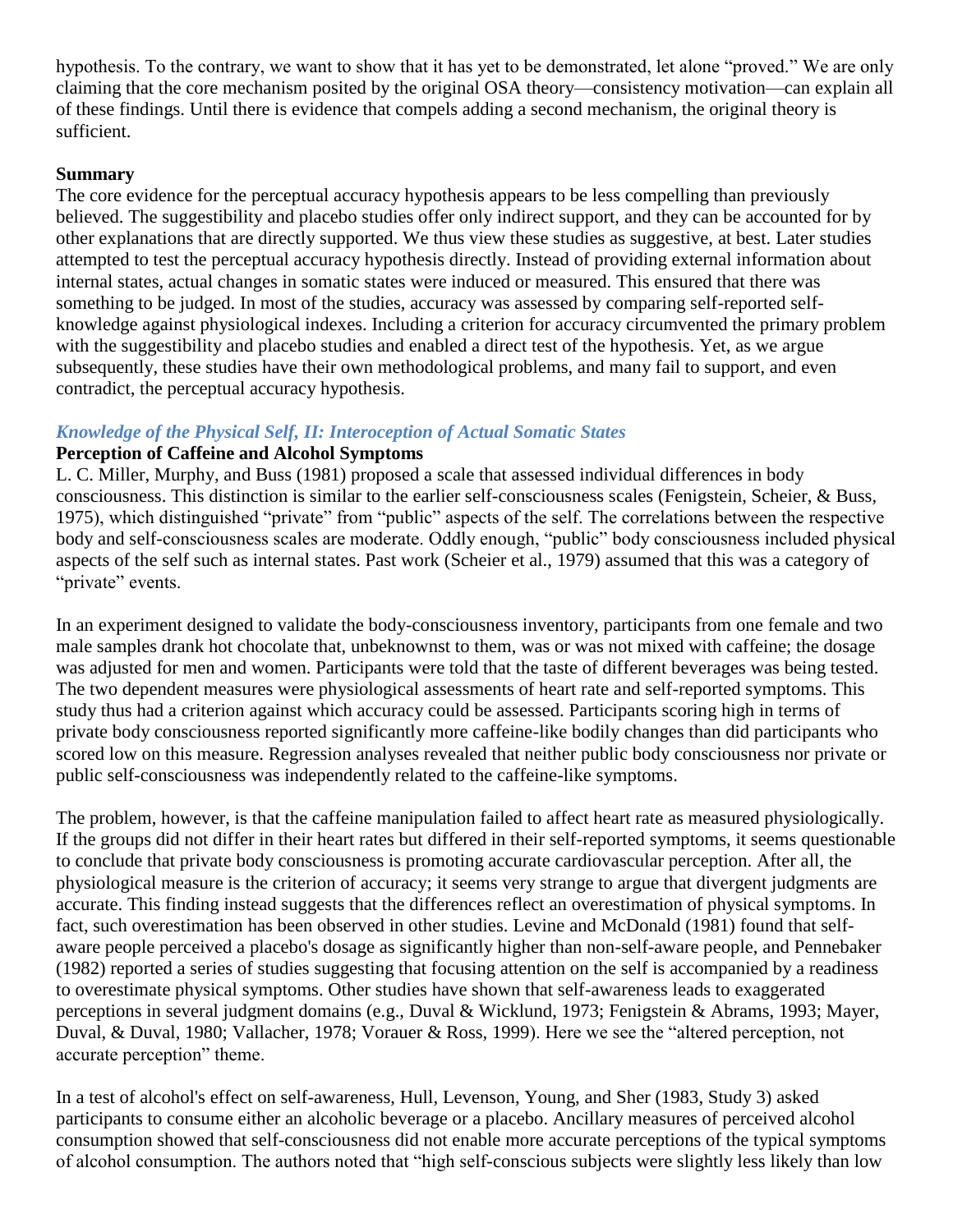self-conscious subjects to discriminate alcoholic from placebo beverages" [\(Hull et al., 1983,](http://web.ebscohost.com/ehost/detail?vid=5&hid=5&sid=74c256d9-b1e5-48dd-af8e-d73e1e227db6%40sessionmgr11&bdata=JnNpdGU9ZWhvc3QtbGl2ZQ%3d%3d#c61) p. 471). Once again, this suggests overestimation and exaggeration. We should interpret this cautiously, however, because statistical comparisons were not reported.

## **Inducing and Perceiving Residual Arousal**

## Reducing excitation transfer

[Reisenzein and Gattinger \(1982\)](http://web.ebscohost.com/ehost/detail?vid=5&hid=5&sid=74c256d9-b1e5-48dd-af8e-d73e1e227db6%40sessionmgr11&bdata=JnNpdGU9ZWhvc3QtbGl2ZQ%3d%3d#c100) conducted a study on self-awareness and excitation transfer. They expected self-focused attention to promote accurate symptom perception and thus prevent the misattribution of residual arousal. Self-aware people were expected to attribute their arousal (i.e., the symptom) correctly to exercise and not to a later mood induction. When self-focus was high, residual arousal was expected to result in less intense affect, assessed through self-report. When self-focus was low, residual arousal was expected to result in relatively more intense affect, thus reflecting the transfer of existing arousal to a later somatic state.

After a baseline measure of mood, participants were asked to judge a series of slides. Half of the participants sat quietly, whereas the other half rode an exercise bicycle during the slide presentations. After rating the slides, which were presented only for the sake of the cover story, participants were asked to complete the [Velten](http://web.ebscohost.com/ehost/detail?vid=5&hid=5&sid=74c256d9-b1e5-48dd-af8e-d73e1e227db6%40sessionmgr11&bdata=JnNpdGU9ZWhvc3QtbGl2ZQ%3d%3d#c121)  [\(1968\)](http://web.ebscohost.com/ehost/detail?vid=5&hid=5&sid=74c256d9-b1e5-48dd-af8e-d73e1e227db6%40sessionmgr11&bdata=JnNpdGU9ZWhvc3QtbGl2ZQ%3d%3d#c121) mood induction procedure. Half completed the positive statements, and the other half completed the negative statements. This was done in a cubicle that contained either a large mirror or no mirror. Another selfreport measure of affect was then taken. Participants also completed a self-report measure of the intensity of various physical symptoms and attributions for their current state to the previous exercise experience.

The results only partially supported the hypothesis. Although manipulation checks showed that the mood inductions were successful, the predictions were supported only in the negative affect conditions. Self-focused participants who experienced residual arousal during the negative mood induction were less vulnerable to the mood manipulation than those who were not self-focused. In contrast, those who were self-aware and not aroused showed the strongest mood decrease. Those who were neither self-aware nor aroused showed the weakest induction effect. In the positive mood conditions, however, there was only an arousal effect; aroused participants were more vulnerable to the induction than those who were not aroused. In these conditions, selffocus had, contrary to predictions, no effect on the misattribution of residual arousal.

According to [Reisenzein and Gattinger \(1982\),](http://web.ebscohost.com/ehost/detail?vid=5&hid=5&sid=74c256d9-b1e5-48dd-af8e-d73e1e227db6%40sessionmgr11&bdata=JnNpdGU9ZWhvc3QtbGl2ZQ%3d%3d#c100) the results are consistent with their predictions, showing that ―induced self-focus in an excitation transfer paradigm leads to increased symptom perception, reduced likelihood of misattribution, and elimination of the excitation transfer effect" (p. 325). We are more skeptical, for several reasons. The predictions were not confirmed for the "positive mood" half of the design. The mood manipulation checks were highly significant, and the positive and negative mood groups reported equally strong physical symptoms, yet self-focus had different effects on each group. Differences between positive and negative moods are not predicted by theories of excitation transfer, and certainly not by the perceptual accuracy hypothesis, which assumes that the effect of self-focus is general across different somatic states and emotions [\(Scheier & Carver, 1977\)](http://web.ebscohost.com/ehost/detail?vid=5&hid=5&sid=74c256d9-b1e5-48dd-af8e-d73e1e227db6%40sessionmgr11&bdata=JnNpdGU9ZWhvc3QtbGl2ZQ%3d%3d#c104). It remains for this work to explain the mood differences.

A second problem is that no physiological measures were actually taken. Such measures would provide a direct standard for accuracy instead of the indirect self-report of affect. Indeed, arguing that self-focus enables better somatic judgments on the basis of relations between self-reported affect and self-reported somatic symptoms seems questionable to us, given that self-awareness increases the motivation to be consistent in one's reports [\(Gibbons, 1978;](http://web.ebscohost.com/ehost/detail?vid=5&hid=5&sid=74c256d9-b1e5-48dd-af8e-d73e1e227db6%40sessionmgr11&bdata=JnNpdGU9ZWhvc3QtbGl2ZQ%3d%3d#c49) [Pryor et al., 1977\)](http://web.ebscohost.com/ehost/detail?vid=5&hid=5&sid=74c256d9-b1e5-48dd-af8e-d73e1e227db6%40sessionmgr11&bdata=JnNpdGU9ZWhvc3QtbGl2ZQ%3d%3d#c94). Physiological measures are also important because self-focused attention per se can influence arousal, albeit in complicated ways [\(Gillis & Carver, 1980;](http://web.ebscohost.com/ehost/detail?vid=5&hid=5&sid=74c256d9-b1e5-48dd-af8e-d73e1e227db6%40sessionmgr11&bdata=JnNpdGU9ZWhvc3QtbGl2ZQ%3d%3d#c55) [Paulus, Annis, & Risner, 1978\)](http://web.ebscohost.com/ehost/detail?vid=5&hid=5&sid=74c256d9-b1e5-48dd-af8e-d73e1e227db6%40sessionmgr11&bdata=JnNpdGU9ZWhvc3QtbGl2ZQ%3d%3d#c87). Researchers cannot account for these confounding influences without repeated physiological assessments. And, finally, it is up to this study to demonstrate accuracy directly, not indirectly. What about the design, which was (a) between subjects, thus obscuring the within-subject information needed to show accuracy (Lamiell, [1987;](http://web.ebscohost.com/ehost/detail?vid=5&hid=5&sid=74c256d9-b1e5-48dd-af8e-d73e1e227db6%40sessionmgr11&bdata=JnNpdGU9ZWhvc3QtbGl2ZQ%3d%3d#c72) [Hastie & Rasinski, 1988\)](http://web.ebscohost.com/ehost/detail?vid=5&hid=5&sid=74c256d9-b1e5-48dd-af8e-d73e1e227db6%40sessionmgr11&bdata=JnNpdGU9ZWhvc3QtbGl2ZQ%3d%3d#c59), and (b) lacked a criterion for accuracy, enables us to claim increased or decreased accuracy? Certain methodologies must be used in accuracy research, a point to which we return later.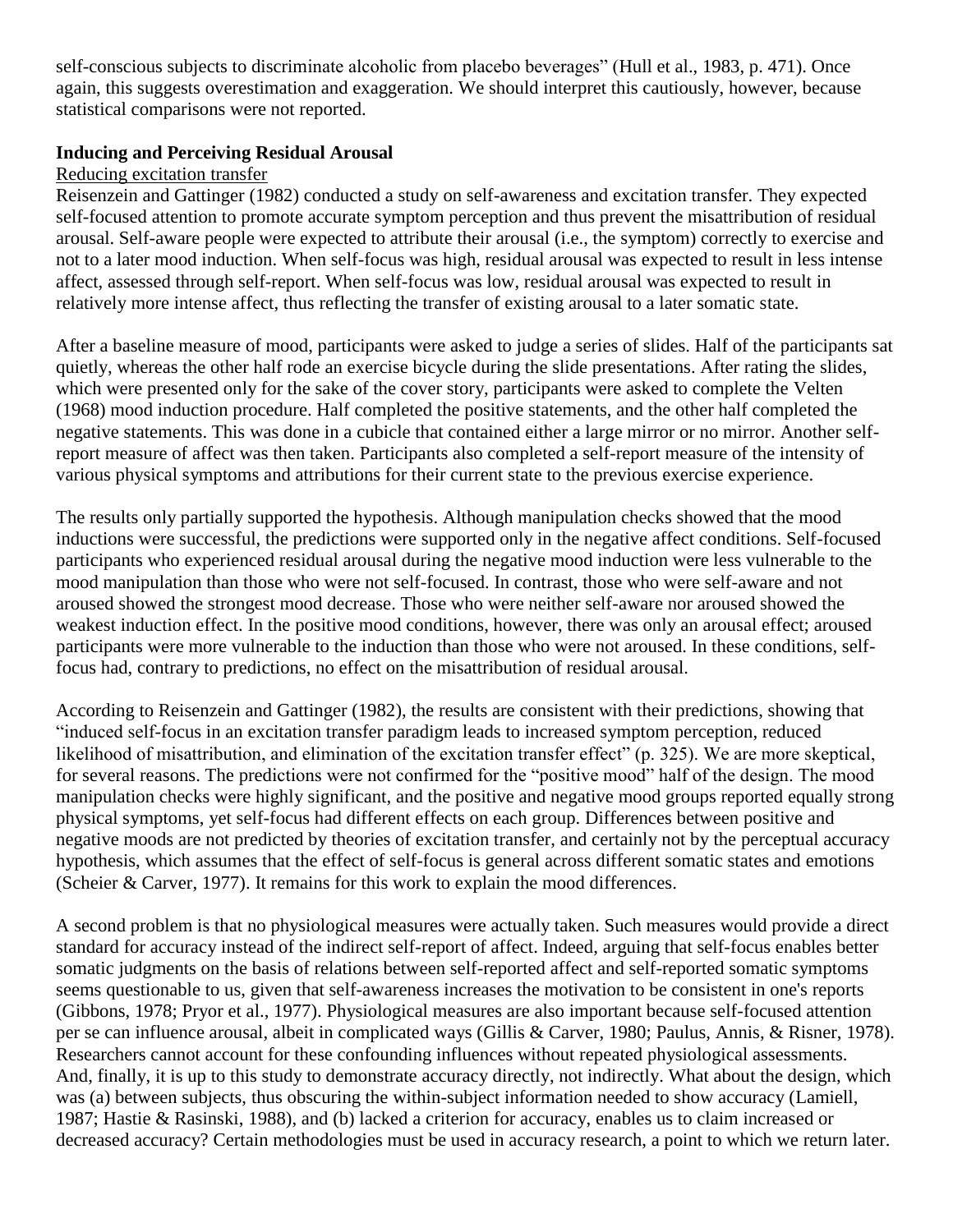Half of the design might be "suggestive," depending on one's sympathies, but one would hope for more than this.

# Estimating residual arousal

A later study remedied these problems by directly inducing and assessing sympathetic arousal. Indeed, this study comes close to the ideal test of the perceptual accuracy hypothesis. [Hansen, Hansen, and Crano \(1989\)](http://web.ebscohost.com/ehost/detail?vid=5&hid=5&sid=74c256d9-b1e5-48dd-af8e-d73e1e227db6%40sessionmgr11&bdata=JnNpdGU9ZWhvc3QtbGl2ZQ%3d%3d#c57) conducted two experiments using a residual arousal induction. They were interested in whether high self-focus influences the effects of sympathetic arousal on self-attention [\(Wegner & Giuliano, 1980,](http://web.ebscohost.com/ehost/detail?vid=5&hid=5&sid=74c256d9-b1e5-48dd-af8e-d73e1e227db6%40sessionmgr11&bdata=JnNpdGU9ZWhvc3QtbGl2ZQ%3d%3d#c123) [1983\)](http://web.ebscohost.com/ehost/detail?vid=5&hid=5&sid=74c256d9-b1e5-48dd-af8e-d73e1e227db6%40sessionmgr11&bdata=JnNpdGU9ZWhvc3QtbGl2ZQ%3d%3d#c124) and how selfattention increases the accuracy of arousal perception. Unlike most past studies, these studies involved actual arousal and physiological measures. The first experiment demonstrated that residual arousal maintained selffocused attention when attention was self-directed during exercise. The second study, which is relevant for our purposes, examined self-reports of arousal in relation to actual arousal.

Participants cycled for 5 min on an exercise bicycle. Performance level was either easy (0–5 miles [0–8 km] per hour) or difficult (20–22 miles [32–35 km] per hour). Participants memorized nonsense words while cycling. Heart rate was monitored before cycling (baseline), during exercise, and during the first 2 min after exercise (residual arousal). Participants then completed a questionnaire including a measure of linguistic self-reference [\(Wegner & Giuliano, 1980,](http://web.ebscohost.com/ehost/detail?vid=5&hid=5&sid=74c256d9-b1e5-48dd-af8e-d73e1e227db6%40sessionmgr11&bdata=JnNpdGU9ZWhvc3QtbGl2ZQ%3d%3d#c123) [1983\)](http://web.ebscohost.com/ehost/detail?vid=5&hid=5&sid=74c256d9-b1e5-48dd-af8e-d73e1e227db6%40sessionmgr11&bdata=JnNpdGU9ZWhvc3QtbGl2ZQ%3d%3d#c124). Additional self-report measures of actual arousal were taken after the manipulations. People were asked to indicate their arousal on a 7-point scale ranging from not aroused at all to highly aroused. (We should note that this self-report measure has both a different scale and a different level of specificity than the heart rate measure of cardiovascular activity.)

In the "forced self-attention" conditions, self-awareness was increased by arranging the cycle's speedometer such that participants saw their videotaped image while monitoring their speed. In the "forced distraction" conditions, self-awareness was decreased below baseline levels. Monitoring cycle speed, memorizing nonsense words, and actually cycling were intended to reduce self-focus from average levels. Similar tactics have decreased self-focus in other studies (e.g., [Duval & Wicklund, 1973;](http://web.ebscohost.com/ehost/detail?vid=5&hid=5&sid=74c256d9-b1e5-48dd-af8e-d73e1e227db6%40sessionmgr11&bdata=JnNpdGU9ZWhvc3QtbGl2ZQ%3d%3d#c37) [Salovey, 1992,](http://web.ebscohost.com/ehost/detail?vid=5&hid=5&sid=74c256d9-b1e5-48dd-af8e-d73e1e227db6%40sessionmgr11&bdata=JnNpdGU9ZWhvc3QtbGl2ZQ%3d%3d#c102) Study 2). Unlike past research, then, this study both increased and decreased self-focus. In the forced self-attention conditions, there was a significant positive correlation  $(r = .40)$  between actual residual arousal (postexercise heart rate) and selfreported arousal. In the forced distraction conditions, the correlation was also positive  $(r = .21)$  but not significant.

This pattern of correlations seems to support the perceptual accuracy hypothesis. But a serious problem is that correlations are not diagnostic of accuracy. High correlations indicate the strength of association between aggregated distributions, not how closely aligned a single person's responses might be. The mathematics of correlation obscure the within-person information needed to demonstrate within-subject accuracy. This problem has been demonstrated in the study of personality [\(Lamiell, 1981,](http://web.ebscohost.com/ehost/detail?vid=5&hid=5&sid=74c256d9-b1e5-48dd-af8e-d73e1e227db6%40sessionmgr11&bdata=JnNpdGU9ZWhvc3QtbGl2ZQ%3d%3d#c71) [1987\)](http://web.ebscohost.com/ehost/detail?vid=5&hid=5&sid=74c256d9-b1e5-48dd-af8e-d73e1e227db6%40sessionmgr11&bdata=JnNpdGU9ZWhvc3QtbGl2ZQ%3d%3d#c72). A scale might highly correlate across two testing sessions, but this correlation need not reflect consistency; people could simply be inconsistent in similar ways [\(Lamiell, 1987\)](http://web.ebscohost.com/ehost/detail?vid=5&hid=5&sid=74c256d9-b1e5-48dd-af8e-d73e1e227db6%40sessionmgr11&bdata=JnNpdGU9ZWhvc3QtbGl2ZQ%3d%3d#c72). For example, if most people are slightly friendly at Time 1 and extremely friendly at Time 2, the intertrial correlation will be quite high despite the lack of behavioral consistency. Likewise, a group of people might judge a stimulus very differently on different occasions, but the judgments will be highly correlated so long as people are inaccurate in generally similar ways.

The high correlation between actual and reported arousal in the self-focus condition thus has two alternative explanations. Given that people were experiencing similar levels of arousal, self-focus might have led to either an overestimation or an underestimation of actual arousal. So long as the high self-focus group more consistently overestimated or underestimated than the low self-focus group, the correlation between actual and reported arousal would be higher in the high self-focus condition. This is very plausible given the tendency of self-focus to distort other types of self-judgments and judgments of others (e.g., [Duval & Wicklund, 1973;](http://web.ebscohost.com/ehost/detail?vid=5&hid=5&sid=74c256d9-b1e5-48dd-af8e-d73e1e227db6%40sessionmgr11&bdata=JnNpdGU9ZWhvc3QtbGl2ZQ%3d%3d#c37) [Fenigstein & Abrams, 1993;](http://web.ebscohost.com/ehost/detail?vid=5&hid=5&sid=74c256d9-b1e5-48dd-af8e-d73e1e227db6%40sessionmgr11&bdata=JnNpdGU9ZWhvc3QtbGl2ZQ%3d%3d#c42) [Mayer et al., 1980;](http://web.ebscohost.com/ehost/detail?vid=5&hid=5&sid=74c256d9-b1e5-48dd-af8e-d73e1e227db6%40sessionmgr11&bdata=JnNpdGU9ZWhvc3QtbGl2ZQ%3d%3d#c79) [Vallacher, 1978;](http://web.ebscohost.com/ehost/detail?vid=5&hid=5&sid=74c256d9-b1e5-48dd-af8e-d73e1e227db6%40sessionmgr11&bdata=JnNpdGU9ZWhvc3QtbGl2ZQ%3d%3d#c120) [Vorauer & Ross, 1999\)](http://web.ebscohost.com/ehost/detail?vid=5&hid=5&sid=74c256d9-b1e5-48dd-af8e-d73e1e227db6%40sessionmgr11&bdata=JnNpdGU9ZWhvc3QtbGl2ZQ%3d%3d#c122) and the evidence reviewed thus far showing that high self-focus leads to exaggerated estimates of placebos and actual symptoms [\(Hull et al., 1983;](http://web.ebscohost.com/ehost/detail?vid=5&hid=5&sid=74c256d9-b1e5-48dd-af8e-d73e1e227db6%40sessionmgr11&bdata=JnNpdGU9ZWhvc3QtbGl2ZQ%3d%3d#c61) [Levine & McDonald, 1981;](http://web.ebscohost.com/ehost/detail?vid=5&hid=5&sid=74c256d9-b1e5-48dd-af8e-d73e1e227db6%40sessionmgr11&bdata=JnNpdGU9ZWhvc3QtbGl2ZQ%3d%3d#c74) [L. C. Miller et al., 1981\)](http://web.ebscohost.com/ehost/detail?vid=5&hid=5&sid=74c256d9-b1e5-48dd-af8e-d73e1e227db6%40sessionmgr11&bdata=JnNpdGU9ZWhvc3QtbGl2ZQ%3d%3d#c84). So long as the self-focused individuals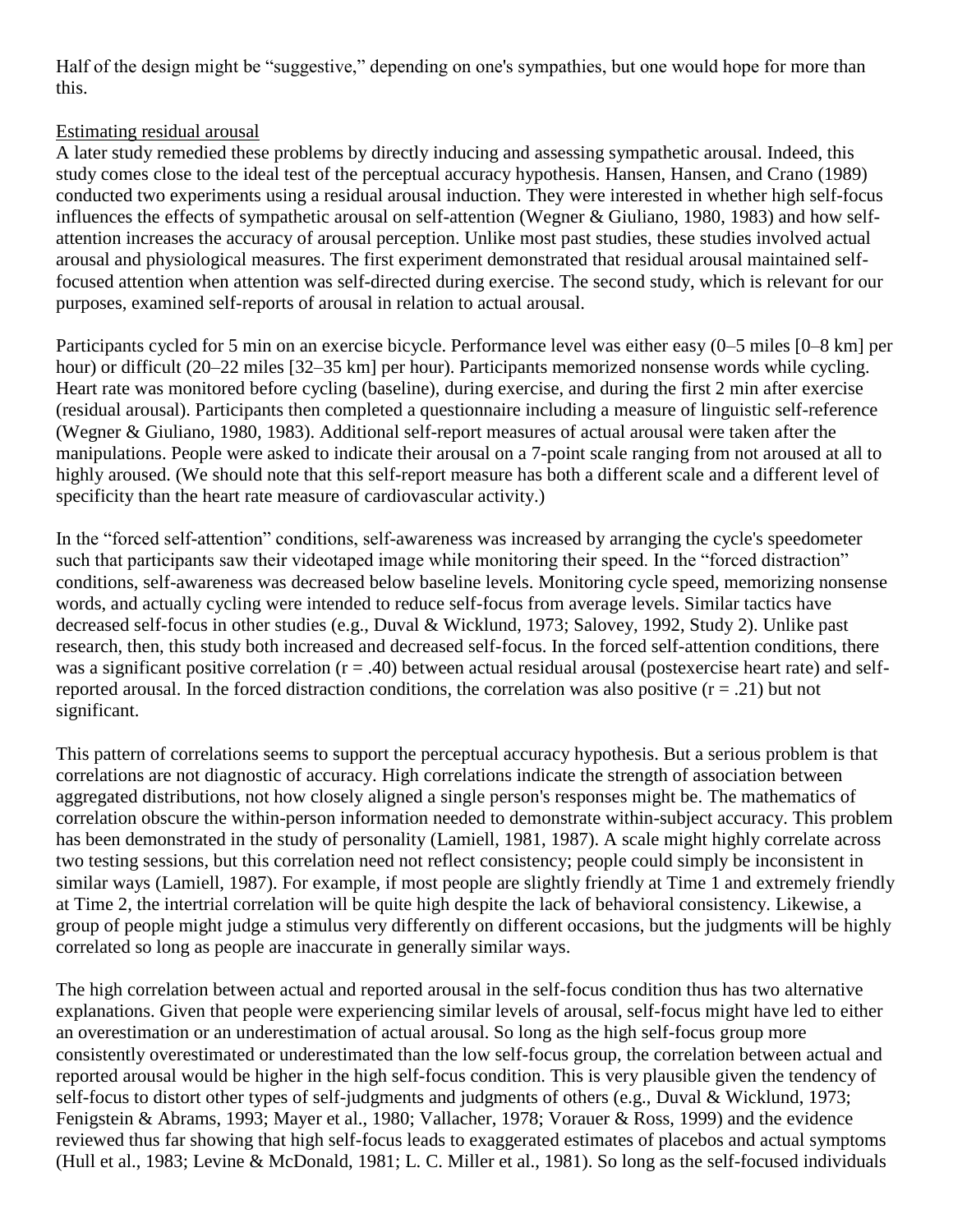as a group are exaggerating (or underestimating) their self-reports or arousal, the self-report variable will correlate more highly with measured arousal. In the absence of other measures or analyses, such as "idiothetic" statistics [\(Lamiell, 1987\)](http://web.ebscohost.com/ehost/detail?vid=5&hid=5&sid=74c256d9-b1e5-48dd-af8e-d73e1e227db6%40sessionmgr11&bdata=JnNpdGU9ZWhvc3QtbGl2ZQ%3d%3d#c72) or measures capable of revealing accuracy within an aggregate (see [Hastie & Rasinski,](http://web.ebscohost.com/ehost/detail?vid=5&hid=5&sid=74c256d9-b1e5-48dd-af8e-d73e1e227db6%40sessionmgr11&bdata=JnNpdGU9ZWhvc3QtbGl2ZQ%3d%3d#c59)  [1988\)](http://web.ebscohost.com/ehost/detail?vid=5&hid=5&sid=74c256d9-b1e5-48dd-af8e-d73e1e227db6%40sessionmgr11&bdata=JnNpdGU9ZWhvc3QtbGl2ZQ%3d%3d#c59), no claims for accuracy or consistency can be made, and [Hansen et al. \(1989\)](http://web.ebscohost.com/ehost/detail?vid=5&hid=5&sid=74c256d9-b1e5-48dd-af8e-d73e1e227db6%40sessionmgr11&bdata=JnNpdGU9ZWhvc3QtbGl2ZQ%3d%3d#c57) simply would not be able to eliminate these two alternative explanations.

In our reading, this study shows that self-focus influences judgments of internal states. But because a correlation, high or otherwise, cannot in principle reflect accuracy, this study does not show that self-focus makes interoception more accurate. The direction of influence is thus uncertain. The correlation might reflect accuracy, or it might indicate that self-focus biases interoceptive judgments just as it biases other sorts of judgments.

# **Perceiving Current Arousal**

[Gillis and Carver \(1980\)](http://web.ebscohost.com/ehost/detail?vid=5&hid=5&sid=74c256d9-b1e5-48dd-af8e-d73e1e227db6%40sessionmgr11&bdata=JnNpdGU9ZWhvc3QtbGl2ZQ%3d%3d#c55) noted that the suggestibility research did not induce or measure actual physiological activity. They thus induced physiological changes and then examined whether self-focus made internal judgments more accurate. Participants rode an exercise bicycle until their heart rate was elevated by 60 beats per minute and then viewed a series of slides. Self-awareness was manipulated by varying the reflectiveness of the slide projection screen; half of the participants were exposed to their reflections between each slide. During this time, participants estimated their heart rate on an 11-point scale. The scales were anchored by asking participants to represent 0 as the resting level and 10 as their heart rate immediately after stepping off the exercise bicycle. These estimates were compared against actual heart rate, which was continuously recorded. Neither dispositional nor situational self-focus influenced the accuracy of heart rate estimations.

An interesting ancillary finding was that people high in private self-consciousness had higher resting heart rates than people low in private self-consciousness. The exercise also had a smaller impact on the heart rates of individuals high in private self-consciousness. This suggests some caveats for researchers interested in how self-focus influences arousal judgments. If the groups differed in baseline arousal levels and susceptibility to arousal inductions, then the dependent measures of arousal ratings might simply reflect these confounded baseline levels or thresholds. Without physiological measures, these differences cannot be controlled statistically.

[Weisz, Balázs, and Ádám \(1988\)](http://web.ebscohost.com/ehost/detail?vid=5&hid=5&sid=74c256d9-b1e5-48dd-af8e-d73e1e227db6%40sessionmgr11&bdata=JnNpdGU9ZWhvc3QtbGl2ZQ%3d%3d#c125) also directly compared actual and perceived cardiac activity. Unlike previous studies [\(Gillis & Carver, 1980;](http://web.ebscohost.com/ehost/detail?vid=5&hid=5&sid=74c256d9-b1e5-48dd-af8e-d73e1e227db6%40sessionmgr11&bdata=JnNpdGU9ZWhvc3QtbGl2ZQ%3d%3d#c55) [Hansen et al., 1989\)](http://web.ebscohost.com/ehost/detail?vid=5&hid=5&sid=74c256d9-b1e5-48dd-af8e-d73e1e227db6%40sessionmgr11&bdata=JnNpdGU9ZWhvc3QtbGl2ZQ%3d%3d#c57), the measures of somatic activity and somatic perception were equally specific and thus more comparable. Self-awareness was manipulated within participants through the presence or absence of a mirror. Public and private self-consciousness [\(Fenigstein et al., 1975\)](http://web.ebscohost.com/ehost/detail?vid=5&hid=5&sid=74c256d9-b1e5-48dd-af8e-d73e1e227db6%40sessionmgr11&bdata=JnNpdGU9ZWhvc3QtbGl2ZQ%3d%3d#c43) and public and private body consciousness [\(L. C. Miller et al., 1981\)](http://web.ebscohost.com/ehost/detail?vid=5&hid=5&sid=74c256d9-b1e5-48dd-af8e-d73e1e227db6%40sessionmgr11&bdata=JnNpdGU9ZWhvc3QtbGl2ZQ%3d%3d#c84) were also measured.

Participants performed two interoceptive tasks. In the heartbeat tracking task, they estimated their current heart rate by tapping a button after each perceived heartbeat. In the heartbeat discrimination task, they heard 15-s blocks of tones that either coincided with or diverged from their actual heart rate. Participants simply indicated whether or not the tones reflected their actual heartbeat; no feedback was given.

The individual differences had no effects on either measure. The lone exception was a high negative correlation between public self-consciousness and heartbeat discrimination. This finding is difficult to explain, although either way it does not support the perceptual accuracy hypothesis. The self-awareness data were also unusual. Self-focus did not enable more accurate reports of the internal cardiac activity; the presence of a mirror had no effect on heartbeat tracking. It did, however, increase the accuracy of heartbeat discrimination. High self-focus led to more accurate recognition of whether the tones reflected actual internal activity. This is a very mysterious finding. Accurately perceiving one's heart rate is the prerequisite skill for accurately recognizing it. Yet, people failed at a sensitive measure of heart rate perception but succeeded at heart rate recognition. If we consider only the second recognition finding, then this study offers limited support for the perceptual accuracy hypothesis: Self-awareness allowed people to better distinguish the "self" from the "nonself" when both options were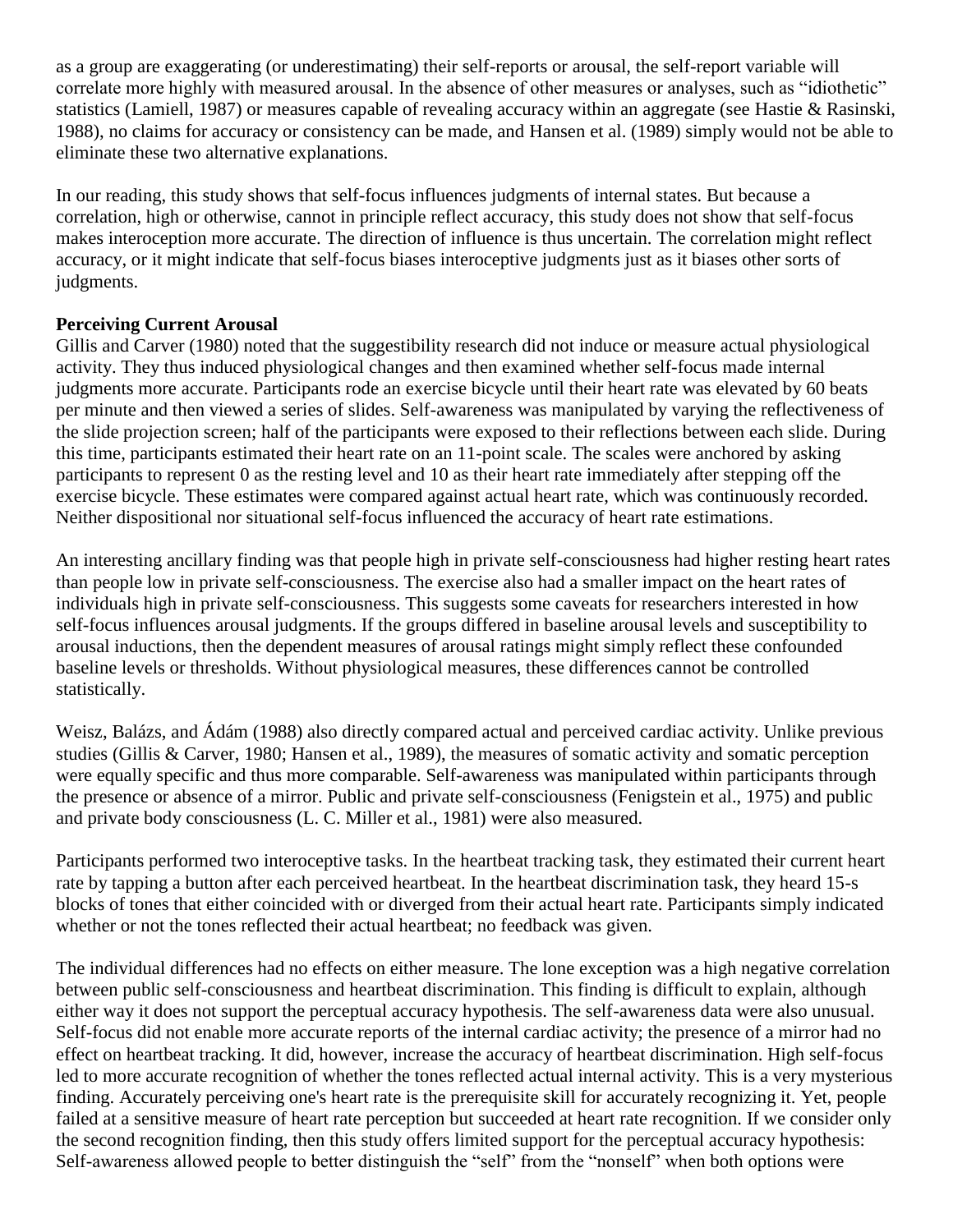presented to them. But if we consider both findings, then something is amiss here. We have no explanation for this pattern, and the original researchers apparently did not see it as a problem.

A recent study included additional dimensions of arousal [\(Daurer, 1999\)](http://web.ebscohost.com/ehost/detail?vid=5&hid=5&sid=74c256d9-b1e5-48dd-af8e-d73e1e227db6%40sessionmgr11&bdata=JnNpdGU9ZWhvc3QtbGl2ZQ%3d%3d#c28). Participants made several ratings of systolic and diastolic blood pressure and heart rate. There were several types of measures. Some physiological parameters were assessed on rating scales, and both heart rate and heartbeat tracking were assessed with absolute value estimates. Participants performed two arithmetic tasks that varied in difficulty. There was a 5 min baseline period before each task in which participants received feedback on their cardiovascular values, which were measured continuously. During performance participants were interrupted and asked to judge their cardiovascular activity. Half of the participants sat in front of a mirror during the experiment, and the other half did not. No evidence of perceptual accuracy was found. Cardiovascular activity was, as predicted, stronger during performance of the difficult task than during performance of the easy task [\(Wright, 1996;](http://web.ebscohost.com/ehost/detail?vid=5&hid=5&sid=74c256d9-b1e5-48dd-af8e-d73e1e227db6%40sessionmgr11&bdata=JnNpdGU9ZWhvc3QtbGl2ZQ%3d%3d#c136) see also [Gendolla, 1998,](http://web.ebscohost.com/ehost/detail?vid=5&hid=5&sid=74c256d9-b1e5-48dd-af8e-d73e1e227db6%40sessionmgr11&bdata=JnNpdGU9ZWhvc3QtbGl2ZQ%3d%3d#c45) [1999b\)](http://web.ebscohost.com/ehost/detail?vid=5&hid=5&sid=74c256d9-b1e5-48dd-af8e-d73e1e227db6%40sessionmgr11&bdata=JnNpdGU9ZWhvc3QtbGl2ZQ%3d%3d#c47), but neither induced self-awareness nor dispositional self-consciousness affected the accuracy of the judgments of cardiovascular activity.

# **Symptom Perception**

It is interesting that self-focused attention has also been considered to have effects on symptom perception, though in a much different way than the perceptual accuracy hypothesis suggests. [Pennebaker's \(1982\)](http://web.ebscohost.com/ehost/detail?vid=5&hid=5&sid=74c256d9-b1e5-48dd-af8e-d73e1e227db6%40sessionmgr11&bdata=JnNpdGU9ZWhvc3QtbGl2ZQ%3d%3d#c89) "competition of cues" hypothesis assumes that "the probability of noticing internal cues can be expressed as a function of the ratio of the quantity or salience of potential internal information to external information" (p. 21). Orienting attention to the self should thus heighten the probability that internal information will enter awareness. Orienting attention to the external world, in contrast, reduces the likelihood that internal information will be noticed.

Pennebaker's hypothesis is very different from the perceptual accuracy hypothesis. Whereas the perceptual accuracy hypothesis concerns perceptual "quality"—it refers to richer self-knowledge through self-awareness— Pennebaker's hypothesis concerns perceptual "quantity." In this view, self-focus does not enable any sort of deep access to internal experience; it simply determines whether or not a somatic process is noticed. Pennebaker found evidence for his assumption in several studies (see [Pennebaker, 1982;](http://web.ebscohost.com/ehost/detail?vid=5&hid=5&sid=74c256d9-b1e5-48dd-af8e-d73e1e227db6%40sessionmgr11&bdata=JnNpdGU9ZWhvc3QtbGl2ZQ%3d%3d#c89) [Pennebaker & Lightner, 1980\)](http://web.ebscohost.com/ehost/detail?vid=5&hid=5&sid=74c256d9-b1e5-48dd-af8e-d73e1e227db6%40sessionmgr11&bdata=JnNpdGU9ZWhvc3QtbGl2ZQ%3d%3d#c91). This program of research also revealed that people are relatively poor at perceiving somatic processes and arousal states [\(Pennebaker, 1981;](http://web.ebscohost.com/ehost/detail?vid=5&hid=5&sid=74c256d9-b1e5-48dd-af8e-d73e1e227db6%40sessionmgr11&bdata=JnNpdGU9ZWhvc3QtbGl2ZQ%3d%3d#c88) see also [Gendolla, 1998,](http://web.ebscohost.com/ehost/detail?vid=5&hid=5&sid=74c256d9-b1e5-48dd-af8e-d73e1e227db6%40sessionmgr11&bdata=JnNpdGU9ZWhvc3QtbGl2ZQ%3d%3d#c45) [1999b\)](http://web.ebscohost.com/ehost/detail?vid=5&hid=5&sid=74c256d9-b1e5-48dd-af8e-d73e1e227db6%40sessionmgr11&bdata=JnNpdGU9ZWhvc3QtbGl2ZQ%3d%3d#c47). In fact, accurate judgments are more likely to be based on the application of valid theories to external information (e.g., a theory of how the difficulty of exercise relates to arousal levels; [Fahrenberg, Franck, Baas, & Jost, 1995\)](http://web.ebscohost.com/ehost/detail?vid=5&hid=5&sid=74c256d9-b1e5-48dd-af8e-d73e1e227db6%40sessionmgr11&bdata=JnNpdGU9ZWhvc3QtbGl2ZQ%3d%3d#c40) than directly accessed somatic activity.

Unlike the suggestibility research, which argued that self-focus enables better access to a wide range of selfaspects, Pennebaker's research suggests that there are strict constraints on access to physiological information. If self-focus can improve perceptual accuracy, it will not necessarily do so unilaterally across physiological indexes. Two studies conducted by [Pennebaker and Epstein \(1983\)](http://web.ebscohost.com/ehost/detail?vid=5&hid=5&sid=74c256d9-b1e5-48dd-af8e-d73e1e227db6%40sessionmgr11&bdata=JnNpdGU9ZWhvc3QtbGl2ZQ%3d%3d#c90) measured actual and perceived heart rate, breath rate, and finger temperature. No support was found for the perceptual accuracy hypothesis: Private and public self-consciousness and private and public body consciousness were unrelated to the accuracy of symptom perception on any measure.

Apart from failing to support the hypothesis, Pennebaker's research program makes it seem illogical that selffocus could promote the accuracy of somatic judgments. If people are most accurate when they base their judgments on the external context and valid theories of how external events influence internal states, and not on interoception, then focusing toward the environment and away from the self should be a much more accurate strategy.

#### **Linking Inner States and Causal Theories**

So far, we have discussed fairly simple forms of interoception in which people estimate a single physiological parameter. [Winkielman \(2000\)](http://web.ebscohost.com/ehost/detail?vid=5&hid=5&sid=74c256d9-b1e5-48dd-af8e-d73e1e227db6%40sessionmgr11&bdata=JnNpdGU9ZWhvc3QtbGl2ZQ%3d%3d#c134) noted that more complex forms of introspection, such as estimating whether a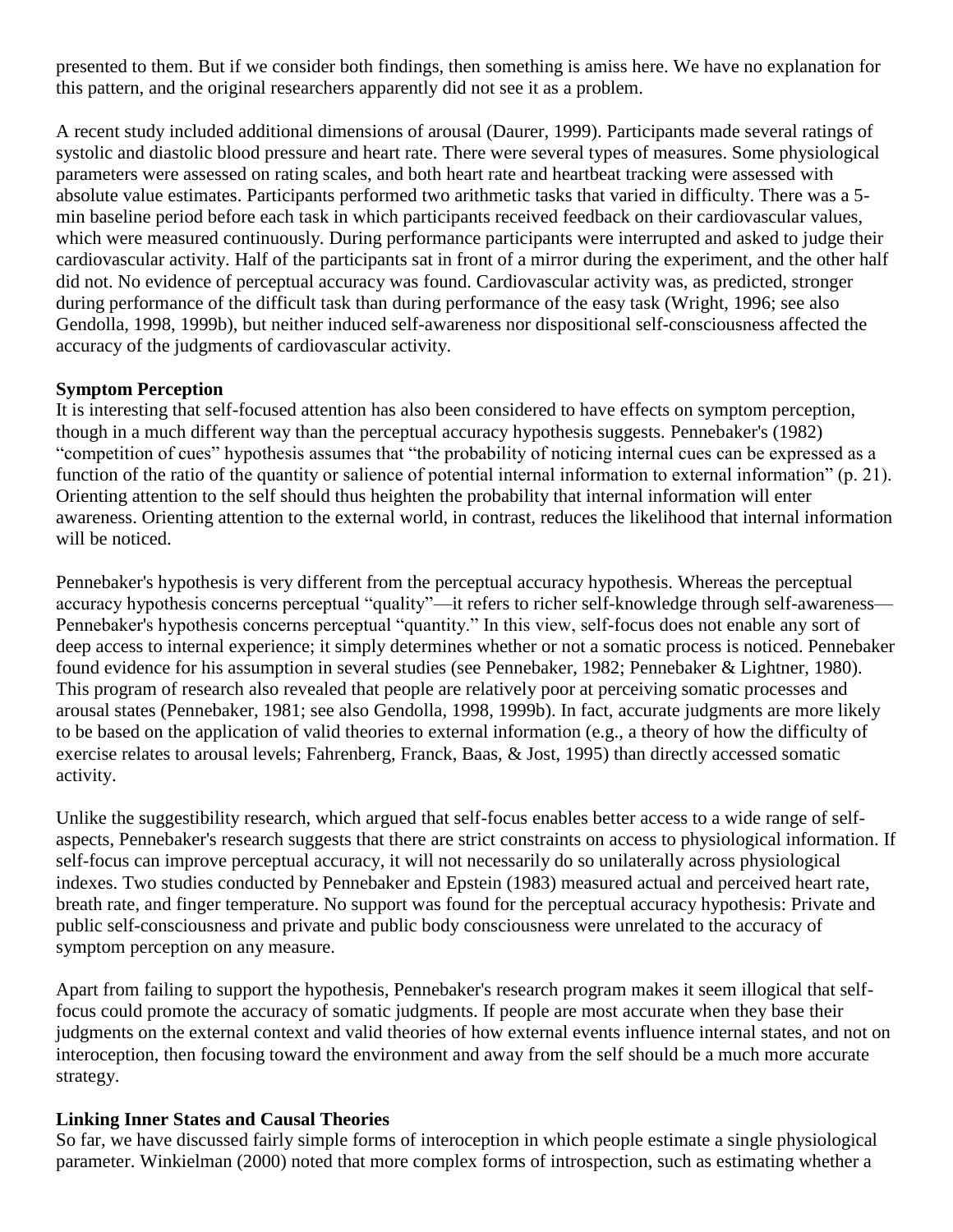stimulus affects performance, require both accurate knowledge of internal states and a causal theory about how these states relate to performance. Interoception can thus increase or decrease causal accuracy, depending on the validity of the causal theory that is invoked. If people have an incorrect theory, self-focus may lead to more inaccurate judgments because the theory would be linked to whatever irrelevant internal states are noticed. Participants listened to an audiotaped story that was either normal or beset by background noise and static. People have a shared theory that distracting background noise will detract from their enjoyment, although research shows that distraction does not actually influence enjoyment ratings [\(Nisbett & Wilson, 1977\)](http://web.ebscohost.com/ehost/detail?vid=5&hid=5&sid=74c256d9-b1e5-48dd-af8e-d73e1e227db6%40sessionmgr11&bdata=JnNpdGU9ZWhvc3QtbGl2ZQ%3d%3d#c85). This therefore served as the inaccurate theory for the study. Self-awareness was manipulated while participants were listening to the story or while they were completing the dependent measures of arousal, perceived influence of the noise, and enjoyment of the story.

As in past work, people reported that the noise reduced their enjoyment of the story, yet the noise and no-noise conditions did not actually differ in regard to enjoyment. This indicates that people indeed applied an inaccurate theory to their self-reports. High self-awareness, either during the story or during the measures, had no betweengroups effects on whether people perceived that the noise influenced their ratings of the story. Within-group analyses showed that those who were self-focused while listening to the story were more likely to erroneously ascribe influence to the noise.

This intriguing study went beyond the other interoception research described in this section by examining how self-focused attention influences complex introspective judgments. If they were self-focused while listening to the story, people were more likely to erroneously connect an internal state with an incorrect state–cause theory. An implication of this research is that even if self-focus enables accurate judgments of internal states, it will not necessarily enable accurate self-judgments if such judgments involve the linkage of states and state–cause relations. Note that we do not need to assume that self-focus provides more accurate information for this to occur. As in Pennebaker's research described earlier, self-focus could instead determine the degree to which people notice an internal state. So long as self-focus leads to more irrelevant information, either through mere noticing or through exaggeration [\(Hull et al., 1983;](http://web.ebscohost.com/ehost/detail?vid=5&hid=5&sid=74c256d9-b1e5-48dd-af8e-d73e1e227db6%40sessionmgr11&bdata=JnNpdGU9ZWhvc3QtbGl2ZQ%3d%3d#c61) [Levine & McDonald, 1981;](http://web.ebscohost.com/ehost/detail?vid=5&hid=5&sid=74c256d9-b1e5-48dd-af8e-d73e1e227db6%40sessionmgr11&bdata=JnNpdGU9ZWhvc3QtbGl2ZQ%3d%3d#c74) [L. C. Miller et al., 1981\)](http://web.ebscohost.com/ehost/detail?vid=5&hid=5&sid=74c256d9-b1e5-48dd-af8e-d73e1e227db6%40sessionmgr11&bdata=JnNpdGU9ZWhvc3QtbGl2ZQ%3d%3d#c84), it will increase inaccurate linkages of states and theories.

#### **Summary of the Interoception Studies**

The studies reviewed in this section attempted to test the perceptual accuracy hypothesis more precisely by inducing actual somatic changes, taking physiological measures, or both. They were thus better tests of the perceptual accuracy hypothesis than the suggestibility and placebo studies described earlier, because they involved an accuracy criterion. Yet, we see inconsistent effects [\(Reisenzein & Gattinger, 1982\)](http://web.ebscohost.com/ehost/detail?vid=5&hid=5&sid=74c256d9-b1e5-48dd-af8e-d73e1e227db6%40sessionmgr11&bdata=JnNpdGU9ZWhvc3QtbGl2ZQ%3d%3d#c100), null effects [\(Daurer, 1999;](http://web.ebscohost.com/ehost/detail?vid=5&hid=5&sid=74c256d9-b1e5-48dd-af8e-d73e1e227db6%40sessionmgr11&bdata=JnNpdGU9ZWhvc3QtbGl2ZQ%3d%3d#c28) [Gillis & Carver, 1980;](http://web.ebscohost.com/ehost/detail?vid=5&hid=5&sid=74c256d9-b1e5-48dd-af8e-d73e1e227db6%40sessionmgr11&bdata=JnNpdGU9ZWhvc3QtbGl2ZQ%3d%3d#c55) [Pennebaker & Epstein, 1983\)](http://web.ebscohost.com/ehost/detail?vid=5&hid=5&sid=74c256d9-b1e5-48dd-af8e-d73e1e227db6%40sessionmgr11&bdata=JnNpdGU9ZWhvc3QtbGl2ZQ%3d%3d#c90), and even effects suggestive of exaggerated and inaccurate judgments [\(Hull et al., 1983;](http://web.ebscohost.com/ehost/detail?vid=5&hid=5&sid=74c256d9-b1e5-48dd-af8e-d73e1e227db6%40sessionmgr11&bdata=JnNpdGU9ZWhvc3QtbGl2ZQ%3d%3d#c61) [L. C. Miller et al., 1981\)](http://web.ebscohost.com/ehost/detail?vid=5&hid=5&sid=74c256d9-b1e5-48dd-af8e-d73e1e227db6%40sessionmgr11&bdata=JnNpdGU9ZWhvc3QtbGl2ZQ%3d%3d#c84). Other research is inconclusive because of the way it indexed accuracy [\(Hansen et al., 1989\)](http://web.ebscohost.com/ehost/detail?vid=5&hid=5&sid=74c256d9-b1e5-48dd-af8e-d73e1e227db6%40sessionmgr11&bdata=JnNpdGU9ZWhvc3QtbGl2ZQ%3d%3d#c57), and one lone study [\(Weisz et al., 1988\)](http://web.ebscohost.com/ehost/detail?vid=5&hid=5&sid=74c256d9-b1e5-48dd-af8e-d73e1e227db6%40sessionmgr11&bdata=JnNpdGU9ZWhvc3QtbGl2ZQ%3d%3d#c125) showed that selffocus enabled better discriminations between "self and nonself" but not better self-reports of internal activity. We feel justified in concluding that support for the perceptual accuracy hypothesis continues to be unimpressive.

# *[Knowledge of the Affective Self: Perceiving Emotions](http://web.ebscohost.com/ehost/detail?vid=5&hid=5&sid=74c256d9-b1e5-48dd-af8e-d73e1e227db6%40sessionmgr11&bdata=JnNpdGU9ZWhvc3QtbGl2ZQ%3d%3d#toc)*

Self-focus is also said to enable more accurate judgments about emotions; highly self-focused individuals are hypothesized to be more aware of and responsive to their affective states [\(Gibbons, 1983,](http://web.ebscohost.com/ehost/detail?vid=5&hid=5&sid=74c256d9-b1e5-48dd-af8e-d73e1e227db6%40sessionmgr11&bdata=JnNpdGU9ZWhvc3QtbGl2ZQ%3d%3d#c50) [1990;](http://web.ebscohost.com/ehost/detail?vid=5&hid=5&sid=74c256d9-b1e5-48dd-af8e-d73e1e227db6%40sessionmgr11&bdata=JnNpdGU9ZWhvc3QtbGl2ZQ%3d%3d#c51) [Scheier &](http://web.ebscohost.com/ehost/detail?vid=5&hid=5&sid=74c256d9-b1e5-48dd-af8e-d73e1e227db6%40sessionmgr11&bdata=JnNpdGU9ZWhvc3QtbGl2ZQ%3d%3d#c104)  [Carver, 1977\)](http://web.ebscohost.com/ehost/detail?vid=5&hid=5&sid=74c256d9-b1e5-48dd-af8e-d73e1e227db6%40sessionmgr11&bdata=JnNpdGU9ZWhvc3QtbGl2ZQ%3d%3d#c104). Because affect is presumably more salient under self-focus, people can more accurately assess emotional intensity. This manifests as more intense self-reports of emotion. Note that a disjunction between actual and experienced intensity is being advocated. Proponents of this view [\(Scheier & Carver, 1977;](http://web.ebscohost.com/ehost/detail?vid=5&hid=5&sid=74c256d9-b1e5-48dd-af8e-d73e1e227db6%40sessionmgr11&bdata=JnNpdGU9ZWhvc3QtbGl2ZQ%3d%3d#c104) [Scheier,](http://web.ebscohost.com/ehost/detail?vid=5&hid=5&sid=74c256d9-b1e5-48dd-af8e-d73e1e227db6%40sessionmgr11&bdata=JnNpdGU9ZWhvc3QtbGl2ZQ%3d%3d#c108)  [Carver, & Matthews, 1982\)](http://web.ebscohost.com/ehost/detail?vid=5&hid=5&sid=74c256d9-b1e5-48dd-af8e-d73e1e227db6%40sessionmgr11&bdata=JnNpdGU9ZWhvc3QtbGl2ZQ%3d%3d#c108) explicitly argue that self-focus does not affect actual emotional intensity; it simply allows people to judge emotional intensity more accurately.

Before we consider the evidence, what data would indicate that self-focus increases accuracy of emotion perception? Demonstrating increased accuracy requires two components. Physiological or behavioral measures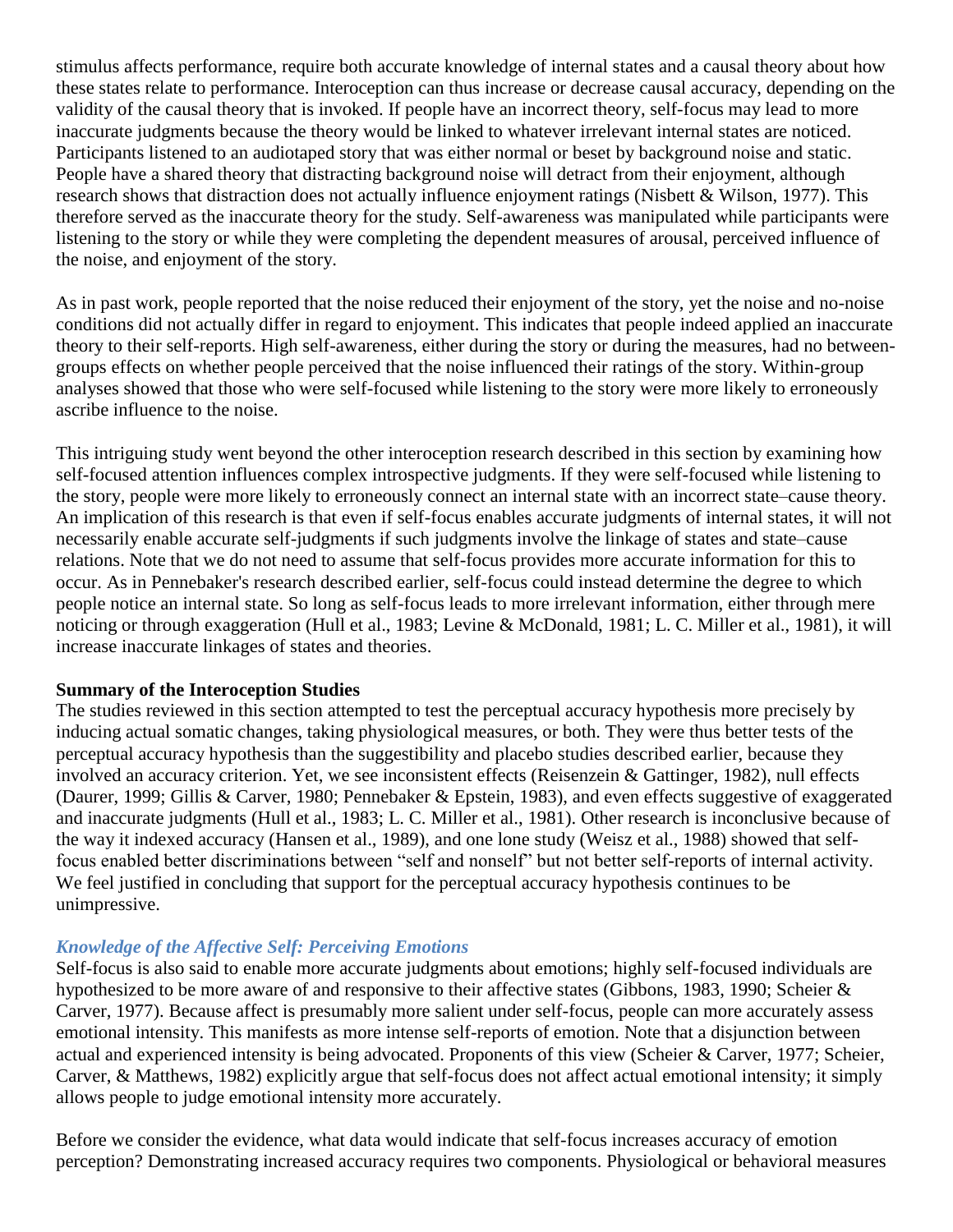must first indicate that high and low self-focus groups are experiencing equal levels of emotional arousal. Selfreported emotional intensity must then differ, with those in the high self-focus condition reporting intensity levels commensurate with the physiological activity. Self-reports of intensity alone are clearly insufficient. If self-focus affected only self-reported intensity, there would be no criterion for accuracy and no grounds for arguing that self-focus was influencing emotional salience rather than actual emotional intensity.

# **Research Evidence**

# Does self-focus amplify emotions?

The first part of the position just described involves whether or not self-focus truly leads to more intense selfreports of emotion. [Scheier and Carver \(1977,](http://web.ebscohost.com/ehost/detail?vid=5&hid=5&sid=74c256d9-b1e5-48dd-af8e-d73e1e227db6%40sessionmgr11&bdata=JnNpdGU9ZWhvc3QtbGl2ZQ%3d%3d#c104) Studies 1 and 3) presented two classic experimental tests of the accuracy hypothesis. In the first study, men were shown slides of nude women and asked to rate the attractiveness of each slide. Self-focus was manipulated with a mirror. High self-focus caused higher ratings of slide attractiveness. This dependent measure is tangentially related to internal states. Indeed, this experiment could simply be described as studying the effects of self-focus on impression formation; its findings are fully consistent with such studies [\(Davis & Wicklund, 1972;](http://web.ebscohost.com/ehost/detail?vid=5&hid=5&sid=74c256d9-b1e5-48dd-af8e-d73e1e227db6%40sessionmgr11&bdata=JnNpdGU9ZWhvc3QtbGl2ZQ%3d%3d#c29) [Vallacher, 1978\)](http://web.ebscohost.com/ehost/detail?vid=5&hid=5&sid=74c256d9-b1e5-48dd-af8e-d73e1e227db6%40sessionmgr11&bdata=JnNpdGU9ZWhvc3QtbGl2ZQ%3d%3d#c120).

The second experiment involved more conventional manipulations and measures. Participants were asked to read the [Velten \(1968\)](http://web.ebscohost.com/ehost/detail?vid=5&hid=5&sid=74c256d9-b1e5-48dd-af8e-d73e1e227db6%40sessionmgr11&bdata=JnNpdGU9ZWhvc3QtbGl2ZQ%3d%3d#c121) mood-changing statements and to attempt to induce the mood suggested by the statements. Afterward, participants were seated facing a mirror's reflective or nonreflective side and told to continue generating the mood. They then completed self-report emotion measures. Self-focus increased selfreported negative affect in the negative statements condition. Contrary to predictions, however, self-focus did not influence positive affect in the positive statements condition. If this study shows perceptual accuracy—and we argue subsequently that it does not—it shows a puzzling asymmetry between emotional states; all emotions should be equally salient. [4](http://web.ebscohost.com/ehost/detail?vid=5&hid=5&sid=74c256d9-b1e5-48dd-af8e-d73e1e227db6%40sessionmgr11&bdata=JnNpdGU9ZWhvc3QtbGl2ZQ%3d%3d#fn4)

[Brockner, Hjelle, and Plant \(1985\)](http://web.ebscohost.com/ehost/detail?vid=5&hid=5&sid=74c256d9-b1e5-48dd-af8e-d73e1e227db6%40sessionmgr11&bdata=JnNpdGU9ZWhvc3QtbGl2ZQ%3d%3d#c12) suggested that demand characteristics might be responsible for the increased intensity they found, because participants were bluntly told the study's purpose and instructed to generate a mood. As discussed earlier, self-focus motivates people to adhere to standards and norms [\(Silvia & Duval,](http://web.ebscohost.com/ehost/detail?vid=5&hid=5&sid=74c256d9-b1e5-48dd-af8e-d73e1e227db6%40sessionmgr11&bdata=JnNpdGU9ZWhvc3QtbGl2ZQ%3d%3d#c116)  [2001\)](http://web.ebscohost.com/ehost/detail?vid=5&hid=5&sid=74c256d9-b1e5-48dd-af8e-d73e1e227db6%40sessionmgr11&bdata=JnNpdGU9ZWhvc3QtbGl2ZQ%3d%3d#c116). Scheier and Carver's studies thus confounded the self-regulation effects of self-focus with its presumed salience effects. Brockner et al. sought to test this explanation, but, strangely enough, they used the same procedure, mood induction, and measures as [Scheier and Carver \(1977,](http://web.ebscohost.com/ehost/detail?vid=5&hid=5&sid=74c256d9-b1e5-48dd-af8e-d73e1e227db6%40sessionmgr11&bdata=JnNpdGU9ZWhvc3QtbGl2ZQ%3d%3d#c104) Study 3) and thus retained the same demand characteristics. They did add, however, a weak-versus-strong manipulation of affect; trait self-esteem was also measured.

The findings were mixed and inconclusive. Self-awareness had no impact on negative affect in the strong affect induction condition, and it led to a marginally significant decrease in the weak affect induction condition. Participants were then divided according to high, medium, or low levels of trait self-esteem. Self-awareness had no effect on participants at high and medium levels of self-esteem. In the low self-esteem group, however, selfawareness increased affect in the strong affect induction condition and decreased negative affect in the weak affect induction condition. This study's demand characteristics and inconsistent findings prevent it from addressing the demand explanation for past work. It also cannot address the perceptual accuracy hypothesis because it involved only self-reports of emotions and thus had no comparison point for the assessment of accuracy.

Another study [\(Silvia, in press-a,](http://web.ebscohost.com/ehost/detail?vid=5&hid=5&sid=74c256d9-b1e5-48dd-af8e-d73e1e227db6%40sessionmgr11&bdata=JnNpdGU9ZWhvc3QtbGl2ZQ%3d%3d#c114) Study 1) supported the demand explanation. Participants read a "personal account" designed to induce sadness. Some participants were given an "emotionality standard"; they were told that the study concerned emotional reactions to the accounts, particularly how well people can self-induce the emotion suggested by an account (see [Scheier & Carver, 1977,](http://web.ebscohost.com/ehost/detail?vid=5&hid=5&sid=74c256d9-b1e5-48dd-af8e-d73e1e227db6%40sessionmgr11&bdata=JnNpdGU9ZWhvc3QtbGl2ZQ%3d%3d#c104) p. 631). Others were not given such a standard; emotions were not mentioned by the experimenter. Self-focus was manipulated with a mirror. Emotion measures showed that high self-focus intensified self-reported sadness when an emotionality standard had been induced. When there was no such standard, however, high self-focus significantly dampened the intensity of sadness.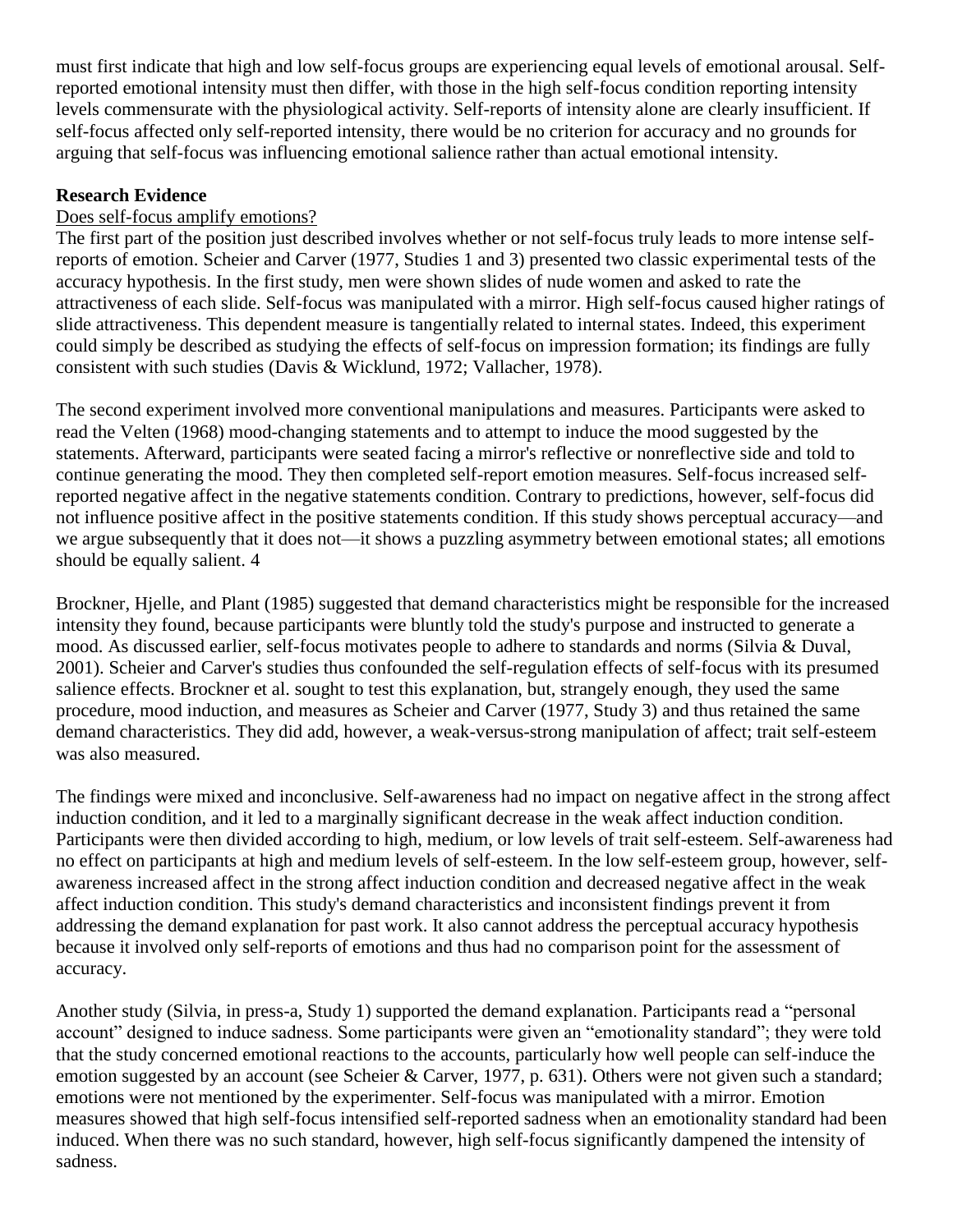Additional research showed that self-focus does not have a simple main effect on self-reported emotional intensity [\(Silvia, in press-b\)](http://web.ebscohost.com/ehost/detail?vid=5&hid=5&sid=74c256d9-b1e5-48dd-af8e-d73e1e227db6%40sessionmgr11&bdata=JnNpdGU9ZWhvc3QtbGl2ZQ%3d%3d#c115). All known cultures socialize emotional experience, which leads to the many emotionality standards that influence common affect regulation processes [\(Gendolla, 2000;](http://web.ebscohost.com/ehost/detail?vid=5&hid=5&sid=74c256d9-b1e5-48dd-af8e-d73e1e227db6%40sessionmgr11&bdata=JnNpdGU9ZWhvc3QtbGl2ZQ%3d%3d#c48) [Gross, 1998;](http://web.ebscohost.com/ehost/detail?vid=5&hid=5&sid=74c256d9-b1e5-48dd-af8e-d73e1e227db6%40sessionmgr11&bdata=JnNpdGU9ZWhvc3QtbGl2ZQ%3d%3d#c56) [Parkinson, 1995\)](http://web.ebscohost.com/ehost/detail?vid=5&hid=5&sid=74c256d9-b1e5-48dd-af8e-d73e1e227db6%40sessionmgr11&bdata=JnNpdGU9ZWhvc3QtbGl2ZQ%3d%3d#c86). Self-focus may influence emotional intensity only inasmuch as people are regulating their emotions according to a relevant emotionality standard. As a means of testing this possibility, people were preselected on the basis of their standards concerning free expression versus inhibition of emotional states. After an induction of happiness, self-awareness was manipulated with a mirror. As expected, high self-focus dampened happiness among people who believed that emotions should be inhibited; self-focus had no effect on people who believed that emotions should be freely expressed.

In sum, there is little support for the assumption that self-focused attention leads to amplified self-reports of emotion. Studies showing this effect had demand characteristics that would also create higher self-reported emotion [\(Silvia, in press-a\)](http://web.ebscohost.com/ehost/detail?vid=5&hid=5&sid=74c256d9-b1e5-48dd-af8e-d73e1e227db6%40sessionmgr11&bdata=JnNpdGU9ZWhvc3QtbGl2ZQ%3d%3d#c114). Other studies show that self-focus can lead to attenuated intensity or no change, depending on a person's emotion standards [\(Silvia, in press-b\)](http://web.ebscohost.com/ehost/detail?vid=5&hid=5&sid=74c256d9-b1e5-48dd-af8e-d73e1e227db6%40sessionmgr11&bdata=JnNpdGU9ZWhvc3QtbGl2ZQ%3d%3d#c115). We now consider the argument's second step: whether self-focus makes judgments more accurate.

## Are emotions judged more accurately?

None of the preceding studies met the criteria as a test of the accuracy hypothesis. Without physiological or behavioral measures of comparison, there is simply no justification for [Scheier and Carver's \(1977\)](http://web.ebscohost.com/ehost/detail?vid=5&hid=5&sid=74c256d9-b1e5-48dd-af8e-d73e1e227db6%40sessionmgr11&bdata=JnNpdGU9ZWhvc3QtbGl2ZQ%3d%3d#c104) assertion that self-focus influences the accuracy of emotion judgments and not actual intensity. But other experiments meet our criteria as tests of the accuracy hypothesis. [Kleck et al. \(1976\)](http://web.ebscohost.com/ehost/detail?vid=5&hid=5&sid=74c256d9-b1e5-48dd-af8e-d73e1e227db6%40sessionmgr11&bdata=JnNpdGU9ZWhvc3QtbGl2ZQ%3d%3d#c70) administered electric shocks to male participants. Self-reported pain intensity, skin conductance, and facial expressions were measured. In Study 1, participants were observed by a woman behind a one-way mirror during half of the trials; this procedure reliably induces self-focus [\(Carver & Scheier, 1978\)](http://web.ebscohost.com/ehost/detail?vid=5&hid=5&sid=74c256d9-b1e5-48dd-af8e-d73e1e227db6%40sessionmgr11&bdata=JnNpdGU9ZWhvc3QtbGl2ZQ%3d%3d#c20). Self-reported pain intensity, autonomic arousal, and facial expressivity were all significantly less intense when participants were observed. A second study included both male and female observers. All three measures of pain were again significantly less intense when an observer was present; the observer's gender had no effect.

Two experiments conducted by [Lanzetta, Biernat, and Kleck \(1982\)](http://web.ebscohost.com/ehost/detail?vid=5&hid=5&sid=74c256d9-b1e5-48dd-af8e-d73e1e227db6%40sessionmgr11&bdata=JnNpdGU9ZWhvc3QtbGl2ZQ%3d%3d#c73) also qualify because they involved measures of self-reported affect, autonomic activity, and facial activity. In Study 1, exposure to a mirror significantly reduced self-reported negative affect. Measures of skin conductance and facial expressivity showed similar, though nonsignificant, declines. In Study 2, high self-focus had a nonsignificant dampening effect on self-reported positive and negative affect and a marginally significant dampening effect on facial expressions. Although these results were largely nonsignificant, they roughly replicate the findings of [Kleck et](http://web.ebscohost.com/ehost/detail?vid=5&hid=5&sid=74c256d9-b1e5-48dd-af8e-d73e1e227db6%40sessionmgr11&bdata=JnNpdGU9ZWhvc3QtbGl2ZQ%3d%3d#c70)  [al. \(1976\).](http://web.ebscohost.com/ehost/detail?vid=5&hid=5&sid=74c256d9-b1e5-48dd-af8e-d73e1e227db6%40sessionmgr11&bdata=JnNpdGU9ZWhvc3QtbGl2ZQ%3d%3d#c70)

These studies cast serious doubt on the perceptual accuracy hypothesis in regard to emotions. If self-focus was increasing the accuracy of emotion perception rather than actual emotional intensity, then the conditions would have differed on self-reports but not on physiological measures. However, self-focus dampened self-reported pain as well as autonomic and facial measures of pain. This shows that self-focus is influencing the actual intensity of the emotional state. We can thus conclude that the high and low self-focus groups are equally accurate in their judgments; they are simply judging differentially intense emotions.

#### **Emotion Summary and Discussion**

The perceptual accuracy hypothesis, as applied to emotions, encounters two problems. First, it assumes that self-focus makes emotions more salient, which then manifests as greater self-reported intensity. There is no reliable evidence that self-focus increases self-reported intensity [\(Silvia, in press-a,](http://web.ebscohost.com/ehost/detail?vid=5&hid=5&sid=74c256d9-b1e5-48dd-af8e-d73e1e227db6%40sessionmgr11&bdata=JnNpdGU9ZWhvc3QtbGl2ZQ%3d%3d#c114) [in press-b\)](http://web.ebscohost.com/ehost/detail?vid=5&hid=5&sid=74c256d9-b1e5-48dd-af8e-d73e1e227db6%40sessionmgr11&bdata=JnNpdGU9ZWhvc3QtbGl2ZQ%3d%3d#c115). Second, the accuracy hypothesis assumes that self-focus influences the salience of an emotion but not the actual intensity. Autonomic and expressive data indicate, to the contrary, that self-focus modifies the actual intensity of emotion [\(Kleck et al., 1976\)](http://web.ebscohost.com/ehost/detail?vid=5&hid=5&sid=74c256d9-b1e5-48dd-af8e-d73e1e227db6%40sessionmgr11&bdata=JnNpdGU9ZWhvc3QtbGl2ZQ%3d%3d#c70). We should note that the perceptual accuracy hypothesis does not necessarily need to posit that self-focus affects only an emotion's salience. This is simply the only version that has been proposed thus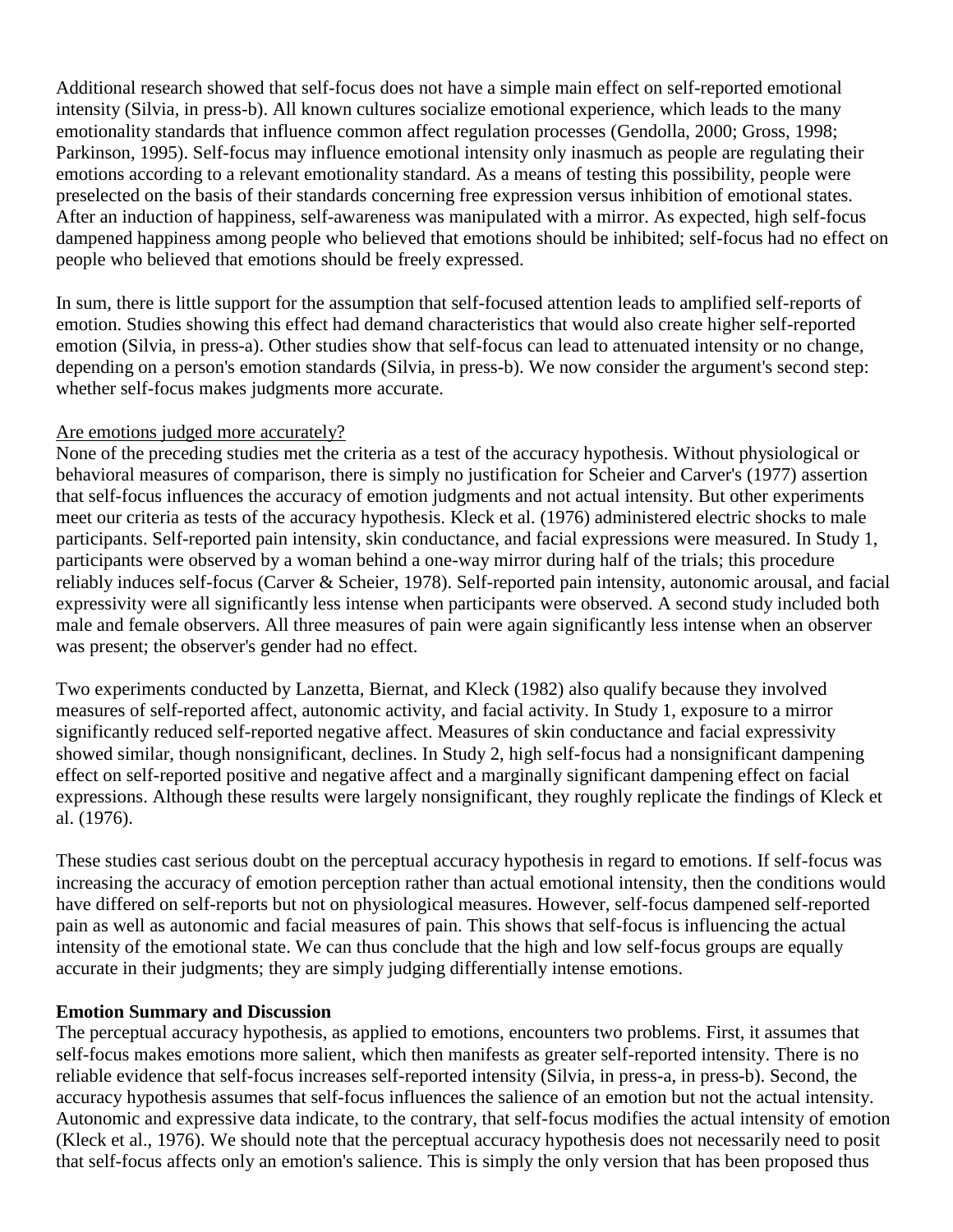far; a modified accuracy hypothesis may eventually be supported. For example, self-focus might make people more aware of their emotions while also attenuating emotional intensity. Perhaps people are judging the less intense emotion more accurately. This appears to be a promising possibility for future research.

# *[Accuracy in Perception of the Self as a Causal Agent](http://web.ebscohost.com/ehost/detail?vid=5&hid=5&sid=74c256d9-b1e5-48dd-af8e-d73e1e227db6%40sessionmgr11&bdata=JnNpdGU9ZWhvc3QtbGl2ZQ%3d%3d#toc)*

Self-focused attention is also said to promote accurate causal attributions: "Self-attention might also increase the accuracy with which people assess their own role in a given situation or their own contribution to a particular outcome" [\(Gibbons, 1990,](http://web.ebscohost.com/ehost/detail?vid=5&hid=5&sid=74c256d9-b1e5-48dd-af8e-d73e1e227db6%40sessionmgr11&bdata=JnNpdGU9ZWhvc3QtbGl2ZQ%3d%3d#c51) pp. 255–256). This area is slightly different from the others. Instead of clarifying the experience of a concrete somatic state, self-focus is said to make the outcome of a mental process more accurate. This might occur for several reasons. Self-focus may lead to a more accurate mustering of initial causal candidates, or it may lead to a more accurate assessment of a given candidate's responsibility.

Before evaluating the evidence, how can we know whether an attribution is accurate? The dominant method is to compare the attributions made by participants and observers. Observers are presumably less ego involved than participants and thus less vulnerable to self-serving biases [\(W. K. Campbell & Sedikides, 1999\)](http://web.ebscohost.com/ehost/detail?vid=5&hid=5&sid=74c256d9-b1e5-48dd-af8e-d73e1e227db6%40sessionmgr11&bdata=JnNpdGU9ZWhvc3QtbGl2ZQ%3d%3d#c16). Yet, this method has serious problems. Observers may have their own motivational biases. Whereas the participant's attribution may reflect self-enhancing motives, the observer's attribution may reflect a desire to appear incisive or fair to the experimenters. The observer and actor may also share heuristics and informational deficits that would lead to equivalent inaccuracies. People are poor in regard to perceiving certain mental processes [\(Nisbett](http://web.ebscohost.com/ehost/detail?vid=5&hid=5&sid=74c256d9-b1e5-48dd-af8e-d73e1e227db6%40sessionmgr11&bdata=JnNpdGU9ZWhvc3QtbGl2ZQ%3d%3d#c85)  [& Wilson, 1977\)](http://web.ebscohost.com/ehost/detail?vid=5&hid=5&sid=74c256d9-b1e5-48dd-af8e-d73e1e227db6%40sessionmgr11&bdata=JnNpdGU9ZWhvc3QtbGl2ZQ%3d%3d#c85). A high actor–observer correspondence can thus simply reflect mutual ignorance or shared "public theories."

But the most serious problem with using observers as the benchmark for accuracy is the well-known "actorobserver bias‖ [\(Jones, 1990\)](http://web.ebscohost.com/ehost/detail?vid=5&hid=5&sid=74c256d9-b1e5-48dd-af8e-d73e1e227db6%40sessionmgr11&bdata=JnNpdGU9ZWhvc3QtbGl2ZQ%3d%3d#c66). If an actor makes an external attribution for failure but observers make an internal attribution, then the actor's attribution would be considered inaccurate (e.g., [Snyder, Stephan, & Rosenfield,](http://web.ebscohost.com/ehost/detail?vid=5&hid=5&sid=74c256d9-b1e5-48dd-af8e-d73e1e227db6%40sessionmgr11&bdata=JnNpdGU9ZWhvc3QtbGl2ZQ%3d%3d#c117)  [1976\)](http://web.ebscohost.com/ehost/detail?vid=5&hid=5&sid=74c256d9-b1e5-48dd-af8e-d73e1e227db6%40sessionmgr11&bdata=JnNpdGU9ZWhvc3QtbGl2ZQ%3d%3d#c117). But this is the exact pattern found in the actor–observer bias: The actor is attributing to situations or transient states [\(Jones, 1990;](http://web.ebscohost.com/ehost/detail?vid=5&hid=5&sid=74c256d9-b1e5-48dd-af8e-d73e1e227db6%40sessionmgr11&bdata=JnNpdGU9ZWhvc3QtbGl2ZQ%3d%3d#c66) [White & Younger, 1988\)](http://web.ebscohost.com/ehost/detail?vid=5&hid=5&sid=74c256d9-b1e5-48dd-af8e-d73e1e227db6%40sessionmgr11&bdata=JnNpdGU9ZWhvc3QtbGl2ZQ%3d%3d#c127), whereas the observer is attributing to stable dispositions. Who, if anyone, is making an accurate judgment? And how would the researcher, who is also an observer construing another's actions [\(Kelly, 1955\)](http://web.ebscohost.com/ehost/detail?vid=5&hid=5&sid=74c256d9-b1e5-48dd-af8e-d73e1e227db6%40sessionmgr11&bdata=JnNpdGU9ZWhvc3QtbGl2ZQ%3d%3d#c68), know?

Another method for establishing accuracy is to construct a situation such that one attribution seems most plausible. For example, one can baldly tell participants that a task reflects a person's abilities and skills. This method is also imperfect. There is no way to know whether the participants construed the situation as the researchers intended. This also implies a very different sense of "accuracy." An accurate attribution ceases to be the "true cause" and becomes the socially consensual attribution promulgated by the authority figure. The experimental tasks are designed to be unfamiliar, ambiguous, and difficult; persuasive false failure feedback could not be given otherwise. The participant genuinely is not the cause of failure, and an external attribution is thus most accurate. Yet, this attribution differs from the researcher's intended socially consensual attribution and is thus inaccurate. An analog is modern IQ testing. A member of a disadvantaged group who attributes a low score on an IQ test to "low mental ability" is in one sense "accurate"; the attribution conforms to the prevailing social model of IQ. But the low score might really be due to test bias or a sense of stereotype threat and may only marginally reflect "mental ability." If so, an external attribution would be most accurate. This is yet another stumbling block in assessing attributional accuracy.

# **Research Evidence**

With these problems in mind, we turn to the empirical evidence. [Duval and Wicklund \(1973\)](http://web.ebscohost.com/ehost/detail?vid=5&hid=5&sid=74c256d9-b1e5-48dd-af8e-d73e1e227db6%40sessionmgr11&bdata=JnNpdGU9ZWhvc3QtbGl2ZQ%3d%3d#c37) were the first to suggest that attention influences attribution. Heightened self-focus was expected to increase internal attributions, presumably because focusing attention on an object makes it seem more likely as a possible cause [\(Pryor & Kriss, 1977\)](http://web.ebscohost.com/ehost/detail?vid=5&hid=5&sid=74c256d9-b1e5-48dd-af8e-d73e1e227db6%40sessionmgr11&bdata=JnNpdGU9ZWhvc3QtbGl2ZQ%3d%3d#c95). Participants made causal attributions for positive and negative hypothetical scenarios. High self-focus led to greater self-attribution, regardless of scenario valence. These studies were not intended to address attribution accuracy. Indeed, because there was no actual event, the causal attribution data cannot be construed as either accurate or inaccurate.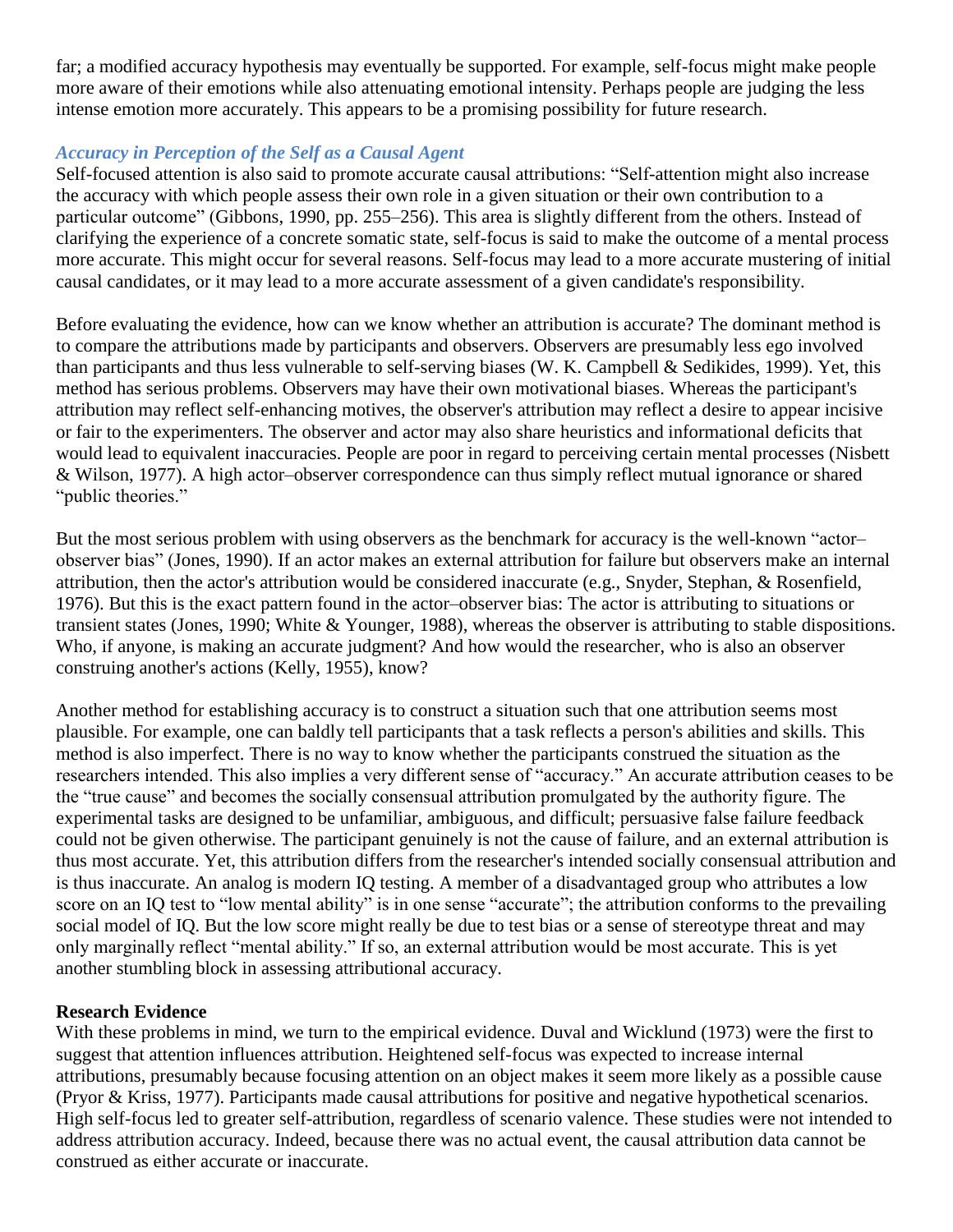Later research suggested that self-focus can lead to defensive external attributions, which are allegedly inaccurate. Heightened self-focus amplifies experiences of self-discrepancies: Failure is more distressing, and success is more pleasing [\(Ickes et al., 1973\)](http://web.ebscohost.com/ehost/detail?vid=5&hid=5&sid=74c256d9-b1e5-48dd-af8e-d73e1e227db6%40sessionmgr11&bdata=JnNpdGU9ZWhvc3QtbGl2ZQ%3d%3d#c63). [Federoff and Harvey \(1976\)](http://web.ebscohost.com/ehost/detail?vid=5&hid=5&sid=74c256d9-b1e5-48dd-af8e-d73e1e227db6%40sessionmgr11&bdata=JnNpdGU9ZWhvc3QtbGl2ZQ%3d%3d#c41) suggested that self-focused people may make external attributions for failure events to avoid amplified negative affect. In their experiment, participants provided therapy to an ostensibly phobic confederate; some were told they had succeeded or failed. When self-focus was high, participants attributed failure externally. A later study produced similar results [\(Cohen, Dowling, Bishop, & Maney, 1985\)](http://web.ebscohost.com/ehost/detail?vid=5&hid=5&sid=74c256d9-b1e5-48dd-af8e-d73e1e227db6%40sessionmgr11&bdata=JnNpdGU9ZWhvc3QtbGl2ZQ%3d%3d#c23).

A study conducted by [Gibbons et al. \(1985\)](http://web.ebscohost.com/ehost/detail?vid=5&hid=5&sid=74c256d9-b1e5-48dd-af8e-d73e1e227db6%40sessionmgr11&bdata=JnNpdGU9ZWhvc3QtbGl2ZQ%3d%3d#c54) asked individuals with clinical disorders to report on aspects of their health problems. Self-focus led to more accurate reports of hospitalization history than hospital records and staff judgments. Contrary to predictions, however, attributions were not affected: "Self-focused attention did not increase patients' acceptance of responsibility for the determination of their problem or for participation in their treatment" [\(Gibbons et al., 1985,](http://web.ebscohost.com/ehost/detail?vid=5&hid=5&sid=74c256d9-b1e5-48dd-af8e-d73e1e227db6%40sessionmgr11&bdata=JnNpdGU9ZWhvc3QtbGl2ZQ%3d%3d#c54) p. 672). The null finding aside, this study poses special problems for determining attribution accuracy. It is simply incorrect to assume that an internal attribution for a clinical disorder is the accurate attribution. Science simply does not know the causes of some disorders, so attributional accuracy cannot be assessed. Disorders also differ in their typical causes. One person's internal attribution for alcoholism may be accurate, whereas another's internal attribution for depression may be inaccurate. Indeed, disorders such as alcoholism can legitimately be attributed to both internal and external factors. And even if self-focus made each participant entirely accurate, the sample's heterogeneity would probably obscure mean differences. We thus view this study as inconclusive above and beyond the null effect.

Recent studies by [Duval and Silvia \(in press\)](http://web.ebscohost.com/ehost/detail?vid=5&hid=5&sid=74c256d9-b1e5-48dd-af8e-d73e1e227db6%40sessionmgr11&bdata=JnNpdGU9ZWhvc3QtbGl2ZQ%3d%3d#c35) were not intended to address accuracy, but they concerned whether or not self-awareness has a general effect on attribution. Participants worked on mental rotation tasks; success and failure were said to reflect a person's true ability in three-dimensional problem solving. In a first set of studies, participants were told that their performance on the task was substandard. Half were further told that they could rapidly improve, whereas the other half were told that their chance of improving was slim. Self-focus was manipulated with the presence or absence of a video camera. Participants low in self-focus did not differ in their attributions. Participants high in self-focus, however, attributed failure internally when they expected to improve and externally when they did not expect to improve.

#### **Attribution Summary and Discussion**

Most of the studies described in this section were not designed to test the accuracy hypothesis. Some studies do not inform the accuracy issue because they involved hypothetical scenarios [\(Duval & Wicklund, 1973\)](http://web.ebscohost.com/ehost/detail?vid=5&hid=5&sid=74c256d9-b1e5-48dd-af8e-d73e1e227db6%40sessionmgr11&bdata=JnNpdGU9ZWhvc3QtbGl2ZQ%3d%3d#c37) or did not reveal effects of self-focus [\(Gibbons et al., 1985\)](http://web.ebscohost.com/ehost/detail?vid=5&hid=5&sid=74c256d9-b1e5-48dd-af8e-d73e1e227db6%40sessionmgr11&bdata=JnNpdGU9ZWhvc3QtbGl2ZQ%3d%3d#c54). The remaining research shows that self-focused attention does not have a main effect on attribution; the perceived ability to improve moderates internal and external attributions [\(Duval & Silvia, in press\)](http://web.ebscohost.com/ehost/detail?vid=5&hid=5&sid=74c256d9-b1e5-48dd-af8e-d73e1e227db6%40sessionmgr11&bdata=JnNpdGU9ZWhvc3QtbGl2ZQ%3d%3d#c35). None of the studies included a criterion enabling a firm assessment of accuracy.

What does this research mean for self-focus and attributional accuracy? We reject the assumption that external attributions are necessarily inaccurate. Psychologists should not fall prey to the actor–observer bias, an effect that itself relies on Western cultures [\(J. G. Miller, 1984;](http://web.ebscohost.com/ehost/detail?vid=5&hid=5&sid=74c256d9-b1e5-48dd-af8e-d73e1e227db6%40sessionmgr11&bdata=JnNpdGU9ZWhvc3QtbGl2ZQ%3d%3d#c83) see also [Gendolla, 1999a\)](http://web.ebscohost.com/ehost/detail?vid=5&hid=5&sid=74c256d9-b1e5-48dd-af8e-d73e1e227db6%40sessionmgr11&bdata=JnNpdGU9ZWhvc3QtbGl2ZQ%3d%3d#c46), by assuming that all action is internally driven. And, as discussed earlier, it is simply too difficult to know whether or not an attribution is accurate. If self-focus does not have a general main effect on attributions [\(Duval & Silvia, in press\)](http://web.ebscohost.com/ehost/detail?vid=5&hid=5&sid=74c256d9-b1e5-48dd-af8e-d73e1e227db6%40sessionmgr11&bdata=JnNpdGU9ZWhvc3QtbGl2ZQ%3d%3d#c35), and if attributional accuracy cannot be measured anyway, characterizing self-awareness and attribution in terms of accuracy is fruitless.

#### *[Summary and Considerations for Future Research](http://web.ebscohost.com/ehost/detail?vid=5&hid=5&sid=74c256d9-b1e5-48dd-af8e-d73e1e227db6%40sessionmgr11&bdata=JnNpdGU9ZWhvc3QtbGl2ZQ%3d%3d#toc)*

We have offered a contrarian view of the perceptual accuracy hypothesis. The notion that self-focused attention promotes rich and accurate knowledge of the self is widely believed, yet a close look at the literature reveals very little support. The handful of studies typically cited in connection with this hypothesis [\(Gibbons et al.,](http://web.ebscohost.com/ehost/detail?vid=5&hid=5&sid=74c256d9-b1e5-48dd-af8e-d73e1e227db6%40sessionmgr11&bdata=JnNpdGU9ZWhvc3QtbGl2ZQ%3d%3d#c52)  [1979;](http://web.ebscohost.com/ehost/detail?vid=5&hid=5&sid=74c256d9-b1e5-48dd-af8e-d73e1e227db6%40sessionmgr11&bdata=JnNpdGU9ZWhvc3QtbGl2ZQ%3d%3d#c52) [Gibbons & Gaeddert, 1984;](http://web.ebscohost.com/ehost/detail?vid=5&hid=5&sid=74c256d9-b1e5-48dd-af8e-d73e1e227db6%40sessionmgr11&bdata=JnNpdGU9ZWhvc3QtbGl2ZQ%3d%3d#c53) [Scheier et al., 1979\)](http://web.ebscohost.com/ehost/detail?vid=5&hid=5&sid=74c256d9-b1e5-48dd-af8e-d73e1e227db6%40sessionmgr11&bdata=JnNpdGU9ZWhvc3QtbGl2ZQ%3d%3d#c106) offer not direct support and have alternative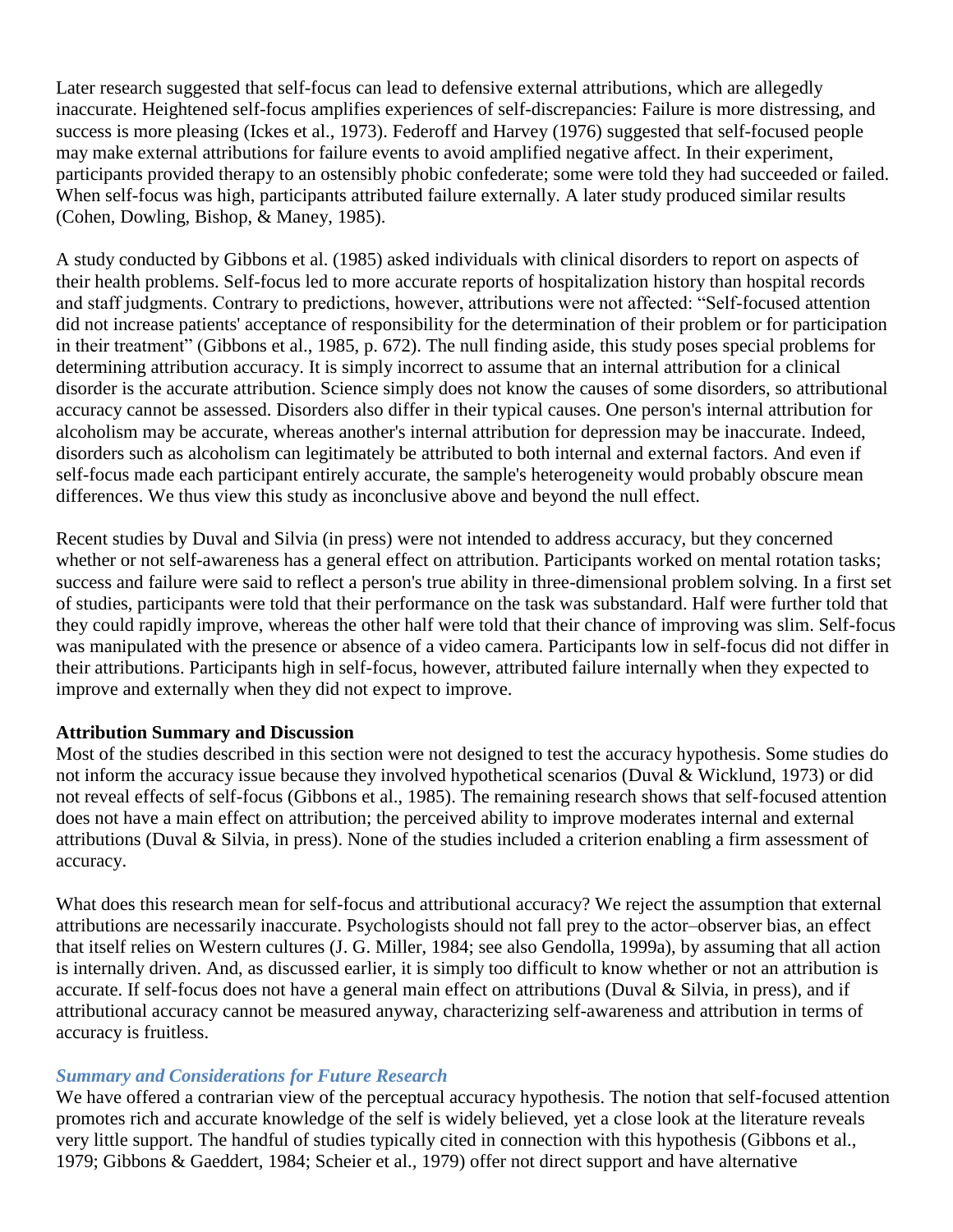explanations that are directly supported. And a broad look at the research reveals a host of null effects, unusual and inconclusive data, and even many contradictory results. It thus cannot be argued that "the literature as a whole" supports the perceptual accuracy hypothesis; indeed, we believe that the reverse is true. We have not argued, however, that self-focus cannot conceivably increase the accuracy of self-judgments. Past research has failed to test the hypothesis properly, for a variety of reasons. Future research will need to be sensitive to several methodological and conceptual issues that we briefly highlight here.

## **The Logics of Accuracy Research**

Research on the accuracy of personal introspections has been strangely vigorous; accuracy is nearly taboo in other areas of psychology. The vast literature on stereotyping, for example, has historically avoided the issue of accuracy, and for good reason. Demonstrating that a stereotype—a personal judgment of a population distribution—is accurate or inaccurate requires an extensive amount of conceptual and methodological sensitivity [\(Judd & Park, 1993\)](http://web.ebscohost.com/ehost/detail?vid=5&hid=5&sid=74c256d9-b1e5-48dd-af8e-d73e1e227db6%40sessionmgr11&bdata=JnNpdGU9ZWhvc3QtbGl2ZQ%3d%3d#c67). And only a few intrepid personality psychologists have confronted the thorny epistemological issues surrounding the accuracy of personality judgments [\(Funder, 1995\)](http://web.ebscohost.com/ehost/detail?vid=5&hid=5&sid=74c256d9-b1e5-48dd-af8e-d73e1e227db6%40sessionmgr11&bdata=JnNpdGU9ZWhvc3QtbGl2ZQ%3d%3d#c44).

Yet, the interest in introspective accuracy has exceeded the sensitivity to methodological issues. Foremost among these issues is the logic of establishing the accuracy of a judgment. Arguing that a judgment is accurate is not something that psychologists typically strive to do. Special methods are required to demonstrate accuracy or inaccuracy, and past tests have generally failed to employ them. [Hastie and Rasinski \(1988\)](http://web.ebscohost.com/ehost/detail?vid=5&hid=5&sid=74c256d9-b1e5-48dd-af8e-d73e1e227db6%40sessionmgr11&bdata=JnNpdGU9ZWhvc3QtbGl2ZQ%3d%3d#c59) recommended an approach to accuracy that "involves a direct comparison between a judgment response and criterion value measured independently of the subject's judgments" (p. 196). Without an independent criterion, no claims of accuracy or inaccuracy can be made, regardless of how intuitive and compelling the indirect evidence might seem. Many of the studies of perceptual accuracy fall into this category.

After establishing a criterion, researchers need to justify why it is a meaningful benchmark for the assessment of accuracy. This is usually fairly straightforward when testing the perceptual accuracy hypothesis; actual physiological indexes are meaningful criteria when the same physiological indexes are being judged. Yet, sometimes the criterion is less easily justified. Attributional accuracy, for example, is very difficult to index. Using observers' attributions is poor because there are many reasons why observers and actors would make similar or different attributions. Simply differing from the researchers' attributions, such as making an external attribution for one's clinical problem [\(Gibbons et al., 1985\)](http://web.ebscohost.com/ehost/detail?vid=5&hid=5&sid=74c256d9-b1e5-48dd-af8e-d73e1e227db6%40sessionmgr11&bdata=JnNpdGU9ZWhvc3QtbGl2ZQ%3d%3d#c54), is another poor criterion for attributional accuracy. Although less pressing than the other methodological issues, this point should be explicitly addressed in future work.

A final methodological consideration is how researchers should best index judgment accuracy. [Hastie and](http://web.ebscohost.com/ehost/detail?vid=5&hid=5&sid=74c256d9-b1e5-48dd-af8e-d73e1e227db6%40sessionmgr11&bdata=JnNpdGU9ZWhvc3QtbGl2ZQ%3d%3d#c59)  [Rasinski \(1988\)](http://web.ebscohost.com/ehost/detail?vid=5&hid=5&sid=74c256d9-b1e5-48dd-af8e-d73e1e227db6%40sessionmgr11&bdata=JnNpdGU9ZWhvc3QtbGl2ZQ%3d%3d#c59) recommended within-person comparisons of the judgment and criterion:

If the judgments and criterion are measured quantitatively, then a judgment–criterion discrepancy index is frequently the basis for a summary of judgment accuracy. If the criterion and judgment are expressed in a categorical form (e.g., yes–no, present–absent), then usually several trials are performed and accuracy is indexed by the proportions of various types of correct and incorrect response. (p. 196)

This method is important because it avoids the use of correlations. These are widely believed to reflect withinperson accuracy, yet they reflect only whether two variables are related at the population level. High correlations can thus reflect high, low, or negative levels of accuracy (see [Lamiell, 1981,](http://web.ebscohost.com/ehost/detail?vid=5&hid=5&sid=74c256d9-b1e5-48dd-af8e-d73e1e227db6%40sessionmgr11&bdata=JnNpdGU9ZWhvc3QtbGl2ZQ%3d%3d#c71) [1987\)](http://web.ebscohost.com/ehost/detail?vid=5&hid=5&sid=74c256d9-b1e5-48dd-af8e-d73e1e227db6%40sessionmgr11&bdata=JnNpdGU9ZWhvc3QtbGl2ZQ%3d%3d#c72). Of the studies that included a criterion, only one [\(Weisz et al., 1988\)](http://web.ebscohost.com/ehost/detail?vid=5&hid=5&sid=74c256d9-b1e5-48dd-af8e-d73e1e227db6%40sessionmgr11&bdata=JnNpdGU9ZWhvc3QtbGl2ZQ%3d%3d#c125) assessed accuracy in this manner. Future work needs to follow this logic to make a compelling case.

# **"Honesty Standards" as a Source of Accuracy**

Some views of the perceptual accuracy hypothesis assign a large role to honesty standards. [Gibbons \(1990\),](http://web.ebscohost.com/ehost/detail?vid=5&hid=5&sid=74c256d9-b1e5-48dd-af8e-d73e1e227db6%40sessionmgr11&bdata=JnNpdGU9ZWhvc3QtbGl2ZQ%3d%3d#c51) for example, argued that self-focused attention increases access to self-relevant information, inhibits exaggerated self-reports resulting from impression management, and increases the motivation to provide honest and accurate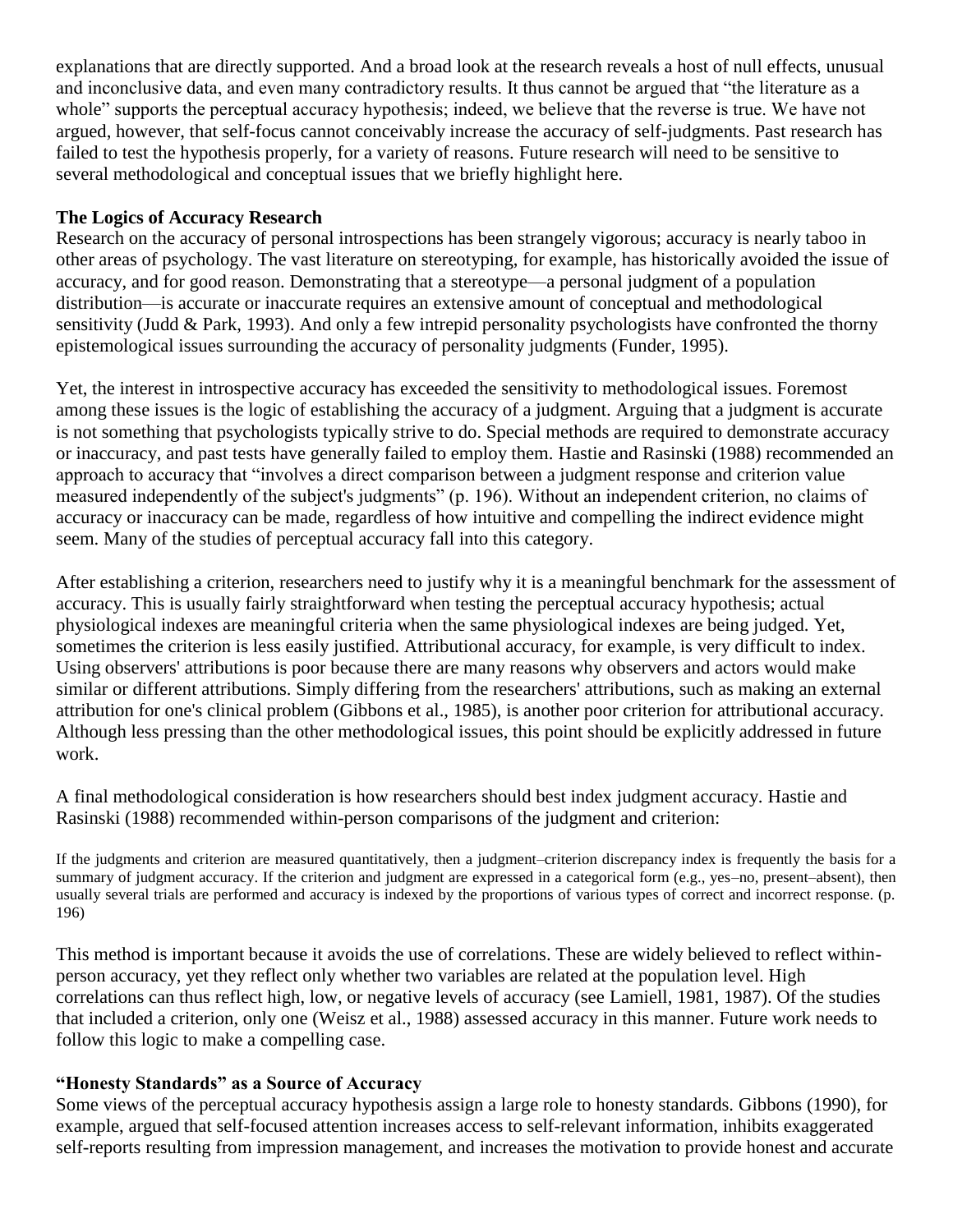self-reports. People, in short, want "to tell the truth": Self-focus will thus lead to more veridical self-reports because self-focused people do not want to violate this standard by lying to another.

Yet, assuming that honesty is a universally internalized standard is problematic. Everyday experience suggests that honesty standards are not as ubiquitous as we might like. In fact, many standards concern the importance of dishonesty; "white lies" are important facilitators of social interactions in some cultures. We also doubt that honesty standards are global. People feel obligated to be fully honest when counting change, "diplomatic" when commenting on a friend's new haircut, and deceitful when asked about a friend's ugly newborn. The global– local distinction is important; if honesty standards are local and specific, then they may or may not lead to more accurate self-judgments. People probably feel obligated to be honest when reporting certain dimensions such as religion and political values. But honesty standards probably do not deter exaggerated reports of income, age, and certain bodily features.

And even if honesty is the best policy, it certainly is not the only policy. People have many goals and standards that are simultaneously relevant. A recent study on moral hypocrisy showed that principled motives such as honesty and fairness are not the default standards [\(Batson et al., 1999\)](http://web.ebscohost.com/ehost/detail?vid=5&hid=5&sid=74c256d9-b1e5-48dd-af8e-d73e1e227db6%40sessionmgr11&bdata=JnNpdGU9ZWhvc3QtbGl2ZQ%3d%3d#c4). Participants were asked to allot rewards to themselves and another participant. If no fairness standard was explicitly activated, the high self-awareness group was less likely to give rewards to the other person than the low self-awareness group. These people resolved the inconsistency by changing their fairness standards to be congruent with their actions [\(Duval &](http://web.ebscohost.com/ehost/detail?vid=5&hid=5&sid=74c256d9-b1e5-48dd-af8e-d73e1e227db6%40sessionmgr11&bdata=JnNpdGU9ZWhvc3QtbGl2ZQ%3d%3d#c32)  [Lalwani, 1999\)](http://web.ebscohost.com/ehost/detail?vid=5&hid=5&sid=74c256d9-b1e5-48dd-af8e-d73e1e227db6%40sessionmgr11&bdata=JnNpdGU9ZWhvc3QtbGl2ZQ%3d%3d#c32).

We thus see a role for honesty standards in the accuracy of self-reports, but we do not see them as fundamental and pervasive. Internalized standards are so idiosyncratic that we doubt that global honesty standards are shared by all people. Future work should take a more differentiated view of honesty standards, either by selecting people on the basis of existing standards or by creating judgment contexts that are more or less relevant to prevailing norms about honesty.

# **Differences in the Awareness of Self and Object**

As described earlier, the perceptual accuracy hypothesis relies on more general principles of attention and object perception. Attention clarifies our experience of an object: The boundaries between the object and the background become sharper, the details of the object become more apparent, and memory for the object's features improves. In short, attention enables more accurate perceptions and judgments of the object. The perceptual accuracy hypothesis assumes that self-perception and object perception are dynamically identical. Focusing on oneself should thus have essentially the same cognitive consequences as focusing on a futon.

Yet, self-focus and object focus involve fundamental differences. Unlike object awareness, self-awareness is essentially continuous; it ebbs and flows, but it is terminated only during losses of consciousness. The experience of a kitchen table, in contrast, is continuous only inasmuch as the person continues to perceive and represent it. Self-experience is also unified in ways that object experience is not. Objects can strike us as fragmented, meaningless, and incomprehensible, though never wholly so [\(Berlyne, 1971\)](http://web.ebscohost.com/ehost/detail?vid=5&hid=5&sid=74c256d9-b1e5-48dd-af8e-d73e1e227db6%40sessionmgr11&bdata=JnNpdGU9ZWhvc3QtbGl2ZQ%3d%3d#c8). The conscious experience of oneself, in contrast, results in a remarkably unified and coherent experience, except in certain atypical states of consciousness. And perceiving an object does not usually change the object in any meaningful way. This is why people can independently agree on the color of a house or the dimensions of a book. Yet, focusing on the self changes the content and experience of the self. High self-focus leads to self-evaluation; people begin thinking about their actions in relation to their standards [\(Scheier & Carver, 1983\)](http://web.ebscohost.com/ehost/detail?vid=5&hid=5&sid=74c256d9-b1e5-48dd-af8e-d73e1e227db6%40sessionmgr11&bdata=JnNpdGU9ZWhvc3QtbGl2ZQ%3d%3d#c105). Perspective taking increases [\(Stephenson & Wicklund, 1983\)](http://web.ebscohost.com/ehost/detail?vid=5&hid=5&sid=74c256d9-b1e5-48dd-af8e-d73e1e227db6%40sessionmgr11&bdata=JnNpdGU9ZWhvc3QtbGl2ZQ%3d%3d#c118), existing emotional states may be changed [\(Csikszentmihalyi,](http://web.ebscohost.com/ehost/detail?vid=5&hid=5&sid=74c256d9-b1e5-48dd-af8e-d73e1e227db6%40sessionmgr11&bdata=JnNpdGU9ZWhvc3QtbGl2ZQ%3d%3d#c26)  [1990;](http://web.ebscohost.com/ehost/detail?vid=5&hid=5&sid=74c256d9-b1e5-48dd-af8e-d73e1e227db6%40sessionmgr11&bdata=JnNpdGU9ZWhvc3QtbGl2ZQ%3d%3d#c26) [Silvia, in press-a\)](http://web.ebscohost.com/ehost/detail?vid=5&hid=5&sid=74c256d9-b1e5-48dd-af8e-d73e1e227db6%40sessionmgr11&bdata=JnNpdGU9ZWhvc3QtbGl2ZQ%3d%3d#c114), others are perceived differently [\(Vallacher, 1978\)](http://web.ebscohost.com/ehost/detail?vid=5&hid=5&sid=74c256d9-b1e5-48dd-af8e-d73e1e227db6%40sessionmgr11&bdata=JnNpdGU9ZWhvc3QtbGl2ZQ%3d%3d#c120), and people subjectively feel "manipulatable" [\(Duval & Ritz, 1972;](http://web.ebscohost.com/ehost/detail?vid=5&hid=5&sid=74c256d9-b1e5-48dd-af8e-d73e1e227db6%40sessionmgr11&bdata=JnNpdGU9ZWhvc3QtbGl2ZQ%3d%3d#c33) [May, 1967\)](http://web.ebscohost.com/ehost/detail?vid=5&hid=5&sid=74c256d9-b1e5-48dd-af8e-d73e1e227db6%40sessionmgr11&bdata=JnNpdGU9ZWhvc3QtbGl2ZQ%3d%3d#c78) and extrinsically motivated [\(Plant & Ryan, 1985\)](http://web.ebscohost.com/ehost/detail?vid=5&hid=5&sid=74c256d9-b1e5-48dd-af8e-d73e1e227db6%40sessionmgr11&bdata=JnNpdGU9ZWhvc3QtbGl2ZQ%3d%3d#c92).

The relation between self-perception and object perception has interested philosophers for some time. [Bertocci](http://web.ebscohost.com/ehost/detail?vid=5&hid=5&sid=74c256d9-b1e5-48dd-af8e-d73e1e227db6%40sessionmgr11&bdata=JnNpdGU9ZWhvc3QtbGl2ZQ%3d%3d#c10)  [\(1988\),](http://web.ebscohost.com/ehost/detail?vid=5&hid=5&sid=74c256d9-b1e5-48dd-af8e-d73e1e227db6%40sessionmgr11&bdata=JnNpdGU9ZWhvc3QtbGl2ZQ%3d%3d#c10) for example, argued that our experience of self—the "self-identifying unity–continuity"—is unlike all other experience. The reason is that self-experience is the prerequisite for all conscious experience: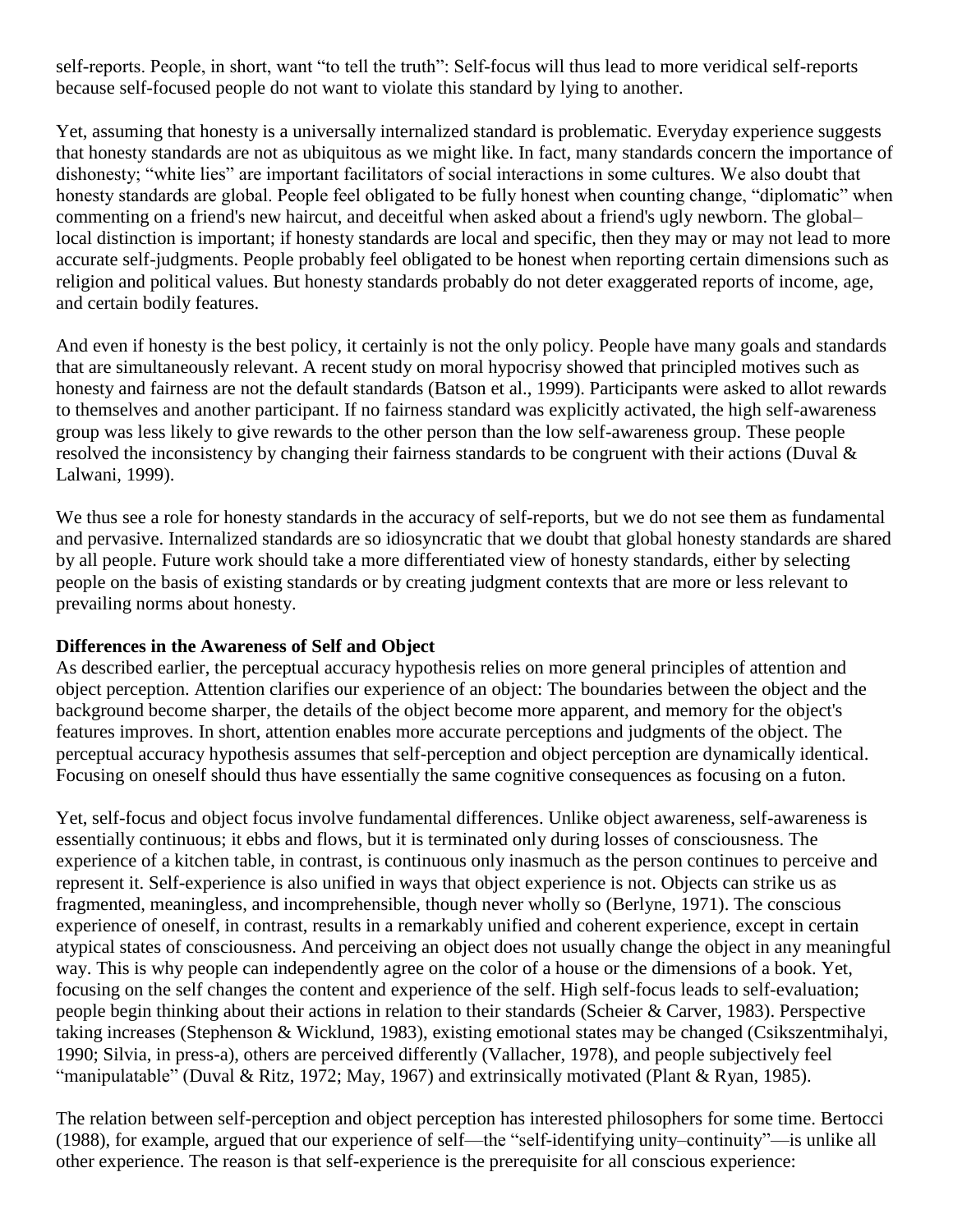My experiencing of myself as self-identifying unity-continuity is like no other situation because what we might speak of as the object of awareness is simply not an object among objects, not an activity among activities, at all; without it, as complex unity of activities, there would be no "objects" or "objectives" or activity-potentials. [\(Bertocci, 1988,](http://web.ebscohost.com/ehost/detail?vid=5&hid=5&sid=74c256d9-b1e5-48dd-af8e-d73e1e227db6%40sessionmgr11&bdata=JnNpdGU9ZWhvc3QtbGl2ZQ%3d%3d#c10) p. 15)

Consciousness can apprehend other objects, but it can no more apprehend itself than a knife can be used to whittle itself.

These considerations do not necessarily suggest that self-focused attention cannot enable accurate selfknowledge; self-focus might change the content of self, for example, yet also enable better knowledge of the modified self. They very clearly suggest, however, that the core assumption of the perceptual accuracy hypothesis—that self-perception and object perception are dynamically identical—is simply incorrect. One does not simply "look inward" as one looks into a shop window; self-perception and object perception differ in fundamental and insurmountable ways [\(Bertocci, 1988\)](http://web.ebscohost.com/ehost/detail?vid=5&hid=5&sid=74c256d9-b1e5-48dd-af8e-d73e1e227db6%40sessionmgr11&bdata=JnNpdGU9ZWhvc3QtbGl2ZQ%3d%3d#c10). Later work will need to develop a different conceptual cornerstone for the perceptual accuracy hypothesis.

# **Judging Constructed and Plural Selves**

The final, and perhaps most pressing, conceptual issue for future work concerns the nature of the self that is said to be more accurately judged. The prominent theory of self in psychology has been the "single, unified self" [\(Raggatt, 2000\)](http://web.ebscohost.com/ehost/detail?vid=5&hid=5&sid=74c256d9-b1e5-48dd-af8e-d73e1e227db6%40sessionmgr11&bdata=JnNpdGU9ZWhvc3QtbGl2ZQ%3d%3d#c98). Psychological development is viewed as a unification process whereby loose strands of experience are woven into a coherent identity (e.g., [Allport, 1961\)](http://web.ebscohost.com/ehost/detail?vid=5&hid=5&sid=74c256d9-b1e5-48dd-af8e-d73e1e227db6%40sessionmgr11&bdata=JnNpdGU9ZWhvc3QtbGl2ZQ%3d%3d#c1) or the residues of socialization are scrubbed away to reveal the core self (e.g., [C. A. Campbell, 1957;](http://web.ebscohost.com/ehost/detail?vid=5&hid=5&sid=74c256d9-b1e5-48dd-af8e-d73e1e227db6%40sessionmgr11&bdata=JnNpdGU9ZWhvc3QtbGl2ZQ%3d%3d#c14) [Maslow, 1954;](http://web.ebscohost.com/ehost/detail?vid=5&hid=5&sid=74c256d9-b1e5-48dd-af8e-d73e1e227db6%40sessionmgr11&bdata=JnNpdGU9ZWhvc3QtbGl2ZQ%3d%3d#c77) [May, 1967;](http://web.ebscohost.com/ehost/detail?vid=5&hid=5&sid=74c256d9-b1e5-48dd-af8e-d73e1e227db6%40sessionmgr11&bdata=JnNpdGU9ZWhvc3QtbGl2ZQ%3d%3d#c78) [Rogers, 1961\)](http://web.ebscohost.com/ehost/detail?vid=5&hid=5&sid=74c256d9-b1e5-48dd-af8e-d73e1e227db6%40sessionmgr11&bdata=JnNpdGU9ZWhvc3QtbGl2ZQ%3d%3d#c101). The modern incarnation is the cognitive model [\(Hermans, 1996\)](http://web.ebscohost.com/ehost/detail?vid=5&hid=5&sid=74c256d9-b1e5-48dd-af8e-d73e1e227db6%40sessionmgr11&bdata=JnNpdGU9ZWhvc3QtbGl2ZQ%3d%3d#c60), which posits a complex and integrated system of information [\(Kihlstrom & Klein, 1994\)](http://web.ebscohost.com/ehost/detail?vid=5&hid=5&sid=74c256d9-b1e5-48dd-af8e-d73e1e227db6%40sessionmgr11&bdata=JnNpdGU9ZWhvc3QtbGl2ZQ%3d%3d#c69). Inconsistencies and local disorders are resolved as the system becomes increasingly organized, yielding a unified mental model of the self.

The logic of accuracy is not overly problematic within this model; some aspect of the self serves as the criterion, the participant judges that aspect, and the judgment and criterion are compared. But other models of selfhood are less compliant. Dialogical theories of the self [\(Hermans, 1996;](http://web.ebscohost.com/ehost/detail?vid=5&hid=5&sid=74c256d9-b1e5-48dd-af8e-d73e1e227db6%40sessionmgr11&bdata=JnNpdGU9ZWhvc3QtbGl2ZQ%3d%3d#c60) [Raggatt, 2000\)](http://web.ebscohost.com/ehost/detail?vid=5&hid=5&sid=74c256d9-b1e5-48dd-af8e-d73e1e227db6%40sessionmgr11&bdata=JnNpdGU9ZWhvc3QtbGl2ZQ%3d%3d#c98) most explicitly reject the unified, coherent, vectored, executive self. Instead, the self is seen as a landscape of voices, some consistent, some conflicting, some unrelated. These models identify the self as a collection of multiple and dialectical narratives rather than as the outcome of converging integration and unity; the life story has given way to the life stories. This general position is also found in sociological theories of identity [\(Shibutani, 1961\)](http://web.ebscohost.com/ehost/detail?vid=5&hid=5&sid=74c256d9-b1e5-48dd-af8e-d73e1e227db6%40sessionmgr11&bdata=JnNpdGU9ZWhvc3QtbGl2ZQ%3d%3d#c111), research on the spontaneous self-concept [\(McGuire & McGuire, 1988\)](http://web.ebscohost.com/ehost/detail?vid=5&hid=5&sid=74c256d9-b1e5-48dd-af8e-d73e1e227db6%40sessionmgr11&bdata=JnNpdGU9ZWhvc3QtbGl2ZQ%3d%3d#c80), and constructivist self-theories more broadly [\(Lewis, 1997\)](http://web.ebscohost.com/ehost/detail?vid=5&hid=5&sid=74c256d9-b1e5-48dd-af8e-d73e1e227db6%40sessionmgr11&bdata=JnNpdGU9ZWhvc3QtbGl2ZQ%3d%3d#c75).

If each contradictory facet of the self is equally authentic, assessing the accuracy of a self-judgment becomes a curious affair. If a person truly can both like and dislike foreigners, be both pro-religion and anti-religion, and be both compassionate and selfish, it is difficult to know what to use as the criterion trait for accuracy. If the self is defined as possibilities rather than static actualities, there is no fixed thing to be judged. Criticisms of dialogical and constructivist models of the self can certainly be made; our goal here is not to argue for one perspective over another. We only wish to highlight that not all theories of the self are equally amenable to ideas of accuracy. The traditional "self as unified object" model that has dominated Western thought (and Western psychology) is quite congenial to assessing accuracy; contemporary "self as dialectic and polyphony" models are not.

# *[Implications for Theories of Self-Awareness](http://web.ebscohost.com/ehost/detail?vid=5&hid=5&sid=74c256d9-b1e5-48dd-af8e-d73e1e227db6%40sessionmgr11&bdata=JnNpdGU9ZWhvc3QtbGl2ZQ%3d%3d#toc)*

As noted earlier, the psychology of self-awareness is a collection of theories with different assumptions and emphases. The perceptual accuracy hypothesis is one of their unshared assumptions, and its validity thus differentially affects the theories. OSA theory [\(Duval & Silvia, 2001;](http://web.ebscohost.com/ehost/detail?vid=5&hid=5&sid=74c256d9-b1e5-48dd-af8e-d73e1e227db6%40sessionmgr11&bdata=JnNpdGU9ZWhvc3QtbGl2ZQ%3d%3d#c34) [Duval & Wicklund, 1972;](http://web.ebscohost.com/ehost/detail?vid=5&hid=5&sid=74c256d9-b1e5-48dd-af8e-d73e1e227db6%40sessionmgr11&bdata=JnNpdGU9ZWhvc3QtbGl2ZQ%3d%3d#c36) [Silvia & Duval,](http://web.ebscohost.com/ehost/detail?vid=5&hid=5&sid=74c256d9-b1e5-48dd-af8e-d73e1e227db6%40sessionmgr11&bdata=JnNpdGU9ZWhvc3QtbGl2ZQ%3d%3d#c116)  [2001\)](http://web.ebscohost.com/ehost/detail?vid=5&hid=5&sid=74c256d9-b1e5-48dd-af8e-d73e1e227db6%40sessionmgr11&bdata=JnNpdGU9ZWhvc3QtbGl2ZQ%3d%3d#c116) is unaffected by our conclusions. It does not make claims regarding accuracy; it instead assumes that selfevaluation is the link between the introspective standpoint on the self and experience and activity. If consistency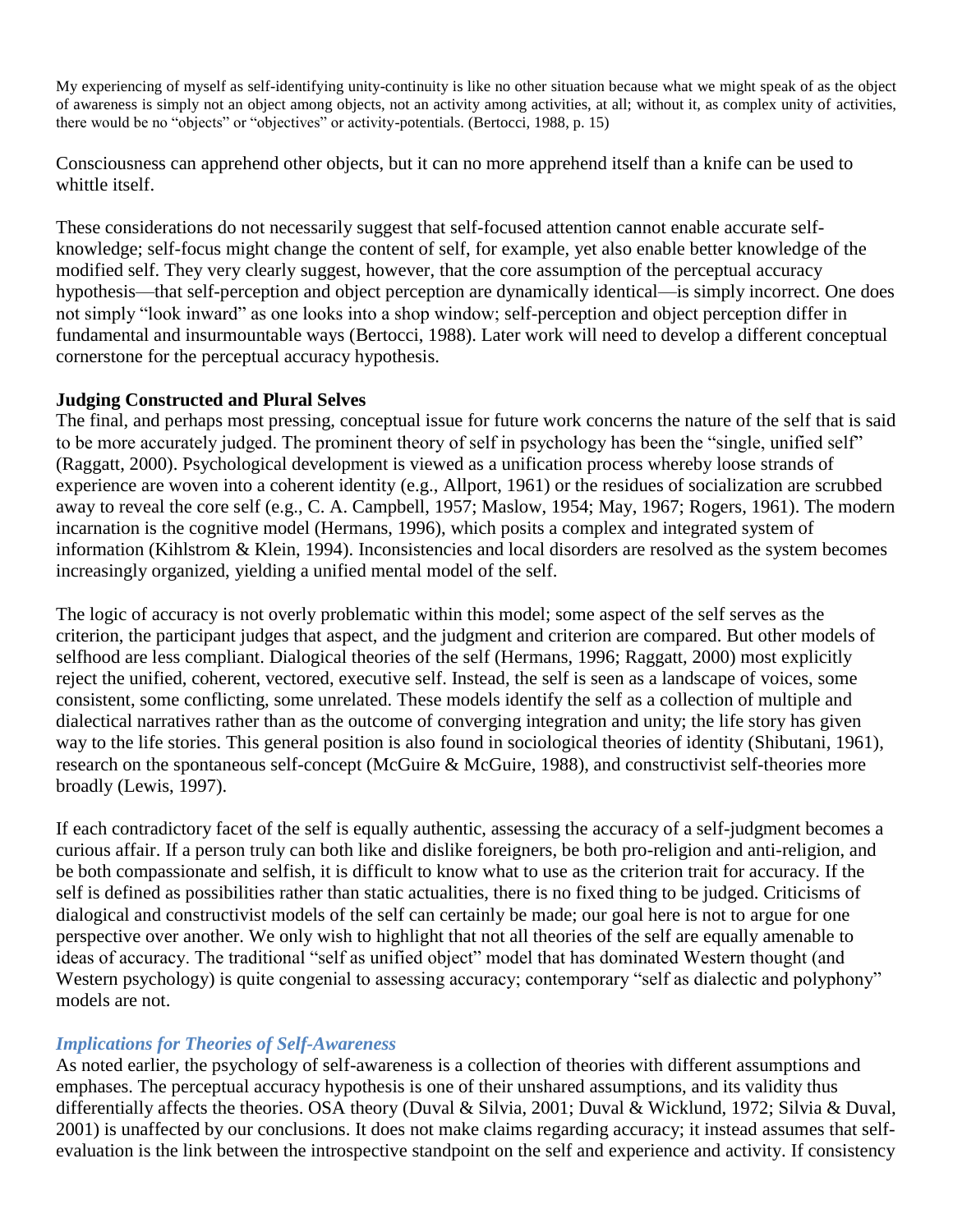motivation is sufficient to explain the accumulated literature, then there seems to be no need to add a parallel or intersecting accuracy process.

[Hull and Levy's \(1979\)](http://web.ebscohost.com/ehost/detail?vid=5&hid=5&sid=74c256d9-b1e5-48dd-af8e-d73e1e227db6%40sessionmgr11&bdata=JnNpdGU9ZWhvc3QtbGl2ZQ%3d%3d#c62) encoding model suffers yet another blow from our conclusion. They argued that somatic states are self-relevant stimuli, inasmuch as they contain information about how the self relates to the environment. Heightened self-awareness should thus lead to the encoding of somatic states, which then strengthens the link between the information and behavior. Their theory does not rise and fall on perceptual accuracy, but the generality of the supposed encoding process is questioned. If not all self-relevant stimuli receive encoding and accrue its consequences, then the concept of a "particular form of encoding" devoted to self-relevant stimuli seems even more suspicious.

Our conclusions also raise questions for [Carver and Scheier's \(1981,](http://web.ebscohost.com/ehost/detail?vid=5&hid=5&sid=74c256d9-b1e5-48dd-af8e-d73e1e227db6%40sessionmgr11&bdata=JnNpdGU9ZWhvc3QtbGl2ZQ%3d%3d#c21) [1998\)](http://web.ebscohost.com/ehost/detail?vid=5&hid=5&sid=74c256d9-b1e5-48dd-af8e-d73e1e227db6%40sessionmgr11&bdata=JnNpdGU9ZWhvc3QtbGl2ZQ%3d%3d#c22) control theory model. It is difficult to imagine how a self-regulating system could function efficiently unless the inputs and goal states could be clearly discerned. This approach thus relies heavily on the perceptual accuracy hypothesis. Self-focused attention presumably leads to a tighter alignment of current activity with a goal because it accurately clarifies their relative positions. Yet, if self-focus leads to altered rather than accurate perception—if it exaggerates or biases self-perceptions—then we have a strange self-regulating system. The initiator of self-regulation, the mechanism that is supposed to control and organize behavior, would be biasing the inputs into the system and thus leading to comparisons with inappropriate goal states.

Our interpretation affects Gibbons's multilevel model of self-attention most seriously. This theory assumes widespread accuracy effects of self-awareness and thus does rise and fall on the validity of the perceptual accuracy hypothesis. When attention is focused on the experiential level, affect and somatic states will be perceived more accurately. This is the only effect of self-focus on this level. Without perceptual accuracy, the theory has no way of linking attention to experiential level to any subsequent activity, such as greater state– behavior correspondence. Attention to the other levels also increases accurate causal attributions and attitude assessments. Indirect contributors to accuracy at these levels are "honesty standards," which we discussed earlier. Removing perceptual accuracy removes this model's main mechanism.

Mini-theories of self-focus and psychopathology will need to be evaluated individually and in more detail than we can provide here. Some do not rely on perceptual accuracy [\(Baumeister, 1990\)](http://web.ebscohost.com/ehost/detail?vid=5&hid=5&sid=74c256d9-b1e5-48dd-af8e-d73e1e227db6%40sessionmgr11&bdata=JnNpdGU9ZWhvc3QtbGl2ZQ%3d%3d#c5); others incorporate the concept but could easily stand without it (e.g., [Pyszczynski & Greenberg, 1987\)](http://web.ebscohost.com/ehost/detail?vid=5&hid=5&sid=74c256d9-b1e5-48dd-af8e-d73e1e227db6%40sessionmgr11&bdata=JnNpdGU9ZWhvc3QtbGl2ZQ%3d%3d#c96). Overall, it would do this area good to consider the necessity of perceptual accuracy for each model. If self-focus leads people to exaggerate or construct symptoms, as our interpretation suggests [\(Hull et al., 1983;](http://web.ebscohost.com/ehost/detail?vid=5&hid=5&sid=74c256d9-b1e5-48dd-af8e-d73e1e227db6%40sessionmgr11&bdata=JnNpdGU9ZWhvc3QtbGl2ZQ%3d%3d#c61) [Levine & McDonald, 1981;](http://web.ebscohost.com/ehost/detail?vid=5&hid=5&sid=74c256d9-b1e5-48dd-af8e-d73e1e227db6%40sessionmgr11&bdata=JnNpdGU9ZWhvc3QtbGl2ZQ%3d%3d#c74) [L. C. Miller et](http://web.ebscohost.com/ehost/detail?vid=5&hid=5&sid=74c256d9-b1e5-48dd-af8e-d73e1e227db6%40sessionmgr11&bdata=JnNpdGU9ZWhvc3QtbGl2ZQ%3d%3d#c84)  [al., 1981\)](http://web.ebscohost.com/ehost/detail?vid=5&hid=5&sid=74c256d9-b1e5-48dd-af8e-d73e1e227db6%40sessionmgr11&bdata=JnNpdGU9ZWhvc3QtbGl2ZQ%3d%3d#c84), then many models can be reinterpreted. Panic disorder, for example, can be intersected with selffocus in several ways. Models of panic disorder have generally assumed that self-focus lets the person know "what's there," and the person then reacts with maladaptive cognitions (see [Wells & Matthews, 1994\)](http://web.ebscohost.com/ehost/detail?vid=5&hid=5&sid=74c256d9-b1e5-48dd-af8e-d73e1e227db6%40sessionmgr11&bdata=JnNpdGU9ZWhvc3QtbGl2ZQ%3d%3d#c126). Instead, self-focus might bias the original judgment; it could lead people to construct new symptoms and exaggerate the perceived intensity of a somatic process. Whereas later cognitive processes are obviously crucial, self-focus might play an initially biasing role that is compounded, not biased, by subsequent cognizing. Likewise, reducing self-awareness might help test anxiety because it reduces awareness of anxious feelings and symptoms, but perhaps it instead eliminates the cause of anxiety, self-evaluation. Evaluating these different theories is a worthwhile task for later work.

# *[Coda](http://web.ebscohost.com/ehost/detail?vid=5&hid=5&sid=74c256d9-b1e5-48dd-af8e-d73e1e227db6%40sessionmgr11&bdata=JnNpdGU9ZWhvc3QtbGl2ZQ%3d%3d#toc)*

Many psychologists are skeptical of the value of self-reports. If people have little access to internal states [\(Bem,](http://web.ebscohost.com/ehost/detail?vid=5&hid=5&sid=74c256d9-b1e5-48dd-af8e-d73e1e227db6%40sessionmgr11&bdata=JnNpdGU9ZWhvc3QtbGl2ZQ%3d%3d#c6)  [1972\)](http://web.ebscohost.com/ehost/detail?vid=5&hid=5&sid=74c256d9-b1e5-48dd-af8e-d73e1e227db6%40sessionmgr11&bdata=JnNpdGU9ZWhvc3QtbGl2ZQ%3d%3d#c6), or if they simply base self-judgments on shared public theories [\(Nisbett & Wilson, 1977\)](http://web.ebscohost.com/ehost/detail?vid=5&hid=5&sid=74c256d9-b1e5-48dd-af8e-d73e1e227db6%40sessionmgr11&bdata=JnNpdGU9ZWhvc3QtbGl2ZQ%3d%3d#c85), then psychologists should not expect self-judgments to be very accurate. This skepticism has been tempered by an interest in possible moderators of accuracy. Certain dispositions and states are said to enable more accurate (or perhaps "less inaccurate") reports of internal events. Introspection, conceptualized as self-focused attention, is probably foremost among these moderators. The prevailing view posits, in the rationalist spirit of "seek and ye shall find," that self-reflection is the key to true self-knowledge. We have argued that there is little compelling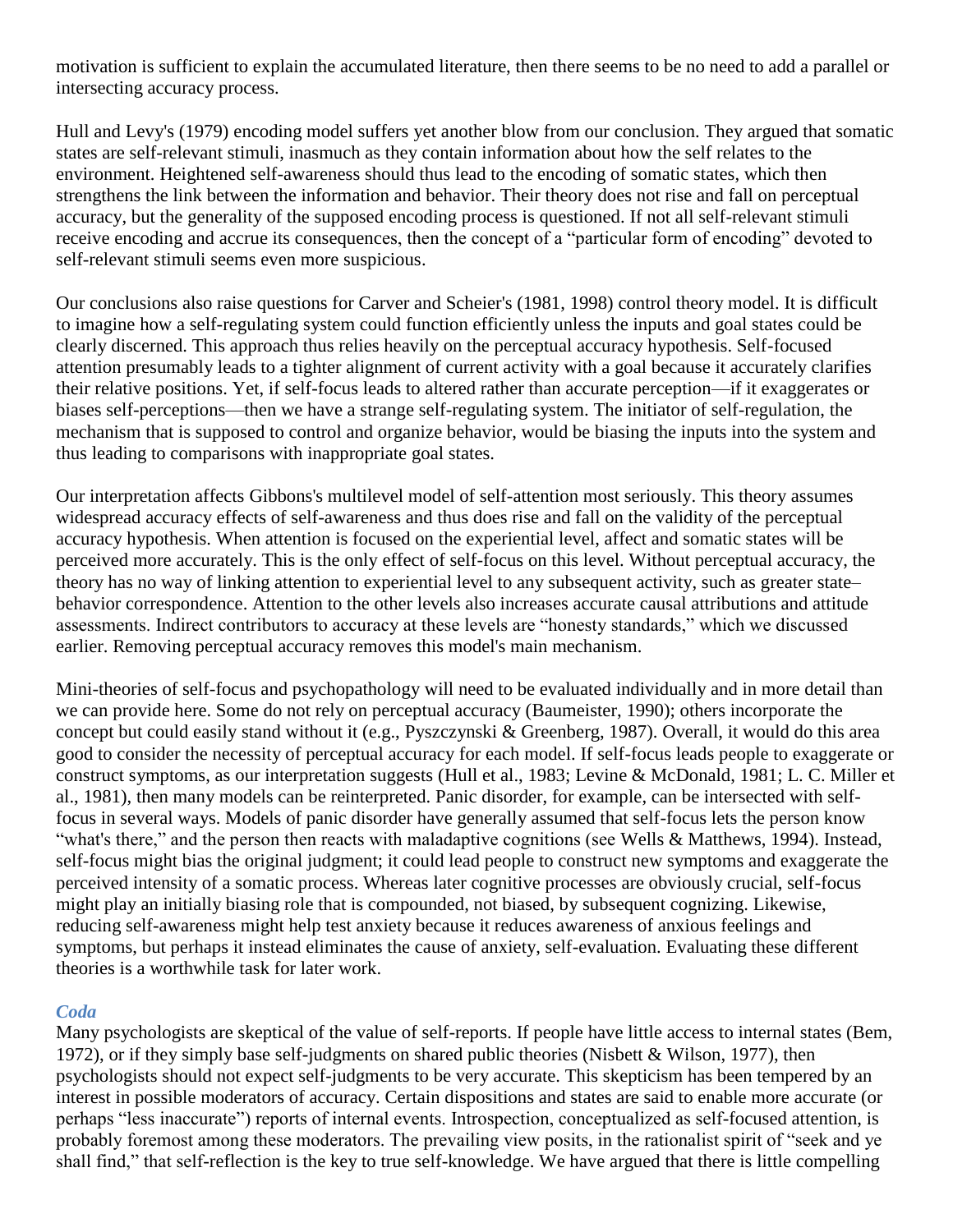evidence for this position; the process of introspecting might change the self that is viewed instead of simply exposing what was there all along. Future work will need to be more sensitive to the logic of demonstrating accuracy as well as the broad effects of self-focus on the content and experience of the self.

## *[Footnotes](http://web.ebscohost.com/ehost/detail?vid=5&hid=5&sid=74c256d9-b1e5-48dd-af8e-d73e1e227db6%40sessionmgr11&bdata=JnNpdGU9ZWhvc3QtbGl2ZQ%3d%3d#toc)*

[1](http://web.ebscohost.com/ehost/detail?vid=5&hid=5&sid=74c256d9-b1e5-48dd-af8e-d73e1e227db6%40sessionmgr11&bdata=JnNpdGU9ZWhvc3QtbGl2ZQ%3d%3d#b-fn1) In this review, we consider both situational and dispositional forms of self-focused attention. We often describe situational self-focus as "high" or "low"; this is a shorthand for relative positions on a continuum of self-focused attention and does not represent distinct categories or the continuum's endpoints. We also treat private self-consciousness [\(Fenigstein, Scheier, & Buss, 1975\)](http://web.ebscohost.com/ehost/detail?vid=5&hid=5&sid=74c256d9-b1e5-48dd-af8e-d73e1e227db6%40sessionmgr11&bdata=JnNpdGU9ZWhvc3QtbGl2ZQ%3d%3d#c43) as unitary, although some researchers have recently argued for two subfactors, usually labeled "internal state awareness" and "self-reflectiveness." Although much has been made of this finding, there are good reasons to doubt its significance [\(Silvia, 1999\)](http://web.ebscohost.com/ehost/detail?vid=5&hid=5&sid=74c256d9-b1e5-48dd-af8e-d73e1e227db6%40sessionmgr11&bdata=JnNpdGU9ZWhvc3QtbGl2ZQ%3d%3d#c112). First, this is not actually a discovery, as "nothing can come out of factor analysis that was not first put into it" [\(Allport, 1961,](http://web.ebscohost.com/ehost/detail?vid=5&hid=5&sid=74c256d9-b1e5-48dd-af8e-d73e1e227db6%40sessionmgr11&bdata=JnNpdGU9ZWhvc3QtbGl2ZQ%3d%3d#c1) p. 330); the private self-consciousness construct is not defined by its most popular measurement tool. Furthermore, the two subfactors have very inconsistent correlations with each other (between 0 and .6) and with certain outcomes; some items also inconsistently load on either factor [\(Creed & Funder, 1998,](http://web.ebscohost.com/ehost/detail?vid=5&hid=5&sid=74c256d9-b1e5-48dd-af8e-d73e1e227db6%40sessionmgr11&bdata=JnNpdGU9ZWhvc3QtbGl2ZQ%3d%3d#c24) [1999;](http://web.ebscohost.com/ehost/detail?vid=5&hid=5&sid=74c256d9-b1e5-48dd-af8e-d73e1e227db6%40sessionmgr11&bdata=JnNpdGU9ZWhvc3QtbGl2ZQ%3d%3d#c25) [Silvia, 1999\)](http://web.ebscohost.com/ehost/detail?vid=5&hid=5&sid=74c256d9-b1e5-48dd-af8e-d73e1e227db6%40sessionmgr11&bdata=JnNpdGU9ZWhvc3QtbGl2ZQ%3d%3d#c112). And enthusiasts of this distinction have yet to satisfactorily respond to contrary data. Some studies have shown that the two-factor structure is an artifact of differential endorsement rates and variances [\(Bernstein, Teng, & Garbin, 1986\)](http://web.ebscohost.com/ehost/detail?vid=5&hid=5&sid=74c256d9-b1e5-48dd-af8e-d73e1e227db6%40sessionmgr11&bdata=JnNpdGU9ZWhvc3QtbGl2ZQ%3d%3d#c9) and that the factors fail to meet more rigorous requirements, such as simple structure [\(Britt, 1992\)](http://web.ebscohost.com/ehost/detail?vid=5&hid=5&sid=74c256d9-b1e5-48dd-af8e-d73e1e227db6%40sessionmgr11&bdata=JnNpdGU9ZWhvc3QtbGl2ZQ%3d%3d#c11).

[2](http://web.ebscohost.com/ehost/detail?vid=5&hid=5&sid=74c256d9-b1e5-48dd-af8e-d73e1e227db6%40sessionmgr11&bdata=JnNpdGU9ZWhvc3QtbGl2ZQ%3d%3d#b-fn2) We might also consider "self-concept clarity" under the category of attitude judgment (J. D. Campbell et al., [1996\)](http://web.ebscohost.com/ehost/detail?vid=5&hid=5&sid=74c256d9-b1e5-48dd-af8e-d73e1e227db6%40sessionmgr11&bdata=JnNpdGU9ZWhvc3QtbGl2ZQ%3d%3d#c15). Inasmuch as perceptual clarity is a condition for perceptual accuracy, we would expect self-focus to increase self-concept clarity, "the extent to which the contents of an individual's self-concept ... are clearly and confidently defined, internally consistent, and temporally stable" [\(J. D. Campbell et al., 1996,](http://web.ebscohost.com/ehost/detail?vid=5&hid=5&sid=74c256d9-b1e5-48dd-af8e-d73e1e227db6%40sessionmgr11&bdata=JnNpdGU9ZWhvc3QtbGl2ZQ%3d%3d#c15) p. 141). Yet, private self-consciousness is negatively correlated with scores on a self-concept clarity scale; self-reflection apparently muddies the waters. This would be damaging to the perceptual accuracy hypothesis were it not for the questionable nature of dispositional self-concept clarity. By the very definition of the construct, how could people with low self-concept clarity offer reliable reports of their levels of self-concept clarity? There is also no criterion for accuracy. And, indeed, demonstrating the accuracy of self-reported dispositional accuracy is a neat methodological challenge.

[3](http://web.ebscohost.com/ehost/detail?vid=5&hid=5&sid=74c256d9-b1e5-48dd-af8e-d73e1e227db6%40sessionmgr11&bdata=JnNpdGU9ZWhvc3QtbGl2ZQ%3d%3d#b-fn3) Another placebo study [\(Brockner & Swap, 1983\)](http://web.ebscohost.com/ehost/detail?vid=5&hid=5&sid=74c256d9-b1e5-48dd-af8e-d73e1e227db6%40sessionmgr11&bdata=JnNpdGU9ZWhvc3QtbGl2ZQ%3d%3d#c13) focused on individual differences in a replication of the [Storms and Nisbett \(1970\)](http://web.ebscohost.com/ehost/detail?vid=5&hid=5&sid=74c256d9-b1e5-48dd-af8e-d73e1e227db6%40sessionmgr11&bdata=JnNpdGU9ZWhvc3QtbGl2ZQ%3d%3d#c119) insomnia experiment. Insomniacs who were more attentive to bodily processes were expected to stay awake longer with an arousing placebo and fall asleep earlier with a relaxing placebo. In contrast, insomniacs who were more attentive to external stimuli were expected to fall asleep earlier with an arousing placebo and stay awake longer with a relaxing one. The underlying logic was that individuals who are more sensitive to external information should be particularly vulnerable to it. Trait variables were self-esteem, self-consciousness, and body consciousness; the placebo was ostensibly arousing or relaxing.In the arousing placebo condition, people scoring high on private body consciousness stayed awake longer than those [4](http://web.ebscohost.com/ehost/detail?vid=5&hid=5&sid=74c256d9-b1e5-48dd-af8e-d73e1e227db6%40sessionmgr11&bdata=JnNpdGU9ZWhvc3QtbGl2ZQ%3d%3d#b-fn4) Many experiments are relevant to this hypothesis but are not reviewed here. Some studies simply failed to show effects on self-reported emotion [\(Berkowitz, 1987;](http://web.ebscohost.com/ehost/detail?vid=5&hid=5&sid=74c256d9-b1e5-48dd-af8e-d73e1e227db6%40sessionmgr11&bdata=JnNpdGU9ZWhvc3QtbGl2ZQ%3d%3d#c7) [Scheier, Carver, & Gibbons, 1981,](http://web.ebscohost.com/ehost/detail?vid=5&hid=5&sid=74c256d9-b1e5-48dd-af8e-d73e1e227db6%40sessionmgr11&bdata=JnNpdGU9ZWhvc3QtbGl2ZQ%3d%3d#c107) Study 1). Others induced an emotion by creating a self-discrepancy [\(Carver, Blaney, & Scheier, 1979;](http://web.ebscohost.com/ehost/detail?vid=5&hid=5&sid=74c256d9-b1e5-48dd-af8e-d73e1e227db6%40sessionmgr11&bdata=JnNpdGU9ZWhvc3QtbGl2ZQ%3d%3d#c19) [Scheier, 1976\)](http://web.ebscohost.com/ehost/detail?vid=5&hid=5&sid=74c256d9-b1e5-48dd-af8e-d73e1e227db6%40sessionmgr11&bdata=JnNpdGU9ZWhvc3QtbGl2ZQ%3d%3d#c103). Emotions induced in this way will become more intense because self-focus exacerbates the experience of selfdiscrepancies [\(Ickes et al., 1973\)](http://web.ebscohost.com/ehost/detail?vid=5&hid=5&sid=74c256d9-b1e5-48dd-af8e-d73e1e227db6%40sessionmgr11&bdata=JnNpdGU9ZWhvc3QtbGl2ZQ%3d%3d#c63). These studies are inadequate tests of the perceptual accuracy hypothesis because the heightened intensity might simply reflect self–standard comparison instead of heightened emotion salience. Private self-consciousness is also associated with emotional intensity [\(Scheier, 1976;](http://web.ebscohost.com/ehost/detail?vid=5&hid=5&sid=74c256d9-b1e5-48dd-af8e-d73e1e227db6%40sessionmgr11&bdata=JnNpdGU9ZWhvc3QtbGl2ZQ%3d%3d#c103) Scheier & [Carver, 1977,](http://web.ebscohost.com/ehost/detail?vid=5&hid=5&sid=74c256d9-b1e5-48dd-af8e-d73e1e227db6%40sessionmgr11&bdata=JnNpdGU9ZWhvc3QtbGl2ZQ%3d%3d#c104) Studies 2 and 4; [Scheier et al., 1981,](http://web.ebscohost.com/ehost/detail?vid=5&hid=5&sid=74c256d9-b1e5-48dd-af8e-d73e1e227db6%40sessionmgr11&bdata=JnNpdGU9ZWhvc3QtbGl2ZQ%3d%3d#c107) Study 2). Later research showed that this effect is due to confounded variables, particularly depression [\(Ingram, 1989,](http://web.ebscohost.com/ehost/detail?vid=5&hid=5&sid=74c256d9-b1e5-48dd-af8e-d73e1e227db6%40sessionmgr11&bdata=JnNpdGU9ZWhvc3QtbGl2ZQ%3d%3d#c64) Study 1) and neuroticism [\(Silvia, in press-a,](http://web.ebscohost.com/ehost/detail?vid=5&hid=5&sid=74c256d9-b1e5-48dd-af8e-d73e1e227db6%40sessionmgr11&bdata=JnNpdGU9ZWhvc3QtbGl2ZQ%3d%3d#c114) Study 4), so it is not discussed here. These issues and experiments are extensively reviewed elsewhere [\(Duval &](http://web.ebscohost.com/ehost/detail?vid=5&hid=5&sid=74c256d9-b1e5-48dd-af8e-d73e1e227db6%40sessionmgr11&bdata=JnNpdGU9ZWhvc3QtbGl2ZQ%3d%3d#c34)  [Silvia, 2001\)](http://web.ebscohost.com/ehost/detail?vid=5&hid=5&sid=74c256d9-b1e5-48dd-af8e-d73e1e227db6%40sessionmgr11&bdata=JnNpdGU9ZWhvc3QtbGl2ZQ%3d%3d#c34).

# *[References](http://web.ebscohost.com/ehost/detail?vid=5&hid=5&sid=74c256d9-b1e5-48dd-af8e-d73e1e227db6%40sessionmgr11&bdata=JnNpdGU9ZWhvc3QtbGl2ZQ%3d%3d#toc)*

Allport, G. W. (1961). Pattern and growth in personality. New York: Holt, Rinehart & Winston. Anderson, J. R. (1990). Cognitive psychology. New York: Freeman.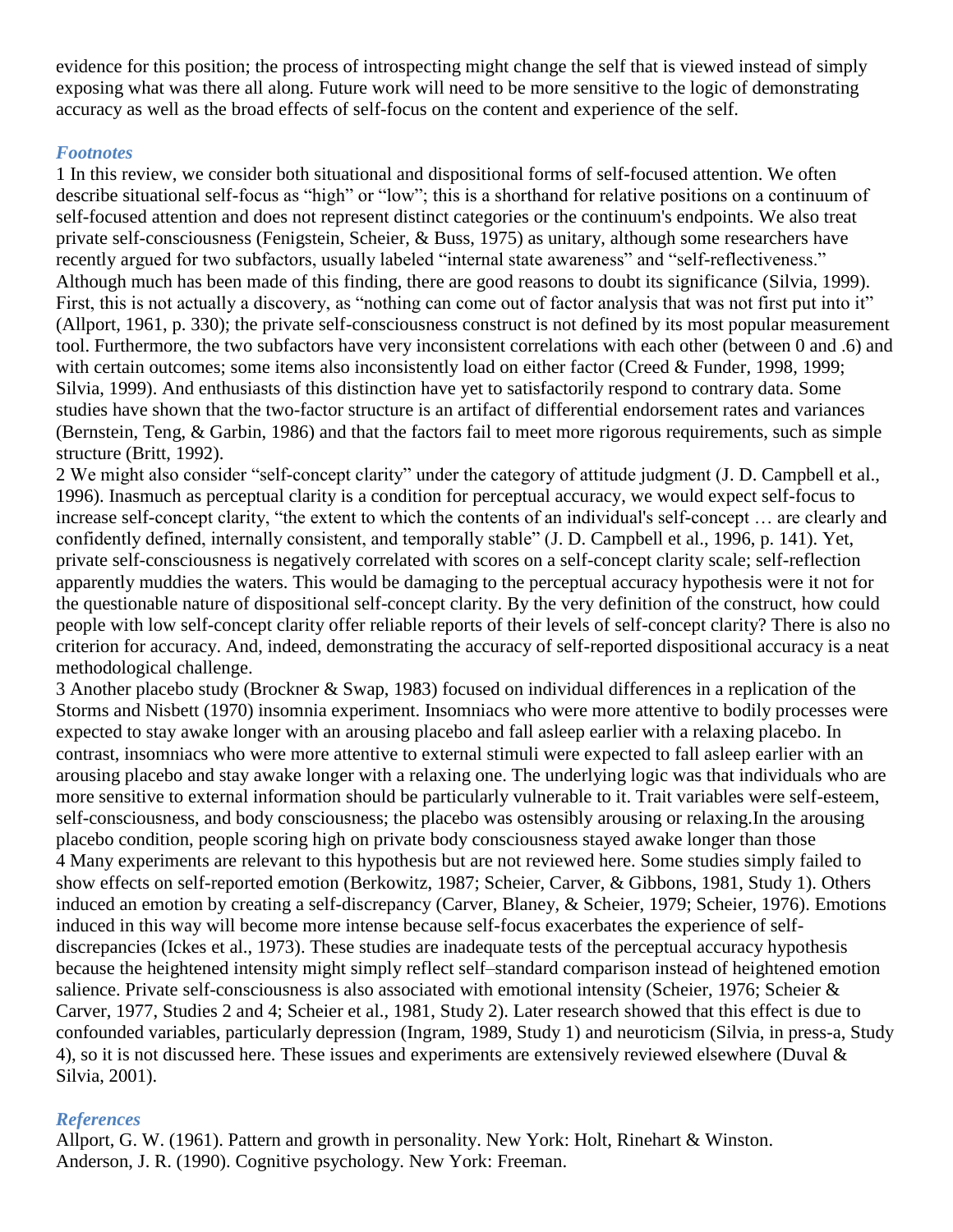Baldwin, M. W., & Holmes, J. G. (1987). Salient private audiences and awareness of the self. Journal of Personality and Social Psychology, 52, 1087–1098.

Batson, C. D., Thompson, E. R., Seuferling, G., Whitney, H., & Strongman, J. A. (1999). Moral hypocrisy: Appearing moral to oneself without being so. Journal of Personality and Social Psychology, 77, 525–537. Baumeister, R. F. (1990). Suicide as escape from self. Psychological Review, 97, 90–113.

Bem, D. J. (1972). Self perception theory. Advances in Experimental Social Psychology, 6, 1–62. Berkowitz, L. (1987). Mood, self-awareness, and willingness to help. Journal of Personality and Social Psychology, 52, 721–729.

Berlyne, D. E. (1971). Aesthetics and psychobiology. New York: Appleton-Century-Crofts.

Bernstein, I. H., Teng, G., & Garbin, C. P. (1986). A confirmatory factoring of the Self-Consciousness Scale. Multivariate Behavioral Research, 21, 459–475.

Bertocci, P. A. (1988). The person and primary emotions. New York: Springer.

Britt, T. W. (1992). The Self-Consciousness Scale: On the stability of the three-factor structure. Personality and Social Psychology Bulletin, 18, 748–755.

Brockner, J., Hjelle, L., & Plant, R. W. (1985). Self-focused attention, self-esteem, and the experience of state depression. Journal of Personality, 53, 425–434.

Brockner, J., & Swap, W. C. (1983). Resolving the relationships between placebos, misattribution, and insomnia: An individual-differences perspective. Journal of Personality and Social Psychology, 45, 32–42. Campbell, C. A. (1957). On selfhood and godhood. London: Allen & Unwin.

Campbell, J. D., Trapnell, P. D., Heine, S. J., Katz, I. M., Lavalle, L. F., & Lehman, D. R. (1996). Self-concept clarity: Measurement, personality correlates, and cultural boundaries. Journal of Personality and Social Psychology, 70, 141–156.

Campbell, W. K., & Sedikides, C. (1999). Self-threat magnifies the self-serving bias: A meta-analytic integration. Review of General Psychology, 3, 23–43.

Carver, C. S. (1977). Self-awareness, perception of threat, and the expression of reactance through attitude change. Journal of Personality, 45, 501–512.

Carver, C. S. (1979). A cybernetic model of self-attention processes. Journal of Personality and Social Psychology, 37, 1251–1281.

Carver, C. S., Blaney, P. H., & Scheier, M. F. (1979). Focus of attention, chronic expectancy, and responses to a feared stimulus. Journal of Personality and Social Psychology, 37, 1186–1195.

Carver, C. S., & Scheier, M. F. (1978). Self-focusing effects of dispositional self-consciousness, mirror presence, and audience presence. Journal of Personality and Social Psychology, 36, 324–332.

Carver, C. S., & Scheier, M. F. (1981). Attention and self-regulation. New York: Springer.

Carver, C. S., & Scheier, M. F. (1998). On the self-regulation of behavior. New York: Cambridge University Press.

Cohen, J. L., Dowling, N., Bishop, G., & Maney, W. J. (1985). Causal attributions: Effects of self-focused attentiveness and self-esteem feedback. Personality and Social Psychology Bulletin, 11, 369–378.

Creed, A. T., & Funder, D. C. (1998). The two faces of private self-consciousness: Self report, peer-report, and behavioral correlates. European Journal of Personality, 12, 411–431.

Creed, A. T., & Funder, D. C. (1999). Shining the light on private self-consciousness: A response to Silvia (1999). European Journal of Personality, 13, 539–542.

Csikszentmihalyi, M. (1990). Flow. New York: Harper & Row.

Dana, E. R., Lalwani, N., & Duval, T. S. (1997). Objective self-awareness and focus of attention following awareness of self-standard discrepancies: Changing self or changing standards of correctness. Journal of Social and Clinical Psychology, 16, 359–380.

Daurer, A. (1999). Untersuchung des Einflusses objektiver Selbstaufmerksamkeit auf die Genauigkeit der Wahrnehmung physiologischer Erregung. [Investigation of the impact of objective self-awareness on the perceptual accuracy of physiological arousal]. Unpublished thesis, University of Erlangen, Erlangen, Germany. Davis, D., & Wicklund, R. A. (1972). An objective self awareness analysis of communication sets. In T. S.Duval & R. A.Wicklund (Eds.), A theory of objective self-awareness (pp. 180–184). New York: Academic Press.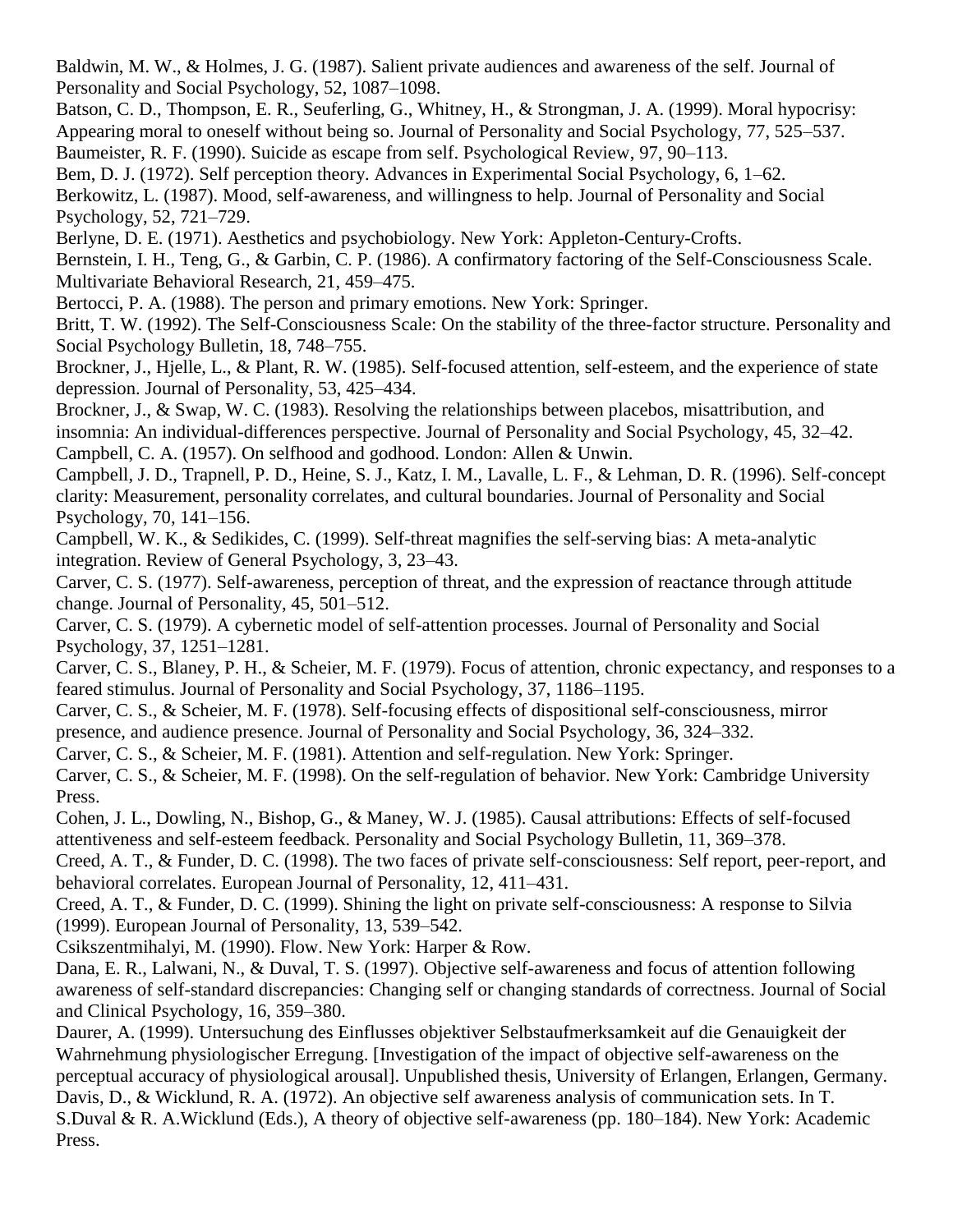Duval, T. S. (1976). Conformity on a visual task as a function of personal novelty on attitudinal dimensions and being reminded of object status of self. Journal of Experimental Social Psychology, 12, 87–98.

Duval, T. S., & Duval, V. H. (1983). Consistency and cognition. Hillsdale, NJ: Erlbaum.

Duval, T. S., & Lalwani, N. (1999). Objective self-awareness and causal attributions for self-standard discrepancies: Changing self or changing standards of correctness. Personality and Social Psychology Bulletin, 25, 1220–1229.

Duval, T. S., & Ritz, E. (1972). Perception of control as a function of objective self-awareness. In T. S.Duval & R. A.Wicklund (Eds.), A theory of objective self-awareness (pp. 35–36). New York: Academic Press.

Duval, T. S., & Silvia, P. J. (2001). Self-awareness and causal attribution: A dual-systems theory. Boston: Kluwer Academic.

Duval, T. S., & Silvia, P. J. (in press). Self-awareness, probability of improvement, and the self-serving bias. Journal of Personality and Social Psychology.

Duval, T. S., & Wicklund, R. A. (1972). A theory of objective self-awareness. New York: Academic Press. Duval, T. S., & Wicklund, R. A. (1973). Effects of objective self-awareness on attributions of causality. Journal of Experimental Social Psychology, 9, 17–31.

Elstein, A. S., Shulman, L. S., & Sprafka, A. (1978). Medical problem solving. Cambridge, MA: Harvard University Press.

Ericsson, K. A., & Simon, H. A. (1980). Verbal reports as data. Psychological Review, 87, 215–251. Fahrenberg, J. F., Franck, M., Baas, U., & Jost, E. (1995). Awareness of blood pressure: Interoception or contextual judgments. Journal of Psychosomatic Research, 39, 11–18.

Federoff, N. A., & Harvey, J. A. (1976). Focus of attention, self-esteem and attribution of causality. Journal of Research in Personality, 10, 336–345.

Fenigstein, A., & Abrams, D. (1993). Self-attention and the egoistic assumption of shared perspectives. Journal of Experimental Social Psychology, 29, 287–303.

Fenigstein, A., Scheier, M. F., & Buss, A. H. (1975). Public and private self-consciousness: Assessment and theory. Journal of Consulting and Clinical Psychology, 43, 522–527.

Funder, D. C. (1995). On the accuracy of personality judgment: A realistic approach. Psychological Review, 102, 652–670.

Gendolla, G. H. E. (1998). Effort as assessed by motivational arousal in identity relevant tasks. Basic and Applied Social Psychology, 20, 111–121.

Gendolla, G. H. E. (1999a). College freshmen's orientation to experts' personal characteristics after failure and the customary description of others in terms of dispositions. Journal of Applied Social Psychology, 29, 1761– 1776.

Gendolla, G. H. E. (1999b). Self-relevance of performance, task difficulty, and task engagement assessed as cardiovascular response. Motivation and Emotion, 23, 45–66.

Gendolla, G. H. E. (2000). On the impact of mood on behavior: An integrative theory and a review. Review of General Psychology, 4, 378–408.

Gibbons, F. X. (1978). Sexual standards and reactions to pornography: Enhancing behavioral consistency through self-focused attention. Journal of Personality and Social Psychology, 36, 976–987.

Gibbons, F. X. (1983). Self-attention and self-report: The "veridicality" hypothesis. Journal of Personality, 51, 517–542.

Gibbons, F. X. (1990). Self-attention and behavior: A review and theoretical update. Advances in Experimental Social Psychology, 23, 249–303.

Gibbons, F. X., Carver, C. S., Scheier, M. F., & Hormuth, S. E. (1979). Self-focused attention and the placebo effect: Fooling some of the people some of the time. Journal of Experimental Social Psychology, 15, 263–274. Gibbons, F. X., & Gaeddert, W. P. (1984). Focus of attention and placebo utility. Journal of Experimental Social Psychology, 20, 159–176.

Gibbons, F. X., Smith, T. W., Ingram, R. E., Pearce, K., Brehm, S. S., & Schroeder, D. J. (1985). Selfawareness and self-confrontation: Effects of self-focused attention on members of a clinical population. Journal of Personality and Social Psychology, 48, 662–675.

Gillis, R., & Carver, C. S. (1980). Self-focus and estimation of heart rate following physical exertion. Bulletin of the Psychonomic Society, 15, 118–120.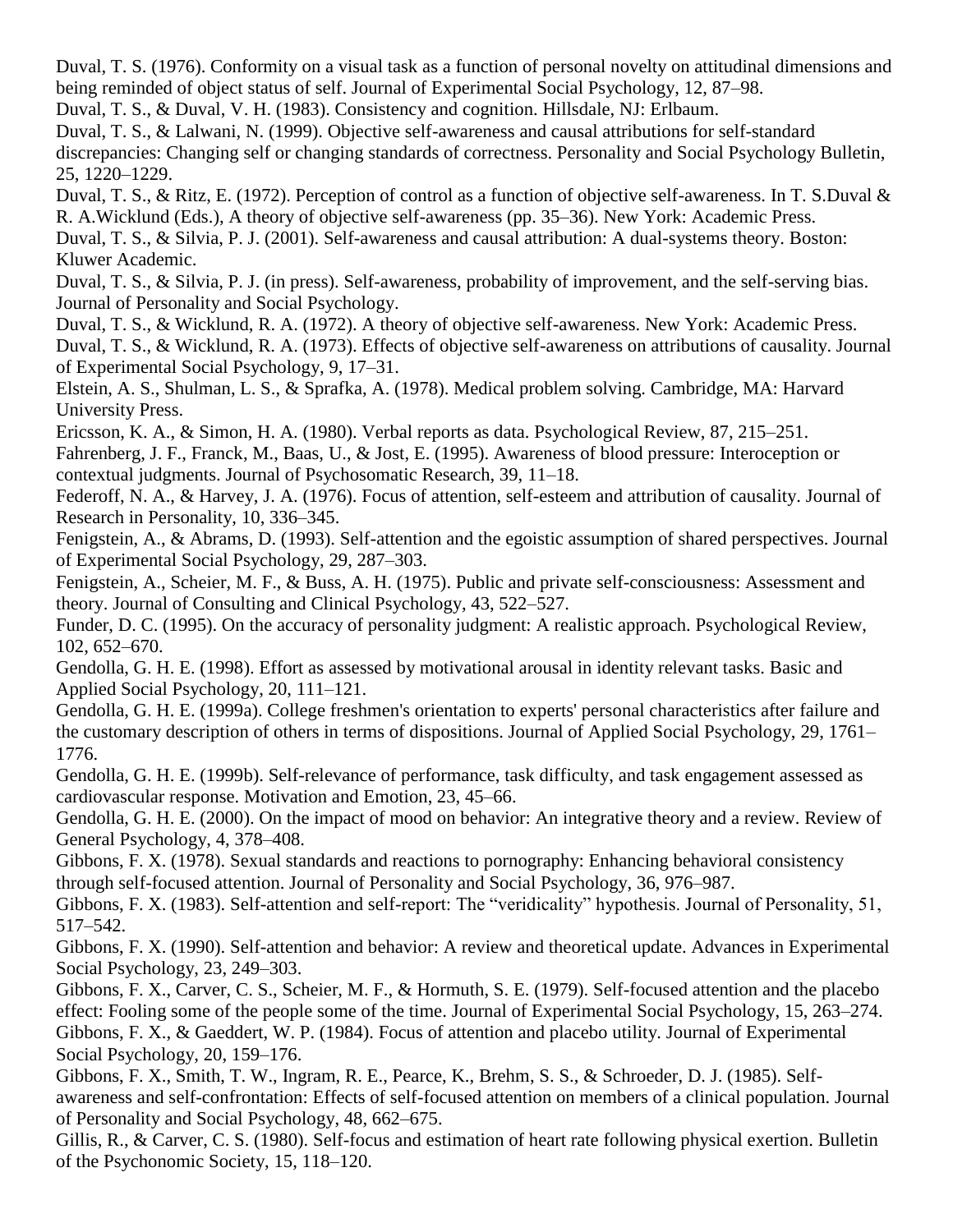Gross, J. J. (1998). The emerging field of emotion regulation: An integrative review. Review of General Psychology, 2, 271–299.

Hansen, R. D., Hansen, C. H., & Crano, W. D. (1989). Sympathetic arousal and self-attention: The accessibility of interoceptive and exteroceptive arousal cues. Journal of Experimental Social Psychology, 25, 437–449. Hass, R. G. (1984). Perspective-taking and self-awareness: Drawing an E on your forehead. Journal of Personality and Social Psychology, 46, 788–798.

Hastie, R., & Rasinski, K. A. (1988). The concept of accuracy in social judgment. In D.Bar-Tal & A. W.Kruglanski (Eds.), The social psychology of knowledge (pp. 193–208). New York: Cambridge University Press.

Hermans, H. J. M. (1996). Voicing the self: From information processing to dialogical interchange. Psychological Bulletin, 119, 31–50.

Hull, J. G., Levenson, R. W., Young, R. D., & Sher, K. J. (1983). Self-awareness-reducing effects of alcohol consumption. Journal of Personality and Social Psychology, 44, 461–473.

Hull, J. G., & Levy, A. S. (1979). The organizational function of the self: An alternative to the Duval and Wicklund model of self-awareness. Journal of Personality and Social Psychology, 37, 756–768.

Ickes, W. J., Wicklund, R. A., & Ferris, C. B. (1973). Objective self awareness and self esteem. Journal of Experimental Social Psychology, 9, 202–219.

Ingram, R. E. (1989). Affective confounds in social-cognitive research. Journal of Personality and Social Psychology, 57, 715–722.

Ingram, R. E. (1990). Self-focused attention in clinical disorders: Review and a conceptual model. Psychological Bulletin, 107, 156–176.

Jones, E. E. (1990). Interpersonal perception. New York: Freeman.

Judd, C. M., & Park, B. (1993). Definition and assessment of accuracy in social stereotypes. Psychological Review, 100, 109–128.

Kelly, G. A. (1955). The psychology of personal constructs (Vol. 1). New York: Norton.

Kihlstrom, J. F., & Klein, S. B. (1994). The self as a knowledge structure. In R. S.WyerJr. & T. K.Srull (Eds.), Handbook of social cognition (2nd ed., Vol. 1, (pp. 153–208). Hillsdale, NJ: Erlbaum.

Kleck, R. E., Vaughan, R. C., Cartwright-Smith, J., Vaughan, K. B., Colby, C. Z., & Lanzetta, J. T. (1976). Effects of being observed on expressive, subjective, and physiological responses to painful stimuli. Journal of Personality and Social Psychology, 34, 1211–1218.

Lamiell, J. T. (1981). Toward an idiothetic theory of personality. American Psychologist, 36, 276–287. Lamiell, J. T. (1987). The psychology of personality: An epistemological inquiry. New York: Columbia University Press.

Lanzetta, J. T., Biernat, J. J., & Kleck, R. E. (1982). Self-focused attention, facial behavior, autonomic arousal, and the experience of emotion. Motivation and Emotion, 6, 49–63.

Levine, D. W., & McDonald, P. J. (1981). Self-awareness and the veracity hypothesis. Personality and Social Psychology Bulletin, 7, 655–660.

Lewis, M. (1997). Altering fate: Why the past does not predict the future. New York: Guilford Press.

Macrae, C. N., Bodenhausen, G. V., & Milne, A. B. (1998). Saying no to unwanted thoughts: Self-focus and the regulation of mental life. Journal of Personality and Social Psychology, 74, 578–589.

Maslow, A. H. (1954). Motivation and personality. New York: Harper.

May, R. (1967). Psychology and the human dilemma. New York: Van Nostrand Reinhold.

Mayer, F. S., Duval, T. S., & Duval, V. H. (1980). An attributional analysis of commitment. Journal of Personality and Social Psychology, 39, 1072–1080.

McGuire, W. J., & McGuire, C. V. (1988). Content and process in experience of self. Advances in Experimental Social Psychology, 21, 97–144.

Mead, G. H. (1934). Mind, self, and society. Chicago: University of Chicago Press.

Miller, G. A., Galantner, E., & Pribram, K. H. (1960). Plans and the structure of behavior. New York: Holt, Rinehart & Winston.

Miller, J. G. (1984). Culture and development of everyday social explanation. Journal of Personality and Social Psychology, 46, 961–978.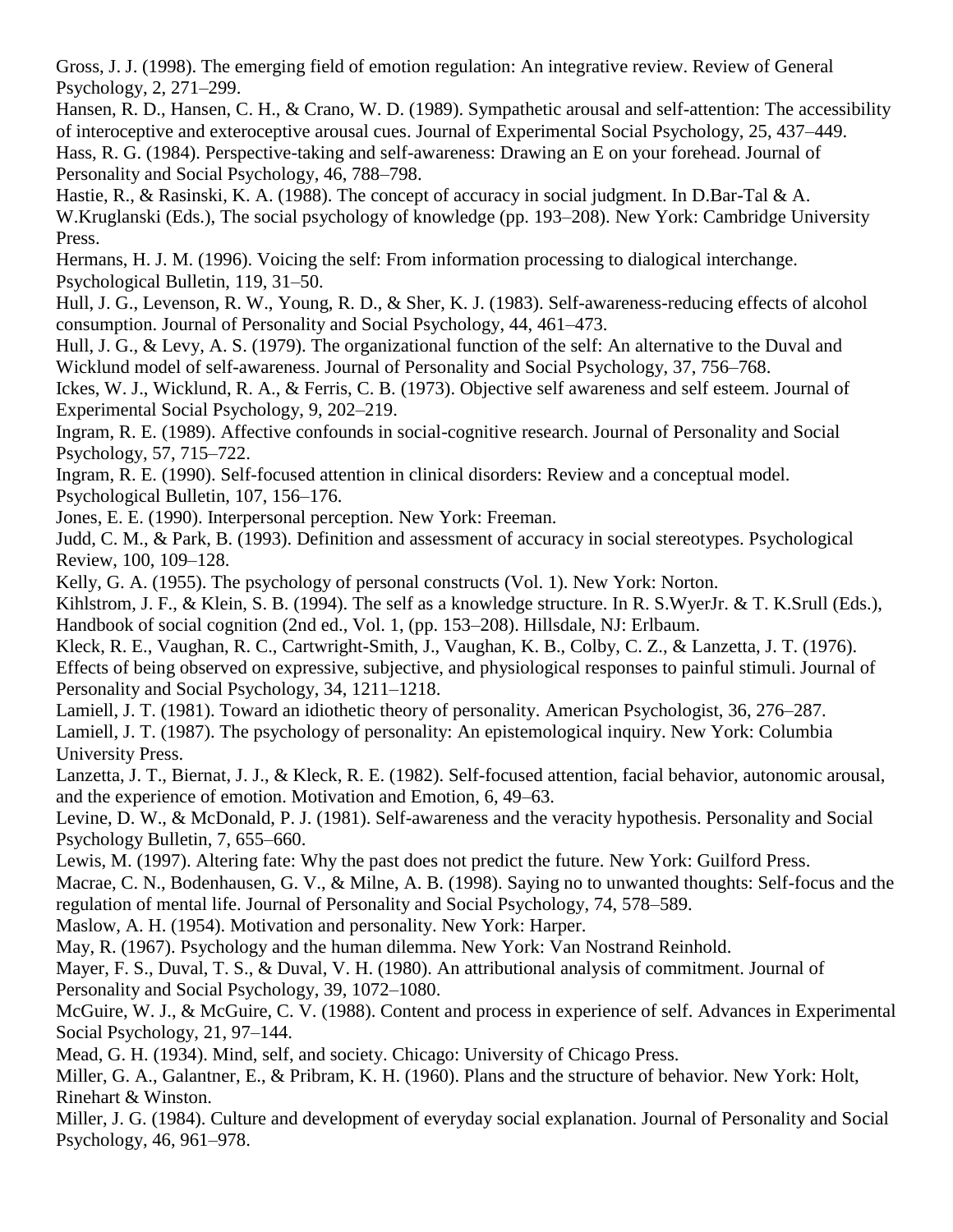Miller, L. C., Murphy, R., & Buss, A. H. (1981). Consciousness of the body: Private and public. Journal of Personality and Social Psychology, 41, 397–406.

Nisbett, R. E., & Wilson, T. D. (1977). Telling more than we know: Verbal reports on mental processes. Psychological Review, 84, 231–259.

Parkinson, B. (1995). Ideas and realities of emotion. London: Routledge.

Paulus, P. B., Annis, A. B., & Risner, H. T. (1978). An analysis of the mirror-induced objective self-awareness effect. Bulletin of the Psychonomic Society, 12, 8–10.

Pennebaker, J. W. (1981). Stimulus characteristics influencing estimations of heart rate. Psychophysiology, 18, 540–549.

Pennebaker, J. W. (1982). The psychology of physical symptoms. New York: Springer.

Pennebaker, J. W., & Epstein, D. (1983). Implicit psychophysiology: Effects of common beliefs and idiosyncratic physiological responses on symptom reporting. Journal of Personality, 51, 468–496.

Pennebaker, J. W., & Lightner, J. M. (1980). Competition of internal and external information in an exercise setting. Journal of Personality and Social Psychology, 39, 165–174.

Plant, R. W., & Ryan, R. M. (1985). Intrinsic motivation and the effects of self-consciousness, self-awareness, and ego-involvement: An investigation of internally controlling styles. Journal of Personality, 53, 435–449.

Postmes, T., & Spears, R. (1998). Deindividuation and antinormative behavior: A meta-analysis. Psychological Bulletin, 123, 238–259.

Pryor, J. B., Gibbons, F. X., Wicklund, R. A., Fazio, R. H., & Hood, R. (1977). Self-focused attention and selfreport validity. Journal of Personality, 45, 513–527.

Pryor, J. B., & Kriss, M. (1977). The cognitive dynamics of salience in the attribution process. Journal of Personality and Social Psychology, 35, 49–55.

Pyszczynski, T., & Greenberg, J. (1987). Self-regulatory perseveration and the depressive self-focusing style: A self-awareness theory of reactive depression. Psychological Bulletin, 102, 122–138.

Pyszczynski, T., Hamilton, J. C., Greenberg, J., & Becker, S. E. (1991). Self-awareness and psychological dysfunction. In C. R.Snyder & D. R.Forsyth (Eds.), Handbook of social and clinical psychology (pp. 138–157). New York: Pergamon Press.

Raggatt, P. T. F. (2000). Mapping the dialogical self: Towards a rationale and method of assessment. European Journal of Personality, 14, 65–90.

Reed, S. D., Harver, A., & Katkin, E. S. (1990). Interoception. In J. T.Cacioppo & L. G.Tassinary (Eds.), Principles of psychophysiology (pp. 253–291). New York: Cambridge University Press.

Reisenzein, R., & Gattinger, E. (1982). Salience of arousal as a mediator of misattribution of transferred excitation. Motivation and Emotion, 6, 315–328.

Rogers, C. R. (1961). On becoming a person. Boston: Houghton Mifflin.

Salovey, P. (1992). Mood-induced self-focused attention. Journal of Personality and Social Psychology, 62, 699–707.

Scheier, M. F. (1976). Self-awareness, self-consciousness, and angry aggression. Journal of Personality, 44, 627–644.

Scheier, M. F., & Carver, C. S. (1977). Self-focused attention and the experience of emotion: Attraction, repulsion, elation, and depression. Journal of Personality and Social Psychology, 35, 625–636.

Scheier, M. F., & Carver, C. S. (1983). Self-directed attention and the comparison of self with standards. Journal of Experimental Social Psychology, 19, 205–222.

Scheier, M. F., Carver, C. S., & Gibbons, F. X. (1979). Self-directed attention, awareness of bodily states, and suggestibility. Journal of Personality and Social Psychology, 37, 1576–1588.

Scheier, M. F., Carver, C. S., & Gibbons, F. X. (1981). Self-focused attention and reactions to fear. Journal of Research in Personality, 15, 1–15.

Scheier, M. F., Carver, C. S., & Matthews, K. A. (1982). Attentional factors in the perception of bodily states. In J. T.Cacioppo & R. E.Petty (Eds.), Social psychophysiology (pp. 510–542). New York: Guilford Press. Sedikides, C. (1992). Attentional effects on mood are moderated by chronic self-conception valence. Personality and Social Psychology Bulletin, 18, 580–584.